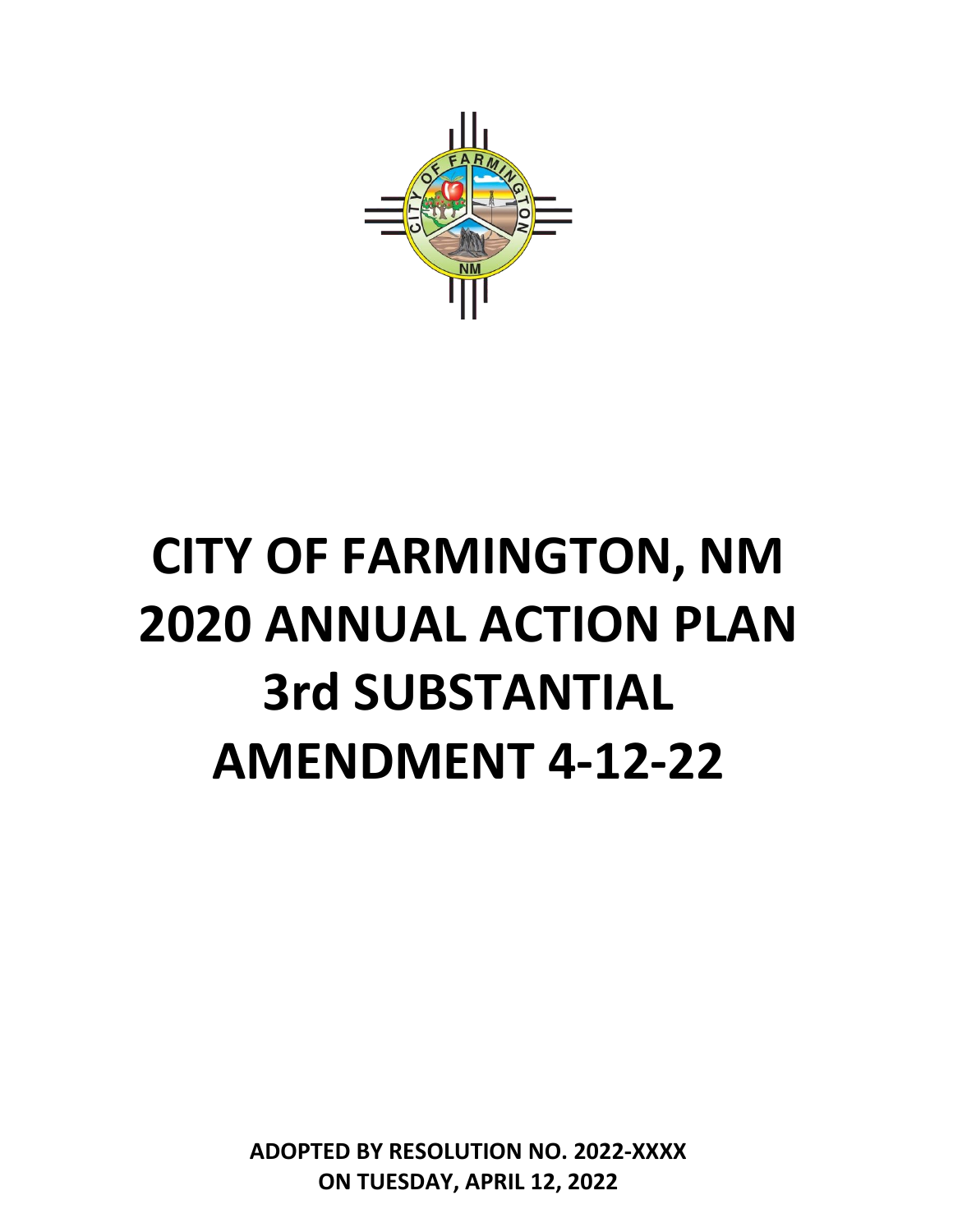# City of Farmington 2020 Action Plan 3rd Substantial Amendment

# Public Review/Comment Period March 13<sup>th</sup> to April 12th, 2022

The 2020 Action Plan 3rd Substantial Amendment will be available for public review and comment at the City Clerk's office, the Community Development Department office, the City's website, and reference desk of the Farmington Public Library beginning March 13th through April 12<sup>th</sup>, 2022. Consideration of the amendment of the 2020 Annual Action Plan by resolution of the City Council is scheduled at the same meeting after the Public Hearing.

# **NOTICE OF PUBLIC HEARING**

#### **Purpose**:

The public hearing's purpose is to furnish the public with an additional opportunity to provide comments to the City Council on the 2020 Action Plan (3rd Substantial Amendment). The City Council will consider adoption of the 3<sup>rd</sup> Substantial Amendment to the 2020 Action Plan by resolution immediately after the public hearing during the same meeting.

#### **Public Hearing Time and Place**:

Tuesday, April 12<sup>th</sup>, 2022 at 6:00 PM City Council Chambers, 800 Municipal Drive, Farmington, NM 87401

#### **CONTACT**

If you have any questions, please contact Mike Safrany, Associate Planner, at (505) 599-1333 o[r msafrany@fmtn.org.](mailto:msafrany@fmtn.org)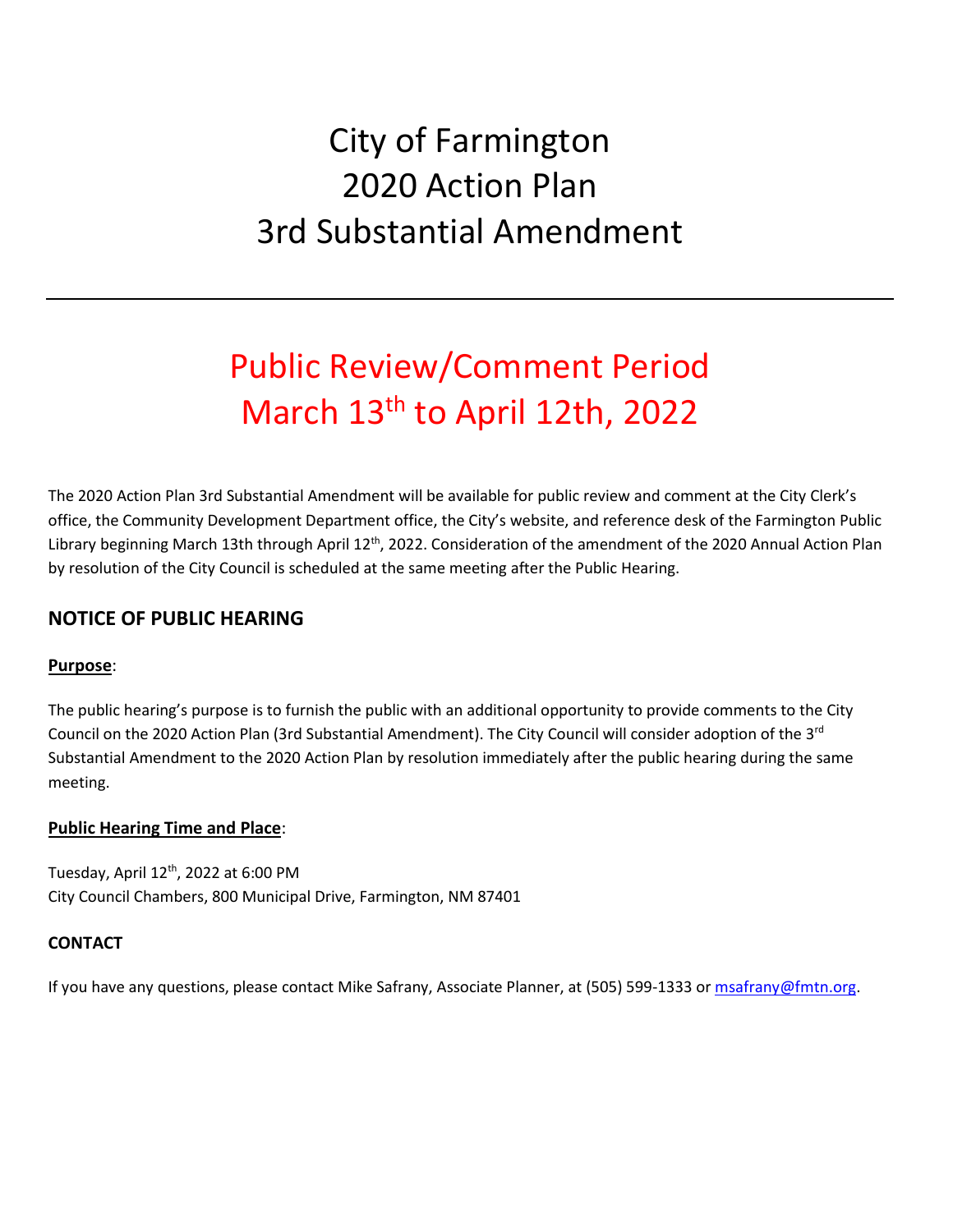#### City of Farmington COMMUNITY DEVELOPMENT BLOCK GRANT (CDBG) 2020 Action Plan 3rd Substantial Amendment

The City of Farmington Proposes to reallocate funding from a CDBG capital project previously described in the **2018 Action Plan** to fund a project previously approved in the **2020 Action Plan**. Pursuant to the U.S. Department of Housing and Urban Development (HUD) regulations and the City of Farmington Citizen Participation Plan amended and adopted in 2020, these changes are considered to be a "Substantial Amendment" to the **2018 and 2020 Action Plans** and requires specific citizen participation action before the change may be approved by the City Council and submitted to HUD. To allow community members the opportunity to review and comment on the proposed changes, the City will publish a public hearing notice in the Farmington Daily Times on March 13<sup>th</sup>, 2022 informing residents of the availability of the 3rd Substantial Amendment document for public review and comment for a period of 30 days from March 13th to April  $12<sup>th</sup>$ , 2022. The public review and comment period concludes with a public hearing and the amendment adoption before City Council on April 12<sup>th</sup>, 2022.

#### **PROPOSED AMENDMENT TO THE 2020 ACTION PLAN**

This amendment is to reallocate \$23,935.29 from the 2018 Action Plan capital project, Bonnie Dallas Senior Center, to fund the ADA Sidewalk Improvements at Animas District (MRA) as previously approved in the **2020 Action Plan.** The ADA Sidewalk Improvements at Animas District (MRA) was approved for funding in the **2020 Action Plan** in part by reallocating \$54,739.75 from the 2014 CDBG funds. However, on September 11<sup>th</sup>, 2021 the \$54,739.75 was retracted and returned to HUD due to a seven-year time limit after which the funds were no longer available.

#### **2018 Annual Action Plan Approved on July 24, 2018: Capital Project**

- Provide ADA Sidewalk Improvements to the 2018 Bonnie Dallas Senior Center, in the amount of \$99,467.
- This project was reduced after the design phase concluded costs would exceed the available amount.
- \$45,869.64 of this balance was reallocated to the 2021 Annual Action Plan on August 10, 2021.

#### **2020 Annual Action Plan Approved on October 13, 2020: Capital Project**

- Provide ADA Sidewalk Improvements in the MRA: allocated funding of \$182,280.
- This Action Plan reallocates the remaining \$54,739.75 from the CDBG 2014 PY (Retracted by HUD).

#### **3rd Substantial Amendment to the 2020 Action Plan: Capital Project**

• Reallocate: Portion of remaining balance from the 2018 Bonnie Dallas Senior Center Improvements, in the amount of \$23,935.29 to the 2020 MRA ADA Sidewalk Improvement project.

The MRA ADA Sidewalks Improvements Project is intended to provide sidewalk and ramp improvements at intersections where accessible routes cross vehicular ways, to increase mobility and accessibility to City amenities for those with disabilities. The Citizens of Farmington and visitors, will have better and safer access within the Metropolitan Redevelopment Area (MRA). The improvements will allow people with disabilities to maneuver at crosswalks, and have sidewalks that are free of impediments.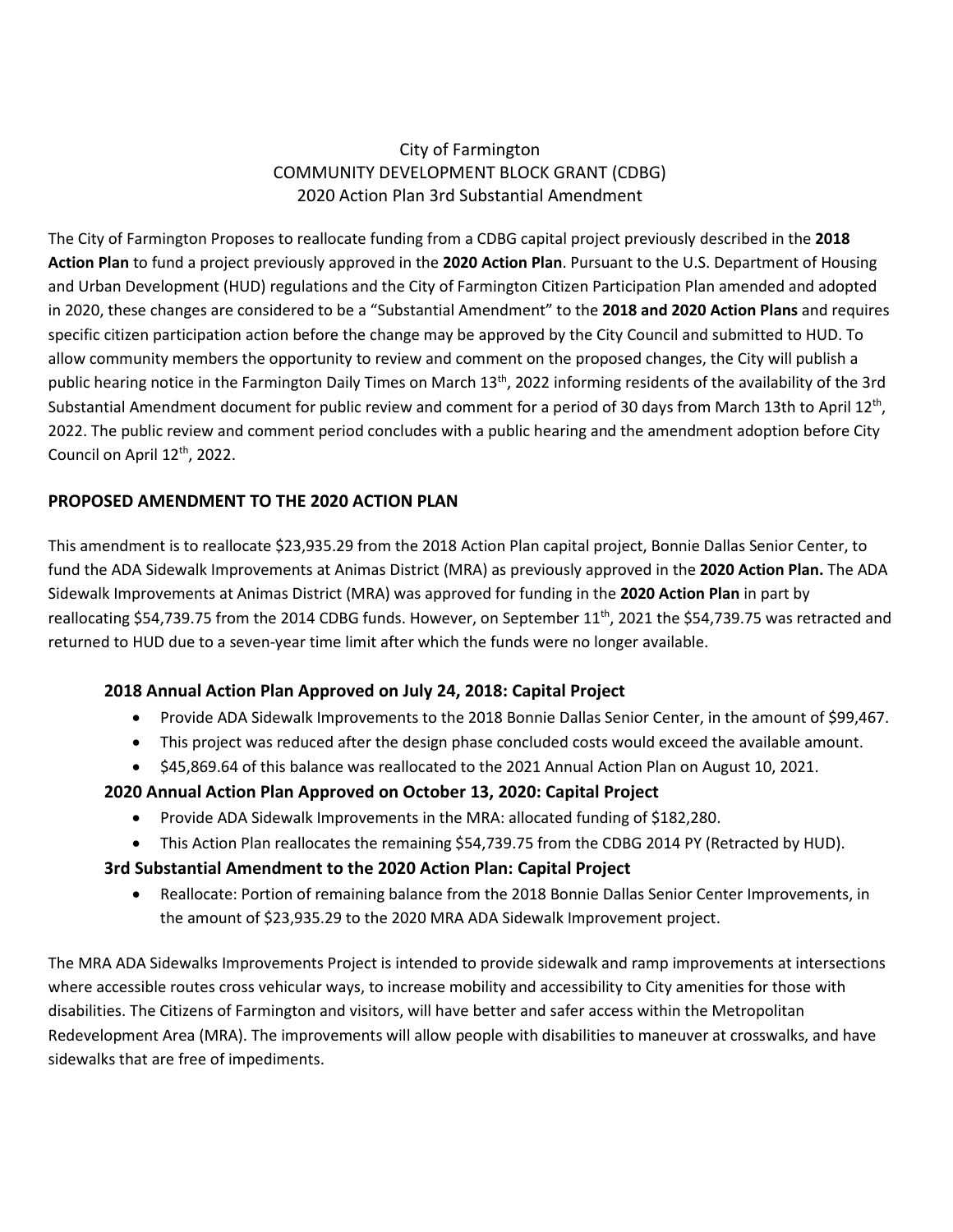|   |                             | Approved July 24, 2018 (Resolution No.2018-1677)                   |  |  |
|---|-----------------------------|--------------------------------------------------------------------|--|--|
| 1 | Project Name                | Bonnie Dallas Senior Center ADA Improvements                       |  |  |
|   |                             |                                                                    |  |  |
|   | <b>Target Area</b>          | City of Farmington Metropolitan Development Area                   |  |  |
|   | <b>Goals Supported</b>      | <b>Infrastructure: Water and Streets</b>                           |  |  |
|   |                             | <b>Special Needs Populations</b>                                   |  |  |
|   | <b>Needs Addressed</b>      | Infrastructure                                                     |  |  |
|   | Funding                     | CDBG: \$99,467.00                                                  |  |  |
|   |                             | Senior Center ADA Improvements for Public Facilities and           |  |  |
|   |                             | Infrastructure Improvements. LMC/Creating Suitable                 |  |  |
|   | Description                 | Environments/Availability Accessibility/03A                        |  |  |
|   | <b>Target Date</b>          | 9/30/2019                                                          |  |  |
|   | Estimated number of         |                                                                    |  |  |
|   | persons who will benefit    |                                                                    |  |  |
|   | from the proposed           |                                                                    |  |  |
|   | activities                  | 100 persons                                                        |  |  |
|   |                             |                                                                    |  |  |
|   | <b>Location Description</b> | 109 E La Plata Street, Farmington NM 87401                         |  |  |
|   |                             | The project will focus on the northern parking lot of Bonnie       |  |  |
|   |                             | Dallas Senior Center's main facility. The ADA upgrades will        |  |  |
|   |                             | include resurfacing the entire parking lot, creation of accessible |  |  |
|   |                             | routes, creation of an ADA compliant pick-up/drop-off location,    |  |  |
|   | <b>Planned Activities</b>   | and appropriate signage.                                           |  |  |

|                                  | SUBSTANTIAL AMENDMENT                                                                 |                                                                 |  |  |  |
|----------------------------------|---------------------------------------------------------------------------------------|-----------------------------------------------------------------|--|--|--|
|                                  |                                                                                       |                                                                 |  |  |  |
| 1                                | Project Name                                                                          | MRA ADA Sidewalk Improvements                                   |  |  |  |
|                                  |                                                                                       | Low Mod Targeted Neighborhood                                   |  |  |  |
|                                  | <b>Target Area</b>                                                                    | City of Farmington's Metropolitan Redevelopment Area (MRA)      |  |  |  |
|                                  |                                                                                       | <b>Public Facilities</b>                                        |  |  |  |
|                                  | <b>Goals Supported</b>                                                                | Infrastructure: Water and Streets                               |  |  |  |
| <b>Special Needs Populations</b> |                                                                                       |                                                                 |  |  |  |
|                                  | <b>Community Facilities</b>                                                           |                                                                 |  |  |  |
|                                  | Infrastructure                                                                        |                                                                 |  |  |  |
|                                  | Needs Addressed                                                                       | Low-to-Moderate Income Households                               |  |  |  |
|                                  | Funding                                                                               | \$182,280                                                       |  |  |  |
|                                  |                                                                                       | The Community Works Department will implement ADA               |  |  |  |
|                                  | Description                                                                           | sidewalk and ramp improvements within the MRA                   |  |  |  |
|                                  | <b>Target Date</b>                                                                    | September 30, 2021                                              |  |  |  |
|                                  | Estimated number of                                                                   |                                                                 |  |  |  |
|                                  | The proposed activity will benefit 363 physically and 125<br>persons who will benefit |                                                                 |  |  |  |
|                                  | from the proposed                                                                     | visually impaired individuals, for a total of 488 beneficiaries |  |  |  |
|                                  | activities                                                                            | (American Community Survey 2011-2015)                           |  |  |  |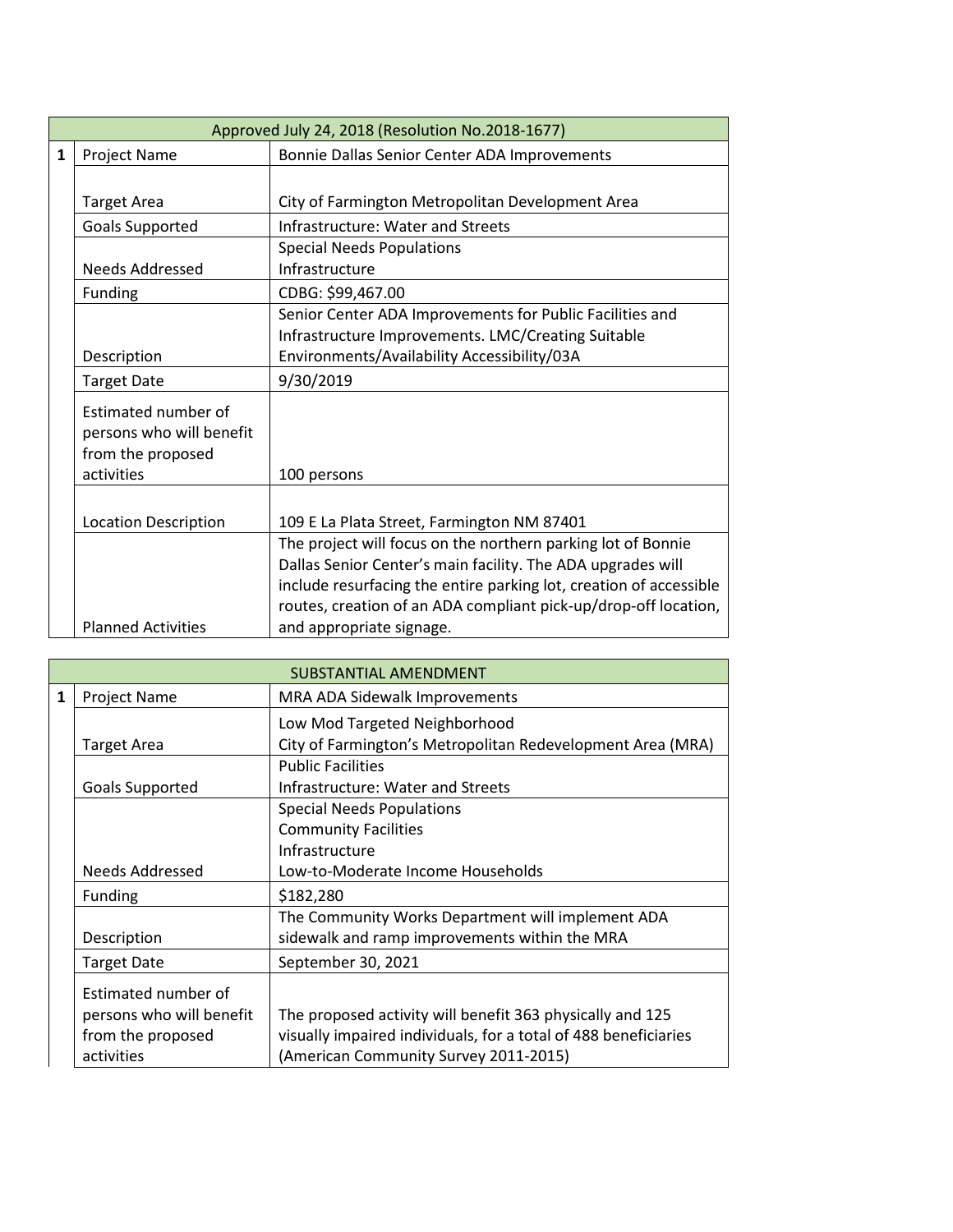| <b>Location Description</b> | The proposed project will take place in the City's Metropolitan<br>Redevelopment Area, specifically in the Historic Downtown<br>and Animas Districts. Improvements are expected to cover the<br>area north of Elm, south of Main, east of Lorena, and west of<br>commercial.              |
|-----------------------------|-------------------------------------------------------------------------------------------------------------------------------------------------------------------------------------------------------------------------------------------------------------------------------------------|
| <b>Planned Activities</b>   | The main purpose of this activity is to remove barriers to<br>accessibility and promote pedestrian connectivity in the MRA.<br>For this project, ramps will be retrofitted/rehabilitated and<br>new sidewalks will be installed to complete connections and<br>comply with ADA standards. |

The Community Development Block Grant (CDBG) Program

# **Executive Summary**

# **AP-05 Executive Summary - 24 CFR 91.200(c), 91.220(b)**

#### **1. Introduction**

The Community Development Block Grant (CDBG) Program is administered by the U.S. Department of Housing and Urban Development (HUD). The CDBG program provides an annual grant to entitlement communities to carry out a wide range of activities directed towards providing decent, safe, and sanitary housing, a suitable living environment, and expandable economic opportunities. The amount of funds the City of Farmington receives is based on population size and the number of low-to-moderate income residents. This is the 17th year that the City will receive Block Grant funds. Each activity must meet one of the three following national objectives identified by HUD for the CDBG program before it is eligible for funding:

- Benefit to low- and moderate-income (LMI) persons;
- Aid in the prevention or elimination of slums and blight; or
- Address other community development needs that present a serious and immediate threat to the health and welfare of the community.

CDBG activities must also meet eligibility requirements set by HUD and address a priority need, goal, and objective established in the City's 2019-2023 Consolidated Plan. The priority needs established in the Consolidated Plan include: homelessness, special needs populations, community facilities, infrastructure, and low-to-moderate income households.

Given the conditions brought on by the 2019 coronavirus (COVID-19) pandemic, a special allocation of CDBG coronavirus (CDBG-CV) funds was made available to the City through the Coronavirus Aid, Relief,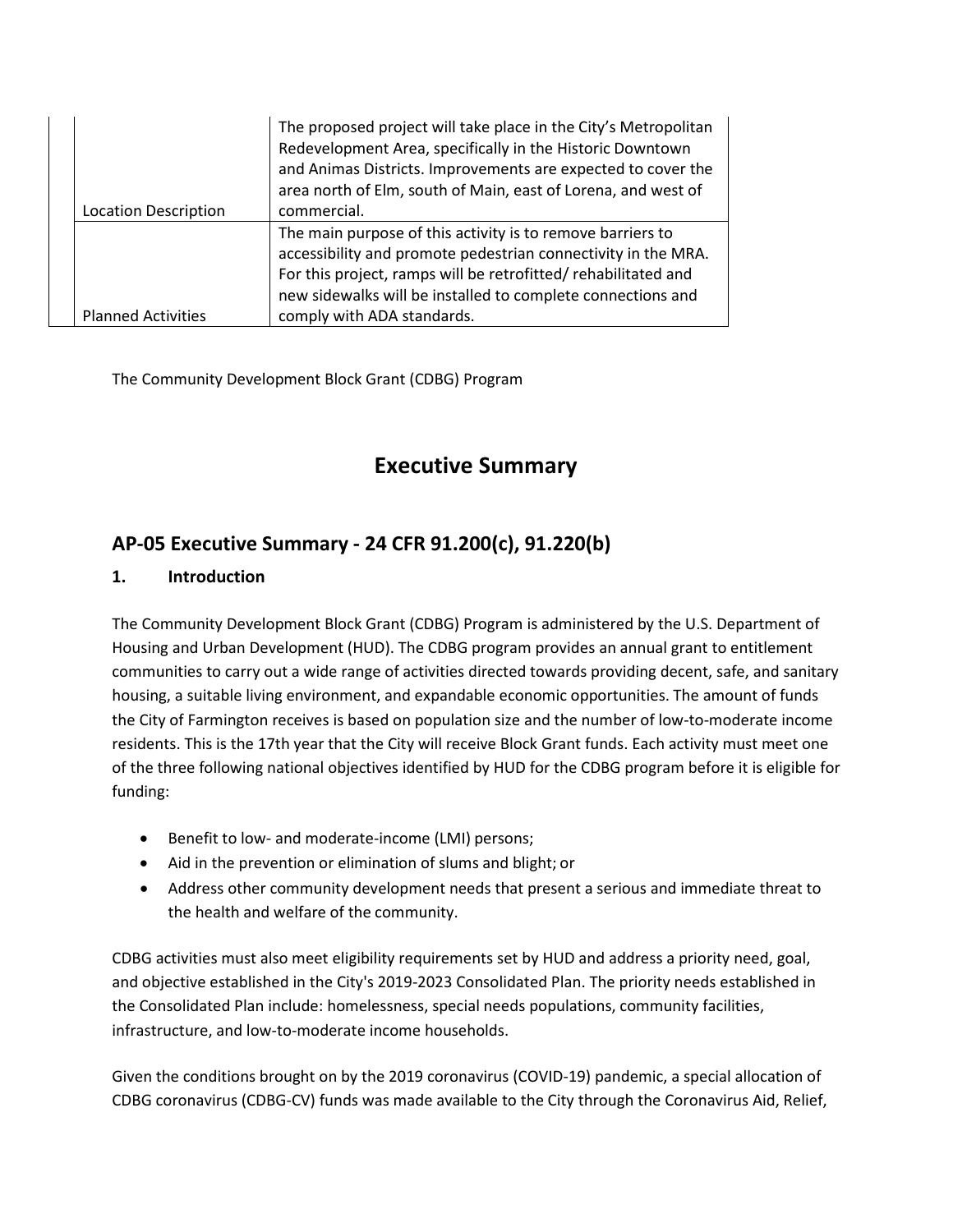and Economic Security Act (CARES Act). This supplemental funding will be used to prevent, prepare for, and respond to the coronavirus.

The Annual Action Plan identifies the projects recommended to receive CDBG and CDBG-CV funds for the 2020 program year and serves as the City's application for funding. The City anticipates receiving \$390,462 in regular 2020 CDBG funds and \$229,696 in CDBG-CV funds from the first round of CARES Act allocations and \$415,037 in CDBG-CV3 funds. Additionally, this action plan reallocates regular CDBG funds remaining in the City's line of credit from previous years: \$16,703.90 (PY 2017), \$666.79 (PY 2016), and \$54,739.75 (PY 2014). Overall, a total of \$692,268.44 will be assigned to projects that meet identified priority needs, and activities that address recent community needs as a result of the ongoing pandemic.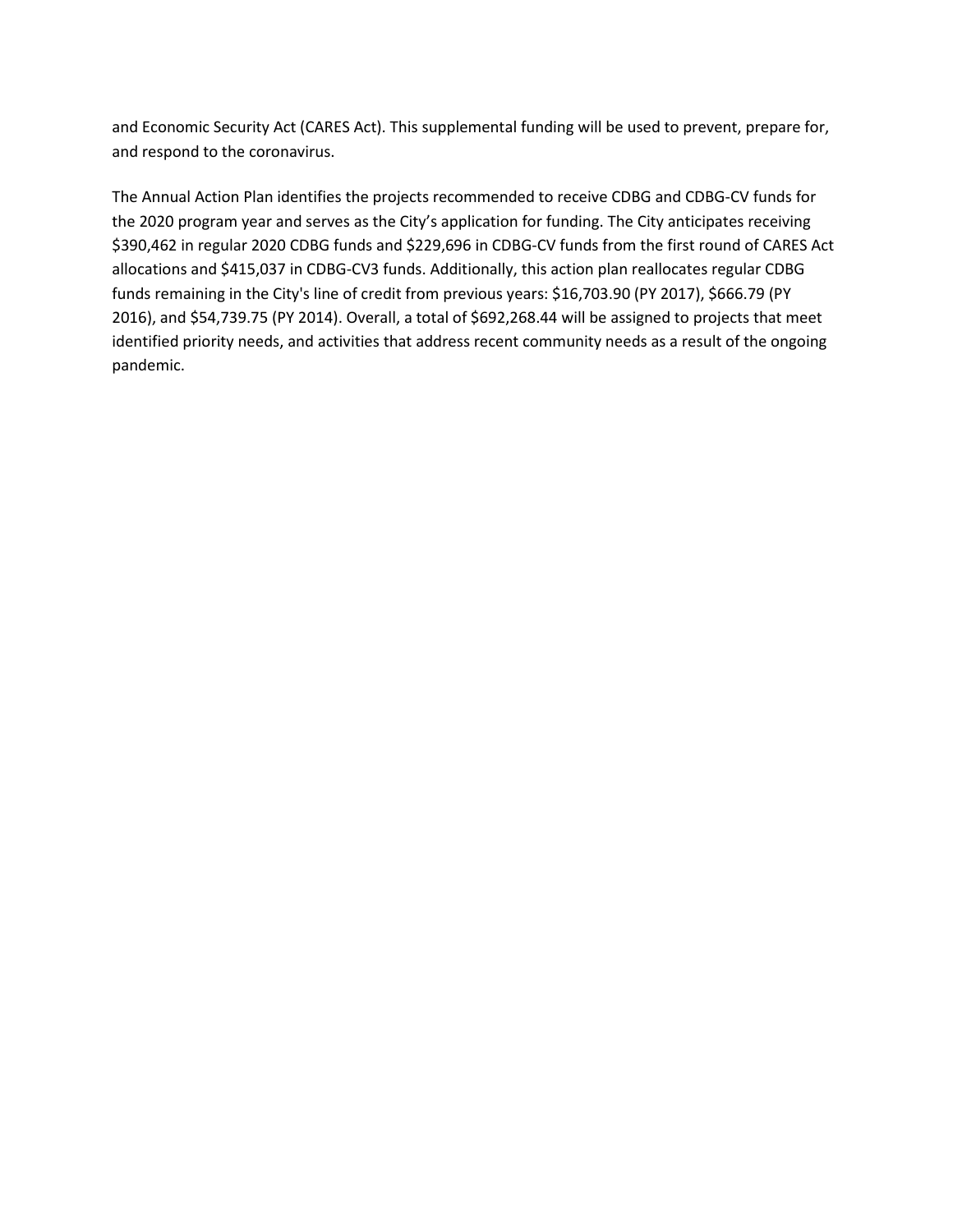#### **2. Summarize the objectives and outcomes identified in the Plan**

This could be a restatement of items or a table listed elsewhere in the plan or a reference to another location. It may also contain any essential items from the housing and homeless needs assessment, the housing market analysis or the strategic plan.

The objectives of this Action Plan are based on those identified in the 2019-2023 Consolidated Plan's Strategic Plan. These objectives include providing decent housing, providing a suitable living environment, and expanding economic opportunities:

- Providing decent housing: helping homeless persons obtain appropriate housing and assisting those at risk of homelessness; preserving the affordable housing stock; increasing availability of permanent housing that is affordable to low- and moderate-income persons without discrimination; and increasing the supply of supportive housing.
- Providing a suitable living environment: improving the safety and livability of neighborhoods; increasing access to quality facilities and services; and reducing the isolation of income groups within an area through integration of low-income housing opportunities.
- Expanding economic opportunities: creating jobs that are accessible to low- and moderateincome persons; making mortgage financing available for low- and moderate-income persons at reasonable rates; providing access to credit for development activities that promote long-term economic and social viability of the community; and empowering low-income persons to achieve self-sufficiency to reduce generational poverty in federally-assisted and publichousing.

The City proposes to utilize the 2020 CDBG and CDBG-CV grants to fund capital improvements and public services to address the priority needs of the homeless, special needs populations, community facilities, infrastructure, and low- and moderate-income persons. The project outcomes will be based on the number of persons assisted on the projects.

#### **3. Evaluation of past performance**

This is an evaluation of past performance that helped lead the grantee to choose its goals or projects.

The City of Farmington, as a recipient of CDBG funding, has completed a Consolidated Annual Performance and Evaluation Performance Report (CAPER) at the end of each program year. These reports summarize past accomplishments and evaluate performance in regards to meeting goals set forth by the Consolidated Plan. CAPERs are published on the City website at[:](http://www.fmtn.org/CDBG) [http://www.fmtn.org/CDBG.](http://www.fmtn.org/CDBG)

The City has engaged in a variety of project types that help to meet the objectives of the Plan, including providing decent housing through rental assistance and transitional housing, suitable living environments through capital improvements, and economic and community opportunities through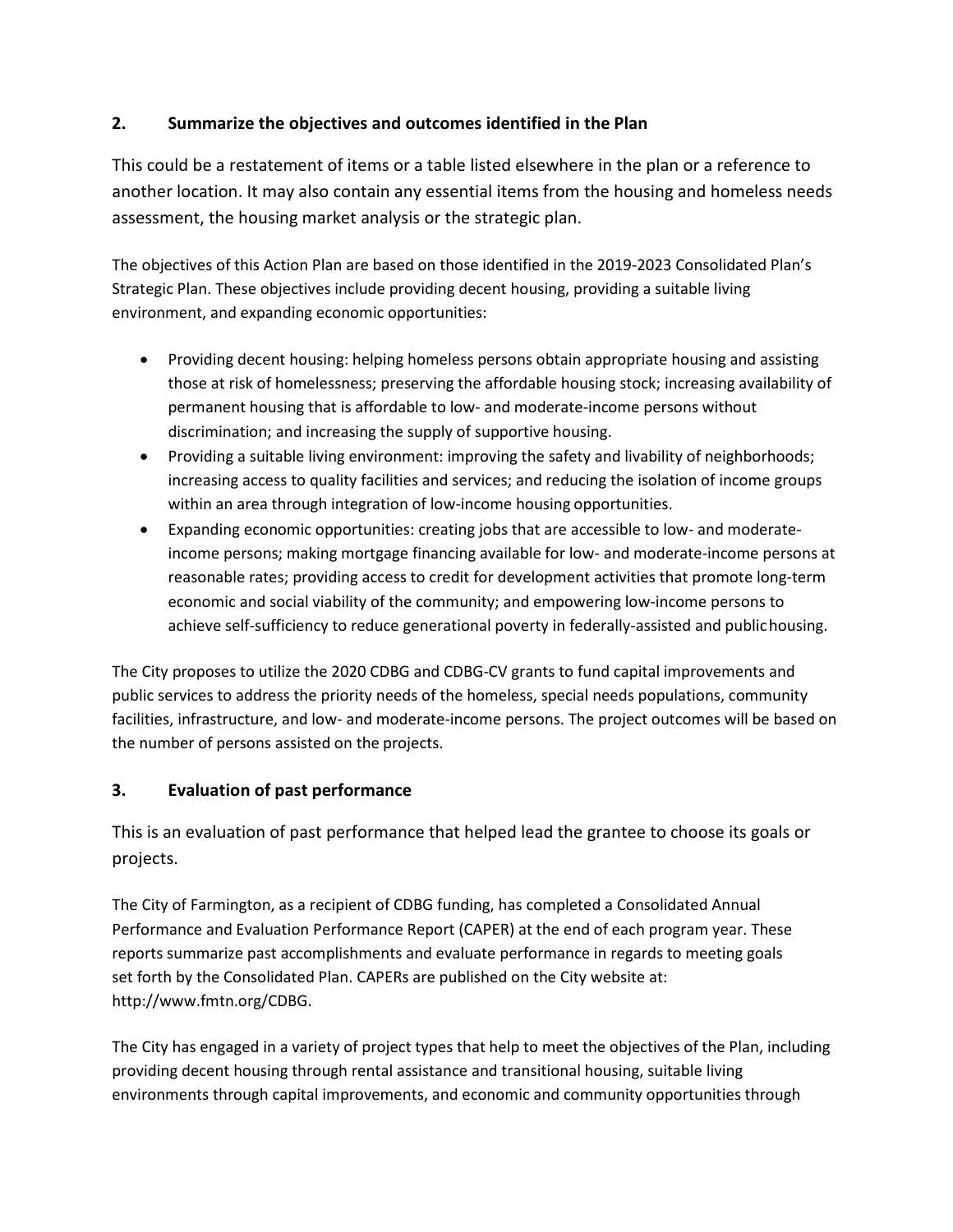STEM programs, mentoring/counseling, and training. The accomplishments in past program years have allowed the City to continue to meet its goals set forth by this Plan.

#### **4. Summary of Citizen Participation Process and consultation process**

Summary from citizen participation section of plan.

The U.S. Department of Housing and Urban Development (HUD) requires entitlement communities under the Federal Housing and Community Development Act of 1974, as amended, to develop a citizen participation plan as the first step in developing a new Consolidated Plan. The Citizen Participation Plan describes how the City of Farmington involves residents in the planning, implementation, and assessment process for how to use Community Development Block Grant (CDBG) funds. It includes the City's policies and procedures for public participation in the Consolidated Plan process. The Consolidated Plan is a five-year plan required by HUD that assesses community needs and sets out a strategic plan with proposed projects for the five-year period. The main components of the Consolidated Plan include: housing affordability; housing needs; community needs; homeless needs; special needs; priority ranking; a strategic plan; and, an Analysis of Impediments to Fair Housing Choice. Also, included in the process is the development of the first year Annual Action Plan (2019).

The Citizen Participation Plan generally documents the process and public involvement for the development of the Consolidated Plan, the Annual Action Plans, and the Consolidated Annual Performance and Evaluation Report (CAPER) over the Consolidated Plan five-year period. All public meetings and public hearings are publicized in two languages, in accordance with applicable HUD, state and local regulations.

This year, the 2019-2023 Citizen Participation Plan has been revised in order to establish expedited procedures to draft, propose, or amend consolidated plans and annual action plans to respond quickly to the growing spread and effects of COVID-19.

#### **5. Summary of public comments**

This could be a brief narrative summary or reference an attached document from the Citizen Participation section of the Con Plan.

The 2020 Annual Action Plan was available for public comments from October 8, 2020 to October 13, 2020. No public comments were received during this period.

The Substantial Amendment to the 2020 Annual Action Plan was available for public comments from March 24, 2021 to March 28, 2021. No public comments were received during this period.

The 3rd Substantial Amendment to the 2020 Annual Action Plan was available for public comments from March 11, 2022 to April 12, 2022.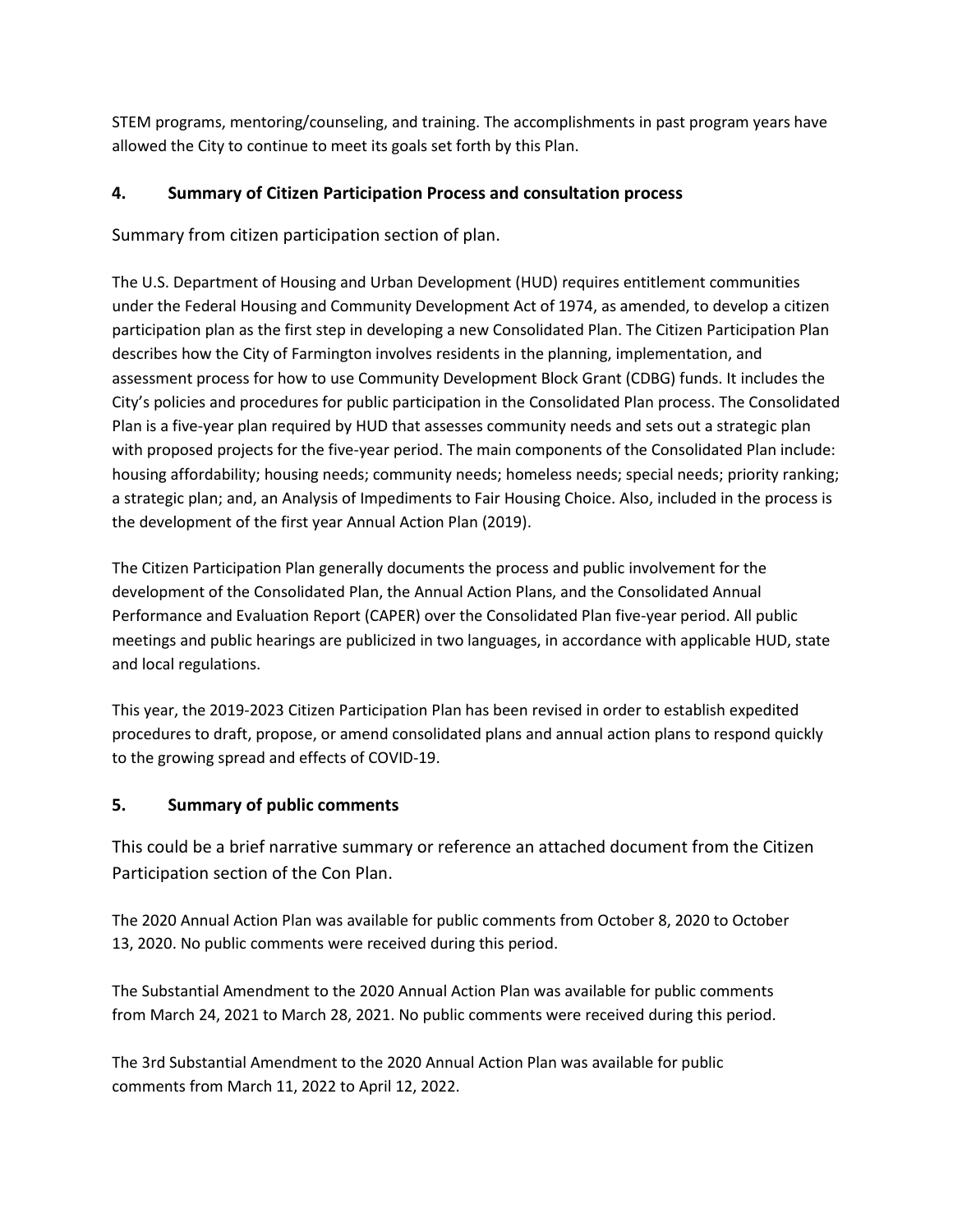#### **6. Summary of comments or views not accepted and the reasons for not accepting them**

The City of Farmington makes every attempt to incorporate all comments into the formulation of this Action Plan. This year, no comments were received during the public comment period.

#### **7. Summary**

The City of Farmington will continue to receive annual CDBG allocations to benefit low-and-moderate income residents in the community. CDBG projects recommended for funding for the 2020 program year meet a priority, goal, and objective identified in the 2019-2023 Consolidated Plan. The City will evaluate past performance and make adjustments in the future to better serve the needs of the community. Residents and providers will continue to be informed and invited to participate in the CDBG process to ensure projects meet the needs of the community.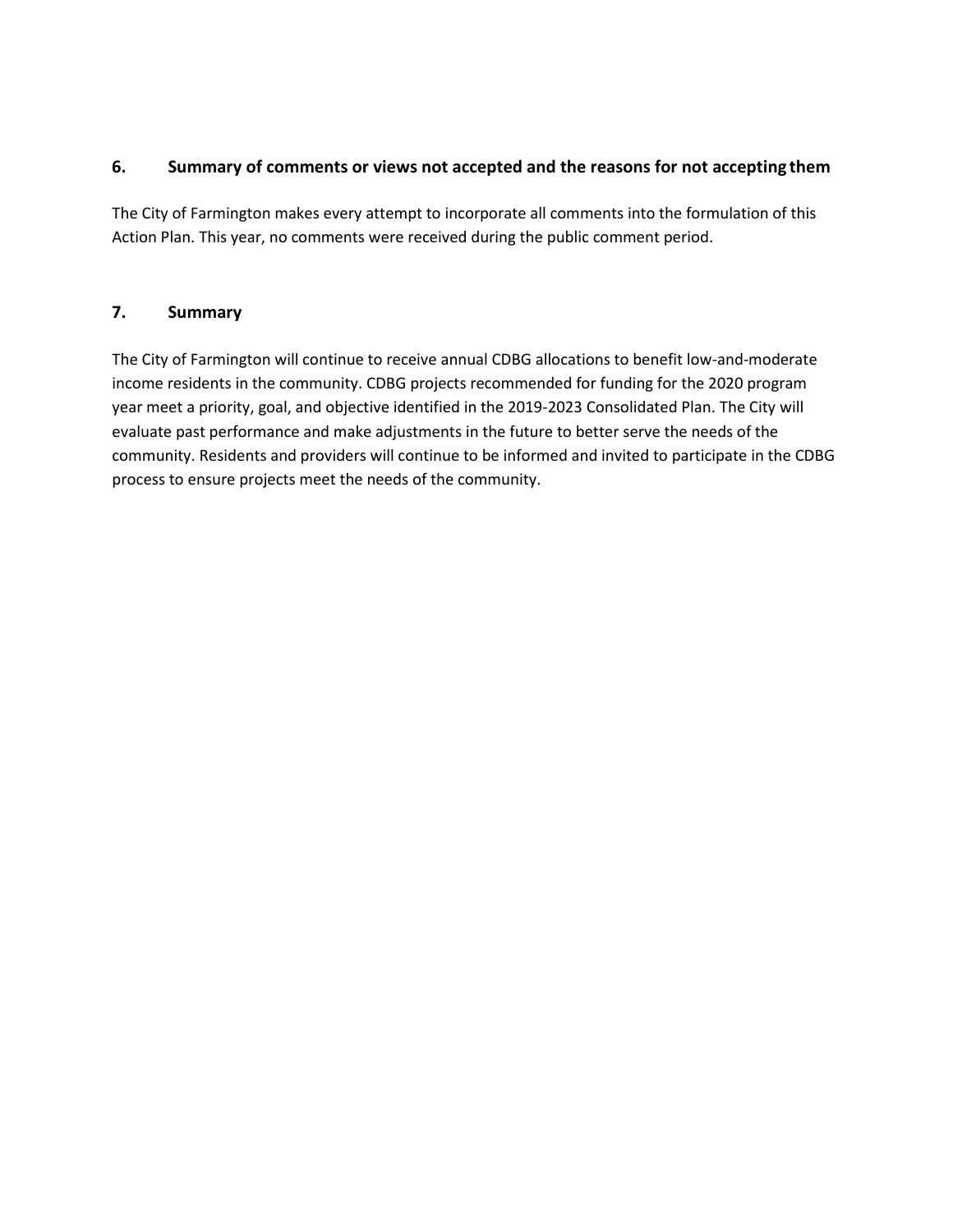# **PR-05 Lead & Responsible Agencies – 91.200(b)**

#### **1. Agency/entity responsible for preparing/administering the Consolidated Plan**

Describe the agency/entity responsible for preparing the Consolidated Plan and those responsible for administration of each grant program and funding source.

|                   | Department/Agency                 |
|-------------------|-----------------------------------|
|                   |                                   |
| <b>FARMINGTON</b> | <b>Community Works Department</b> |
|                   | .<br>_ _ _ _ _                    |

**Table 1 – Responsible Agencies**

#### **Narrative (optional)**

The City of Farmington's Community Works Department, through the CDBG Division, is in charge of administering the Community Development Block Grant Program.

#### **Consolidated Plan Public Contact Information**

Mike Safrany, Associate Planner

CDBG Division, City of Farmington

800 Municipal Drive, Farmington, NM 87401

Phone: (505) 599-1333

Email: [msafrany@fmtn.org](mailto:msafrany@fmtn.org)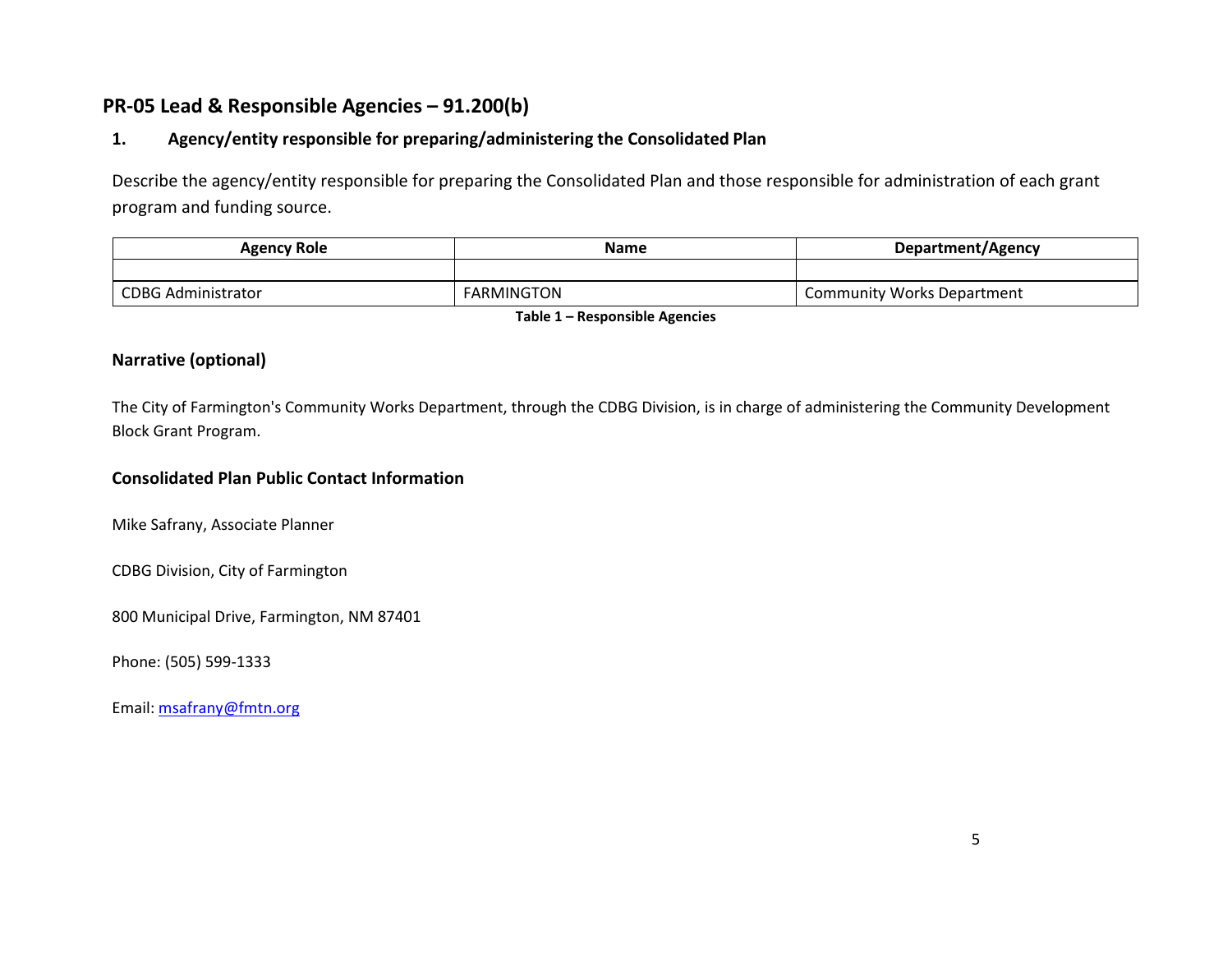# **AP-10 Consultation – 91.100, 91.200(b), 91.215(l)**

#### **1. Introduction**

The Annual Action Plan identifies the agencies and projects awarded with CDBG and CDBG-CV funds. These projects address the community needs identified in the 2019-2023 Consolidated Plan. Community needs were based on input received from services providers, clients, and residents during the Consolidated Plan process. Additionally, the City identified emergent needs resulting from the coronavirus pandemic. As part of the public participation process, the City additionally allowed a public review and comment period of the Draft 2020 Action Plan. This period will follow a public hearing on October 13, 2020 to receive additional comments.

# **Provide a concise summary of the jurisdiction's activities to enhance coordination between public and assisted housing providers and private and governmental health, mental health and service agencies (91.215(l))**

The City of Farmington staff has collaborated with, coordinated with, and supported a number of organizations in the area to undertake activities related to housing, health, and other public services. Participating organizations include: Totah Behavioral Health, Presbyterian Medical Services, Joint Intervention Program, ECHO Food Bank, Family Crisis Center, People Assisting the Homeless (PATH), San Juan County Housing Authority, San Juan County Partnership, San Juan Center for Independence, Masada House, Identity, Inc!, Navajo United Methodist Center, Big Brothers Big Sisters, and other local organizations and businesses. These agencies received public participation notices for the Action Plan.

# **Describe coordination with the Continuum of Care and efforts to address the needs of homeless persons (particularly chronically homeless individuals and families, families with children, veterans, and unaccompanied youth) and persons at risk of homelessness.**

The Farmington CDBG Division has attended various COVID-19 webinars with the New Mexico Coalition to End Homelessness (NMCEH), which houses the "Balance of State CoC" for the State of New Mexico. The City of Farmington CDBG program also works closely with San Juan County Partnership which has a HUD Grant for CoC Rental Assistance Program. Both organizations were invited to participate in the Priority Needs and Fair Housing Surveys, attend the two public meetings on Community Needs and Identifying Strategies for the Consolidated Plan, and review/comment on the Consolidated Plan. This plan identifies the community needs and provides guidance for formulating Action Plans.

Staff worked with the NMCEH to obtain homeless data for the 2019-2013 Consolidated Plan. Additionally, the CDBG Division has been in joint discussions with NMCEH and a Colorado-based organization to explore funding opportunities for affordable housing in the community.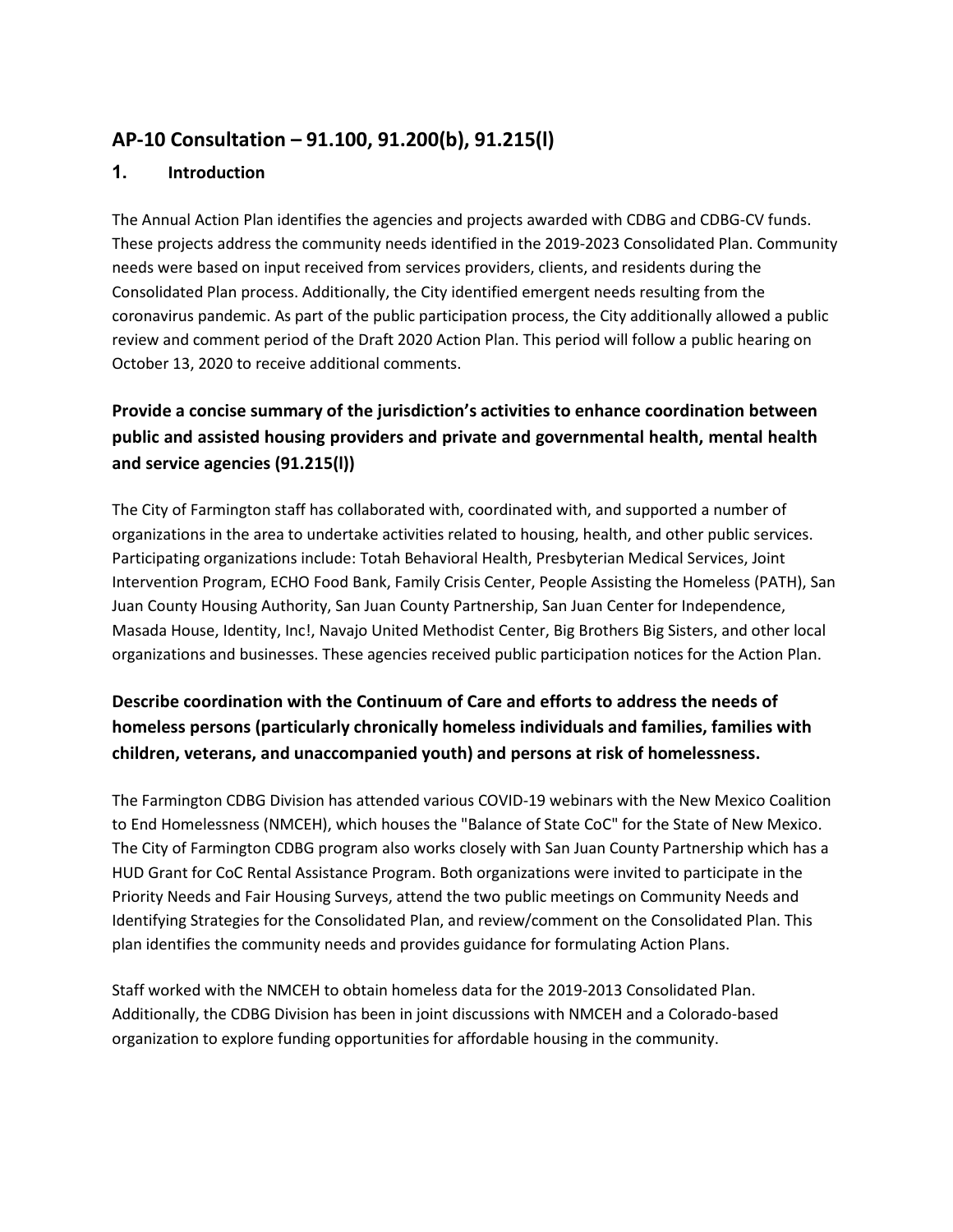**Describe consultation with the Continuum(s) of Care that serves the jurisdiction's area in determining how to allocate ESG funds, develop performance standards for and evaluate outcomes of projects and activities assisted by ESG funds, and develop funding, policies and procedures for the operation and administration of HMIS**

The City of Farmington does not receive Emergency Solution Grant funding from HUD.

**2. Describe Agencies, groups, organizations and others who participated in theprocess and describe the jurisdiction's consultations with housing, social service agencies and other entities**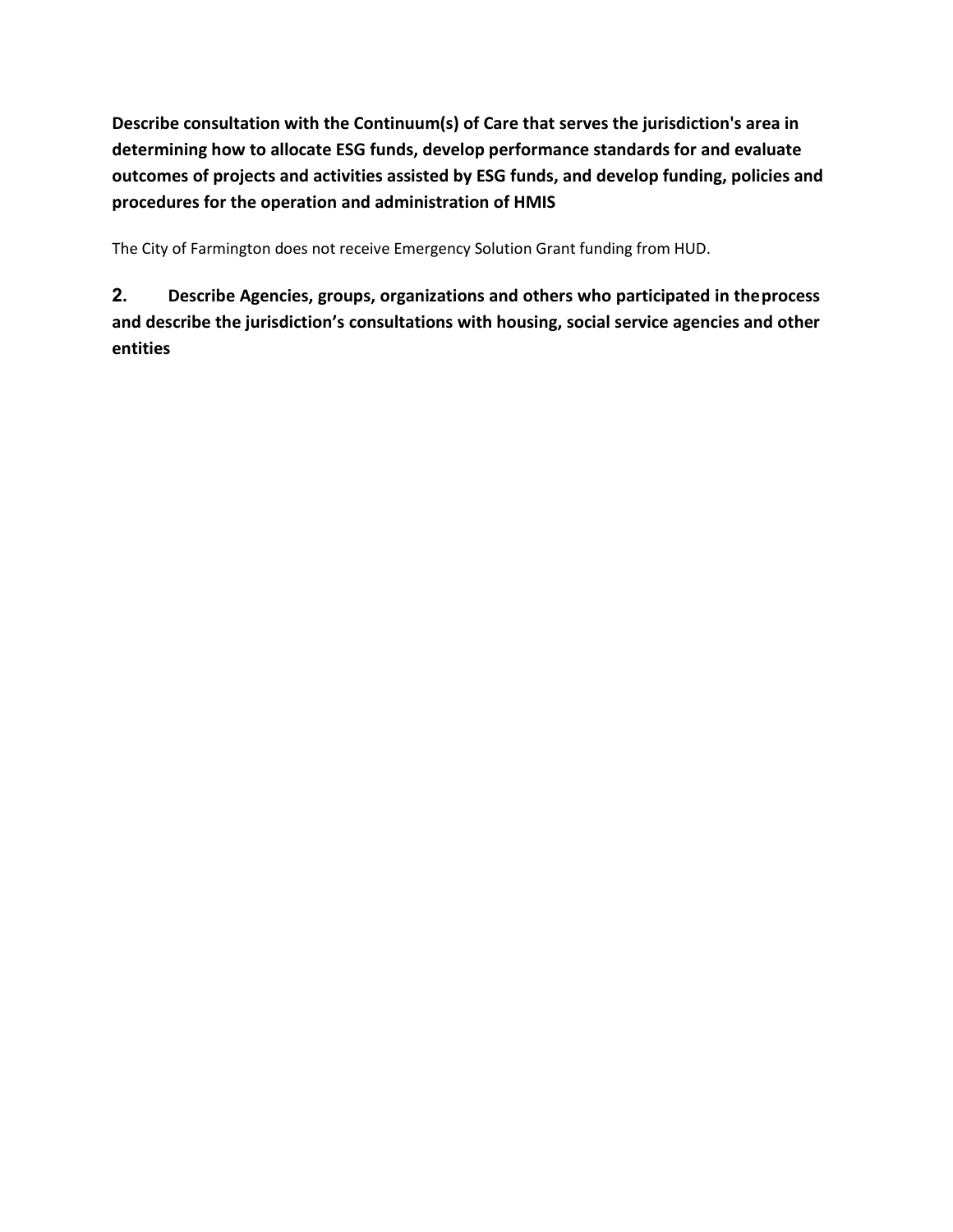**Table 2 – Agencies, groups, organizations who participated**

| 1              | Agency/Group/Organization                            | <b>Public Service Providers</b>                                                    |
|----------------|------------------------------------------------------|------------------------------------------------------------------------------------|
|                | <b>Agency/Group/Organization Type</b>                | Services - Housing                                                                 |
|                |                                                      | Services - Persons with Disabilities                                               |
|                |                                                      | Services - Victims of Domestic Violence                                            |
|                |                                                      | Services - homeless                                                                |
|                |                                                      | Services-Health                                                                    |
|                |                                                      | Services - Victims                                                                 |
|                |                                                      | <b>Regional Organizations</b>                                                      |
|                | What section of the Plan was addressed by            | Homeless Needs - Chronically homeless                                              |
|                | <b>Consultation?</b>                                 | Homeless Needs - Families with children                                            |
|                |                                                      | <b>Housing Need Assessment</b>                                                     |
|                |                                                      | <b>Public Housing Needs</b>                                                        |
|                |                                                      | Homelessness Needs - Veterans                                                      |
|                |                                                      | Homelessness Needs - Unaccompanied youth                                           |
|                |                                                      | Non-Homeless Special Needs                                                         |
|                | Briefly describe how the Agency/Group/Organization   | The City invited agencies to participate in the Community Needs and Fair Housing   |
|                | was consulted. What are the anticipated outcomes of  | Surveys, and attend the two public meetings on Community Needs and Identifying     |
|                | the consultation or areas for improved coordination? | Strategies for the 2019-2023 Consolidate Plan. Local organizations were also       |
|                |                                                      | invited to participate in the public review and comment period for the 2020 Action |
|                |                                                      | Plan. Additionally, as regular CDBG subrecipients, some agencies submit quarterly  |
|                |                                                      | reports that communicate the need for housing/homeless services, which the City    |
|                |                                                      | continues to address.                                                              |
| $\overline{2}$ | Agency/Group/Organization                            | City of Farmington Fire Department                                                 |
|                |                                                      |                                                                                    |
|                | <b>Agency/Group/Organization Type</b>                | Services-homeless                                                                  |
|                |                                                      | Services-Health                                                                    |
|                |                                                      | Other government - Local                                                           |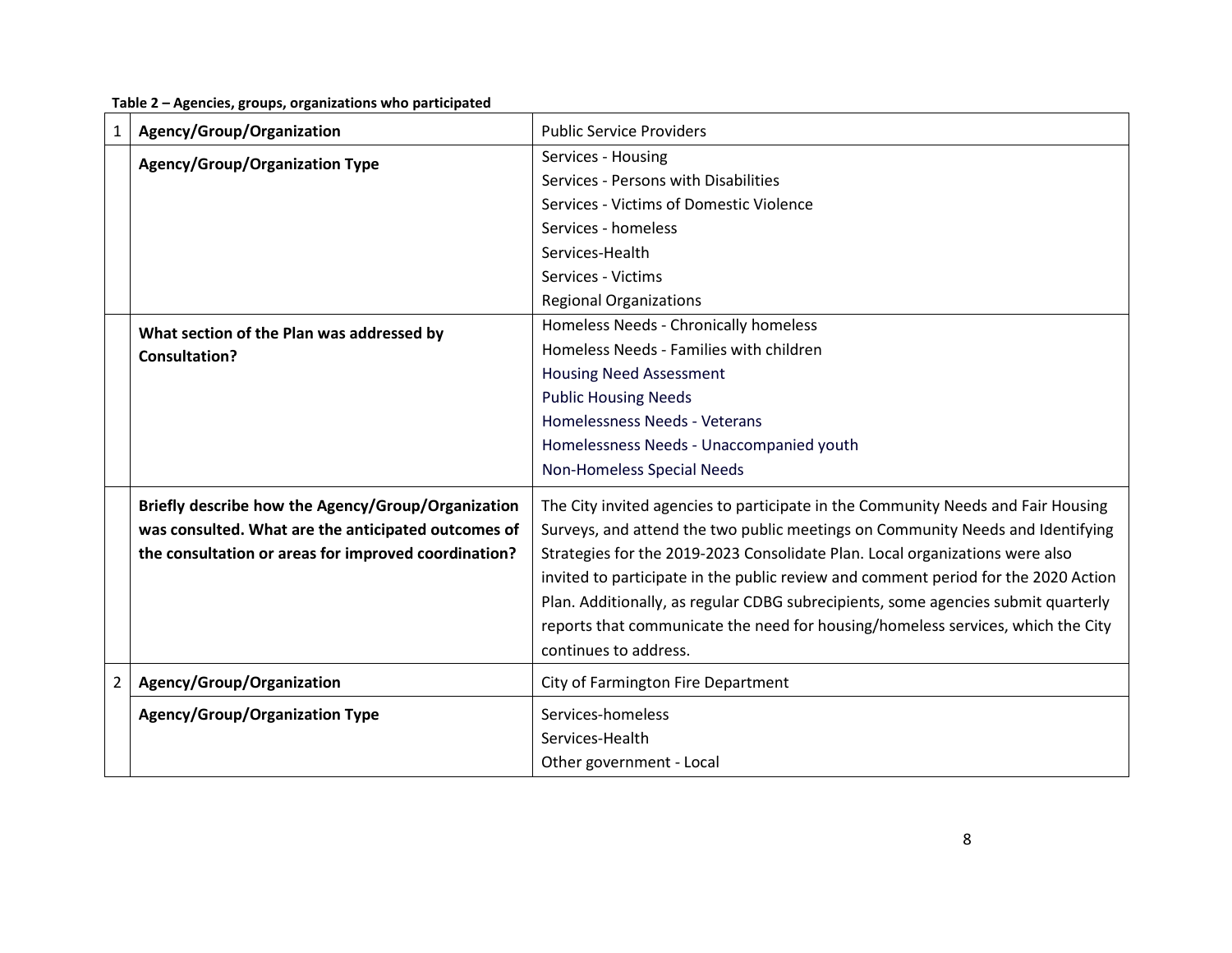| What section of the Plan was addressed by<br>Consultation?                                                                                                        | Homeless Needs - Chronically homeless<br><b>Homelessness Strategy</b>                                                                                                                                                                                                                                                                                                  |
|-------------------------------------------------------------------------------------------------------------------------------------------------------------------|------------------------------------------------------------------------------------------------------------------------------------------------------------------------------------------------------------------------------------------------------------------------------------------------------------------------------------------------------------------------|
| Briefly describe how the Agency/Group/Organization<br>was consulted. What are the anticipated outcomes of<br>the consultation or areas for improved coordination? | The City of Farmington Fire Department has participated in discussions regarding<br>the immediate need for emergency housing and homeless assistance. Fire<br>provided data to the CDBG Division regarding numbers of people helped through<br>existing homeless shelter programs and, more recently, as part of considerations<br>for coronavirus-related assistance. |

#### **Identify any Agency Types not consulted and provide rationale for not consulting**

The City's outreach efforts are comprehensive to ensure that all citizens and service providers have access to the Action Plan and an opportunity to share comments. There are no organizations that are specifically not consulted. CDBG staff emails its contact list of service providers and interested individuals to encourage them to participate in the review of the Action Plan.

#### **Other local/regional/state/federal planning efforts considered when preparing the Plan**

| Name of Plan                                         | <b>Lead Organization</b>                    | How do the goals of your Strategic Plan overlap with the goals of each plan?                                                                                              |
|------------------------------------------------------|---------------------------------------------|---------------------------------------------------------------------------------------------------------------------------------------------------------------------------|
| Continuum of Care                                    | New Mexico Coalition<br>to End Homelessness | Although the City does not receive CoC funds, staff participates in NMCEH webinars<br>regularly. Both the City and NMCEH are working on addressing the increasing need to |
|                                                      |                                             | provide housing services, especially with the ongoing COVID-19 pandemic.                                                                                                  |
| 2017 San Juan County                                 | San Juan County                             | Top identified needs are included in the potential projects list and considered high priority                                                                             |
| <b>Needs Assessment</b>                              | Partnership                                 | projects.                                                                                                                                                                 |
| Affordable Housing<br>Plan for NE San Juan<br>County | City of Farmington, San<br>Juan County      | Identified affordable housing needs and actions to address barriers to housing<br>development.                                                                            |

#### **Table 3 – Other local / regional / federal planning efforts**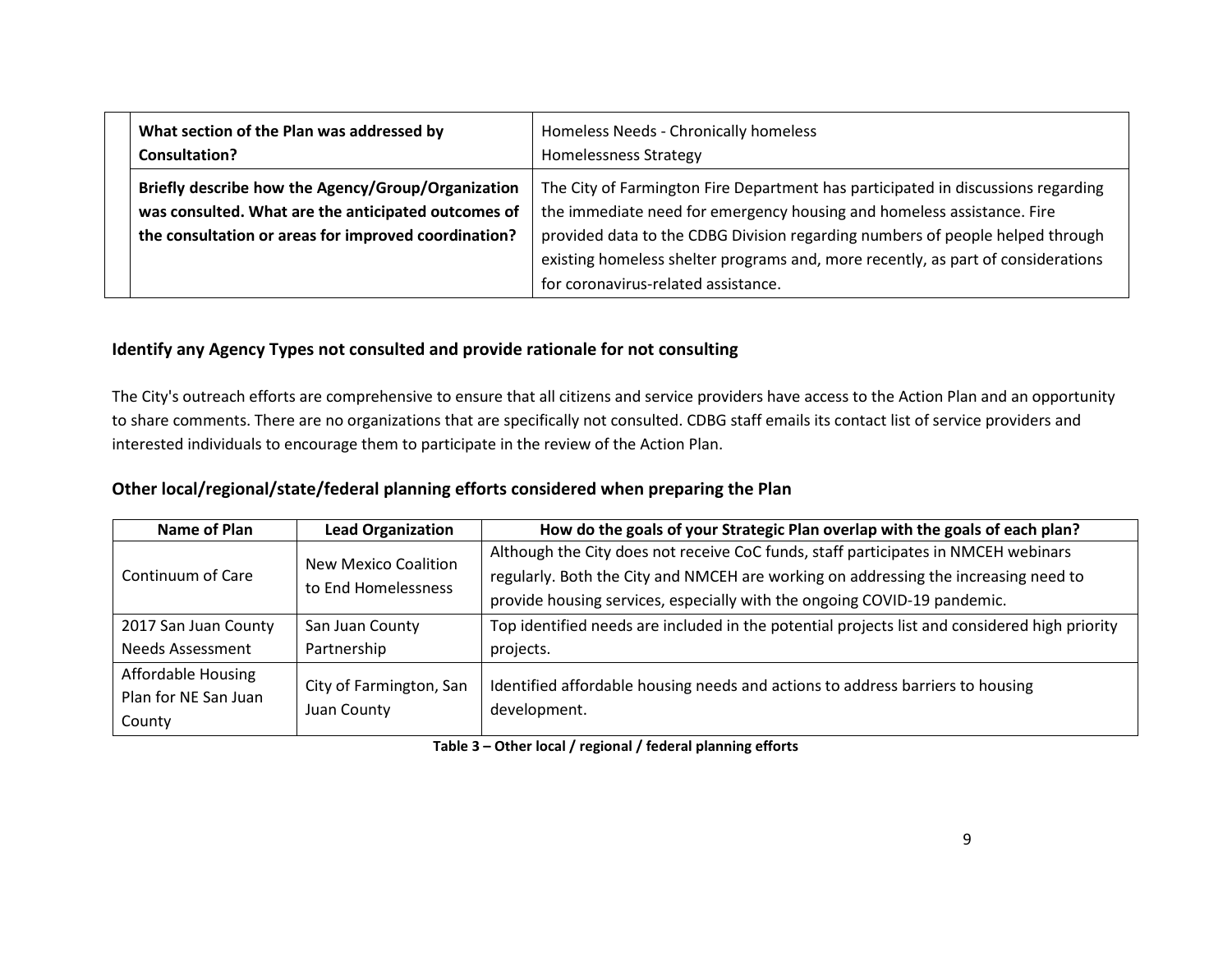# **AP-12 Participation – 91.105, 91.200(c)**

#### **1. Summary of citizen participation process/Efforts made to broaden citizenparticipation Summarize citizen participation process and how it impacted goal-setting**

The priorities, goals and objectives identified in the 2019-2023 Consolidated Plan are a direct result of implementing the Citizen Participation Plan utilizing the data and comments collected through surveys and public meetings. The survey results determine the initial priorities. Attendees at public meetings expressed agreement with the priority levels, which help formulate action plans.

All projects proposed for the 2020 CDBG program year meet one of these priorities, goal, and objectives. Additionally, the CDBG-CV funded activities go in line with identified priorities that increased in need with the COVID-19 pandemic. The City's Action Plan outreach efforts comply with the Citizen Participation Plan and are comprehensive to ensure that all have an opportunity to participate.

Citizen participation utilized in developing this Action Plan includes:

- Consultation with the City Council during a scheduled public meeting on September 8, 2020 and a work session on September 15, 2020 for discussion and direction regarding project proposals. Both meetings were available virtually for public access.
- Publication and posting of the public notice of the public comment period and for the virtual public hearing. The notice was printed in the legal section of the local newspaper. Posting locations included: City Hall, Community Works Department, Farmington Public Library and Farmington Museum. In the notice, citizens are given the opportunity to request accommodation forspecial needs or interpreters to review the draft and in advance of the public hearing.
- The public notice was additionally emailed to service providers and interested parties, and was posted on the City'swebsite.
- Under a HUD waiver, a 5-day public comment period started on October 8, 2020 and ended on October 13, 2020. The public comment period provided an opportunity for the public to review and comment on the proposed 2020 ActionPlan.
- Public Hearing: A virtual public hearing was held with the City Council to hear public comments, and to review and adopt the 2020 Action Plan.
- The City Council adopted the 2020 Action Plan on October 13,2020.
- A notice of proposed amendments to the 2020 Action Plan was published on Sunday, January 17, 2021.
- Under a HUD waiver, a 5-day public comment period started on January 19, 2021 and ended on January 25, 2021. The public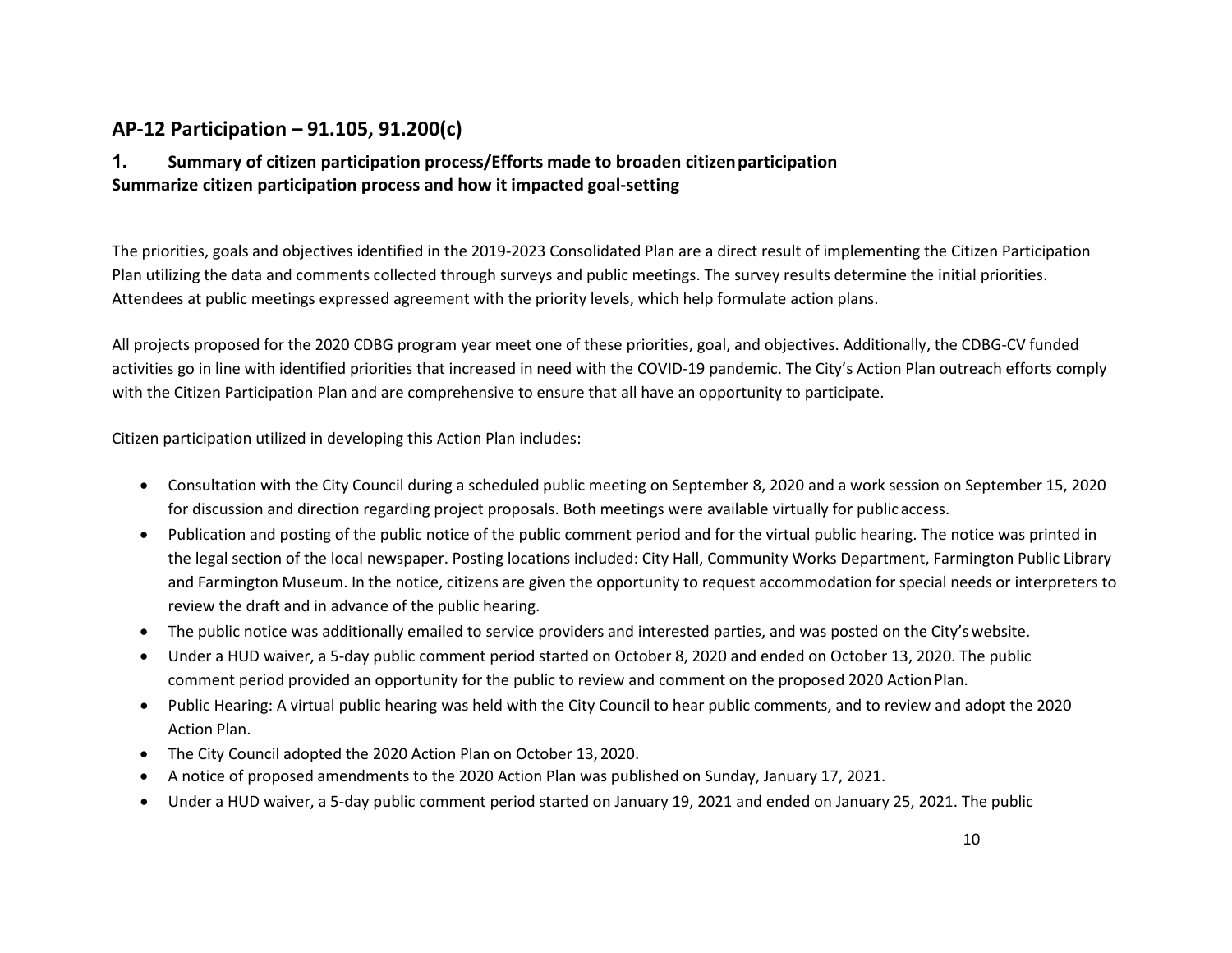comment period provided an opportunity for the public to review and comment on the proposed amendments to the 2020 Action Plan.

- City Council adopted the amendments to the 2020 Action Plan in a public hearing on January 26, 2021.
- Under a HUD waiver, a 5-day public comment period started on April 4, 2021 and ended on April 10, 2021.
- City Council adopted the second amendment to the 2020 Annual Action Plan in a public hearing on April 13, 2021.
- A notice of proposed amendments to the 2020 Action Plan was published on Sunday, March 13, 2022.
- The 30-day public comment period started on March 14, 2022 and ended on April 12, 2022. The public comment period provided an opportunity for the public to review and comment on the proposed amendments to the 2020 ActionPlan.
- City Council adopted the amendments to the 2020 Action Plan in a public hearing on April 12, 2022.

The citizen participation process detailed here is expected to reinforce the goals set forth in the 2019-2023 Consolidated Plan.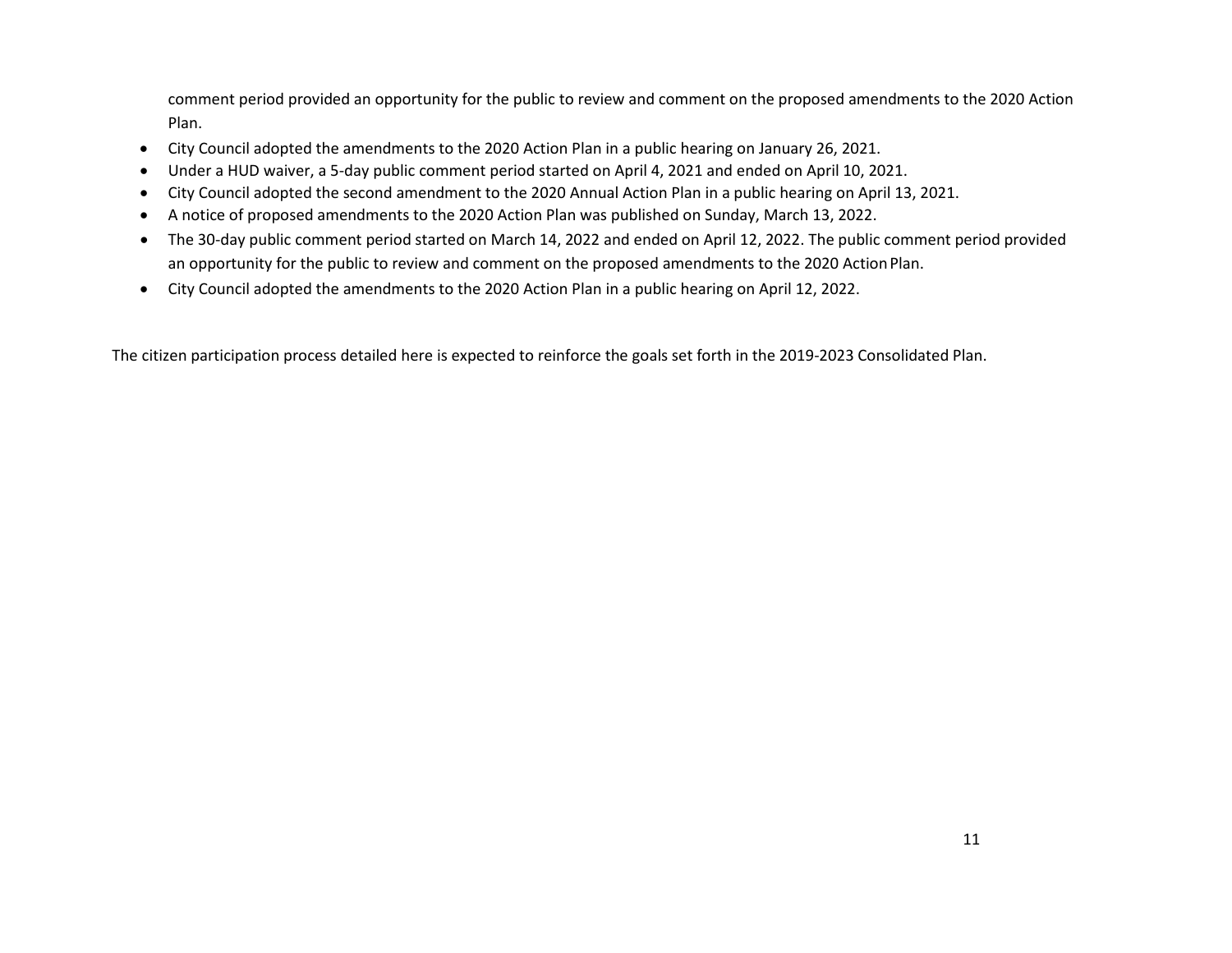#### **Citizen Participation Outreach**

| <b>Sort Order</b> | <b>Mode of Outreach</b> | <b>Target of Outreach</b>                                                                                                                                                                                     | Summary of                                                                                                                                                                                                           | Summary of        | <b>Summary of comments</b> | URL (If                                                                           |
|-------------------|-------------------------|---------------------------------------------------------------------------------------------------------------------------------------------------------------------------------------------------------------|----------------------------------------------------------------------------------------------------------------------------------------------------------------------------------------------------------------------|-------------------|----------------------------|-----------------------------------------------------------------------------------|
|                   |                         |                                                                                                                                                                                                               | response/attendance                                                                                                                                                                                                  | comments received | not accepted               | applicable)                                                                       |
|                   |                         |                                                                                                                                                                                                               |                                                                                                                                                                                                                      |                   | and reasons                |                                                                                   |
| 1                 | Newspaper Ad            | Minorities<br>Non-English<br>Speaking - Specify<br>other language:<br>Spanish<br>Persons with<br>disabilities<br>Non-<br>targeted/broad<br>community<br><b>Residents of Public</b><br>and Assisted<br>Housing | Newspaper ad in<br><b>English and Spanish</b><br>for public review<br>notice and virtual<br>public hearing notice<br>was placed in the<br>local Daily Times<br>newspaper. Ad was<br>published on October<br>8, 2020. |                   |                            | https://www.fmt<br>n.org/918/Com<br>munity-<br>Development-<br><b>Block-Grant</b> |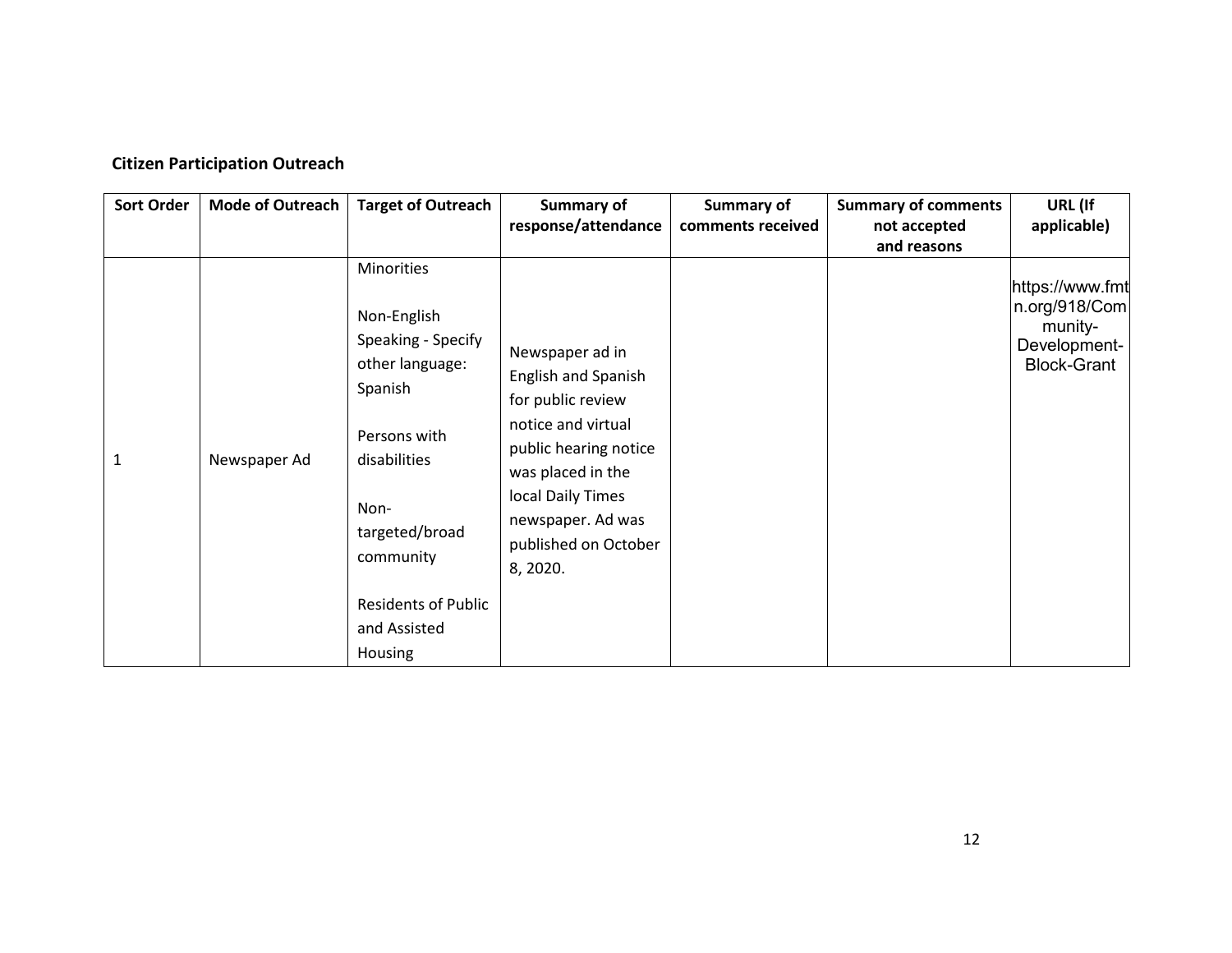| <b>Sort Order</b> | <b>Mode of Outreach</b>             | <b>Target of Outreach</b>  | Summary of            | Summary of        | <b>Summary of comments</b> | URL (If     |
|-------------------|-------------------------------------|----------------------------|-----------------------|-------------------|----------------------------|-------------|
|                   |                                     |                            | response/attendance   | comments received | not accepted               | applicable) |
|                   |                                     |                            |                       |                   | and reasons                |             |
|                   |                                     | Minorities                 |                       |                   |                            |             |
|                   |                                     | Non-English                |                       |                   |                            |             |
|                   |                                     | Speaking - Specify         |                       |                   |                            |             |
|                   |                                     | other language:            |                       |                   |                            |             |
|                   |                                     | Spanish                    | Posting of public     |                   |                            |             |
|                   | Public Notice at                    |                            | review and hearing    |                   |                            |             |
|                   | City Locations for                  | Persons with               | notice in English and |                   |                            |             |
| $\overline{2}$    | Public                              | disabilities               | Spanish in public     |                   |                            |             |
|                   | Review/Comment<br>Period and Public |                            | buildings. Notice was |                   |                            |             |
|                   |                                     | Non-                       | posted on October 8,  |                   |                            |             |
|                   | Hearing                             | targeted/broad             | 2020.                 |                   |                            |             |
|                   |                                     | community                  |                       |                   |                            |             |
|                   |                                     |                            |                       |                   |                            |             |
|                   |                                     | <b>Residents of Public</b> |                       |                   |                            |             |
|                   |                                     | and Assisted               |                       |                   |                            |             |
|                   |                                     | Housing                    |                       |                   |                            |             |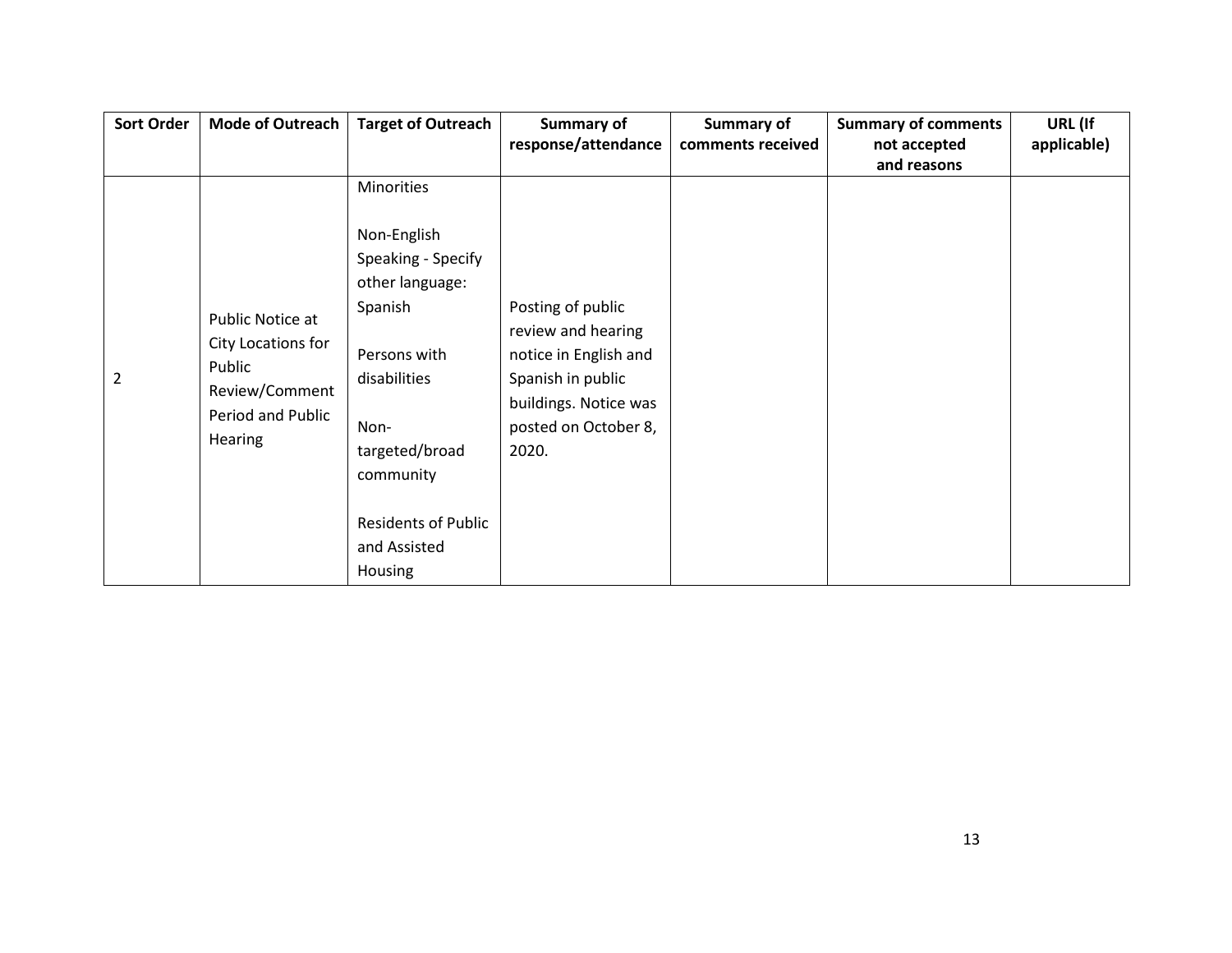| <b>Sort Order</b> | <b>Mode of Outreach</b> | <b>Target of Outreach</b>  | Summary of           | Summary of        | <b>Summary of comments</b> | URL (If     |
|-------------------|-------------------------|----------------------------|----------------------|-------------------|----------------------------|-------------|
|                   |                         |                            | response/attendance  | comments received | not accepted               | applicable) |
|                   |                         |                            |                      |                   | and reasons                |             |
|                   |                         | Minorities                 |                      |                   |                            |             |
|                   |                         |                            |                      |                   |                            |             |
|                   |                         | Non-English                |                      |                   |                            |             |
|                   |                         | Speaking - Specify         |                      |                   |                            |             |
|                   |                         | other language:            |                      |                   |                            |             |
|                   |                         | Spanish                    |                      |                   |                            |             |
|                   |                         |                            | Hard copies of Draft |                   |                            |             |
|                   | Draft 2020 Action       | Persons with               | 2020 Action Plan     |                   |                            |             |
| 3                 | Plan Copies at City     | disabilities               | made available in    |                   |                            |             |
|                   | Locations               |                            | public buildings on  |                   |                            |             |
|                   |                         | Non-                       | October 8, 2020.     |                   |                            |             |
|                   |                         | targeted/broad             |                      |                   |                            |             |
|                   |                         | community                  |                      |                   |                            |             |
|                   |                         |                            |                      |                   |                            |             |
|                   |                         | <b>Residents of Public</b> |                      |                   |                            |             |
|                   |                         | and Assisted               |                      |                   |                            |             |
|                   |                         | Housing                    |                      |                   |                            |             |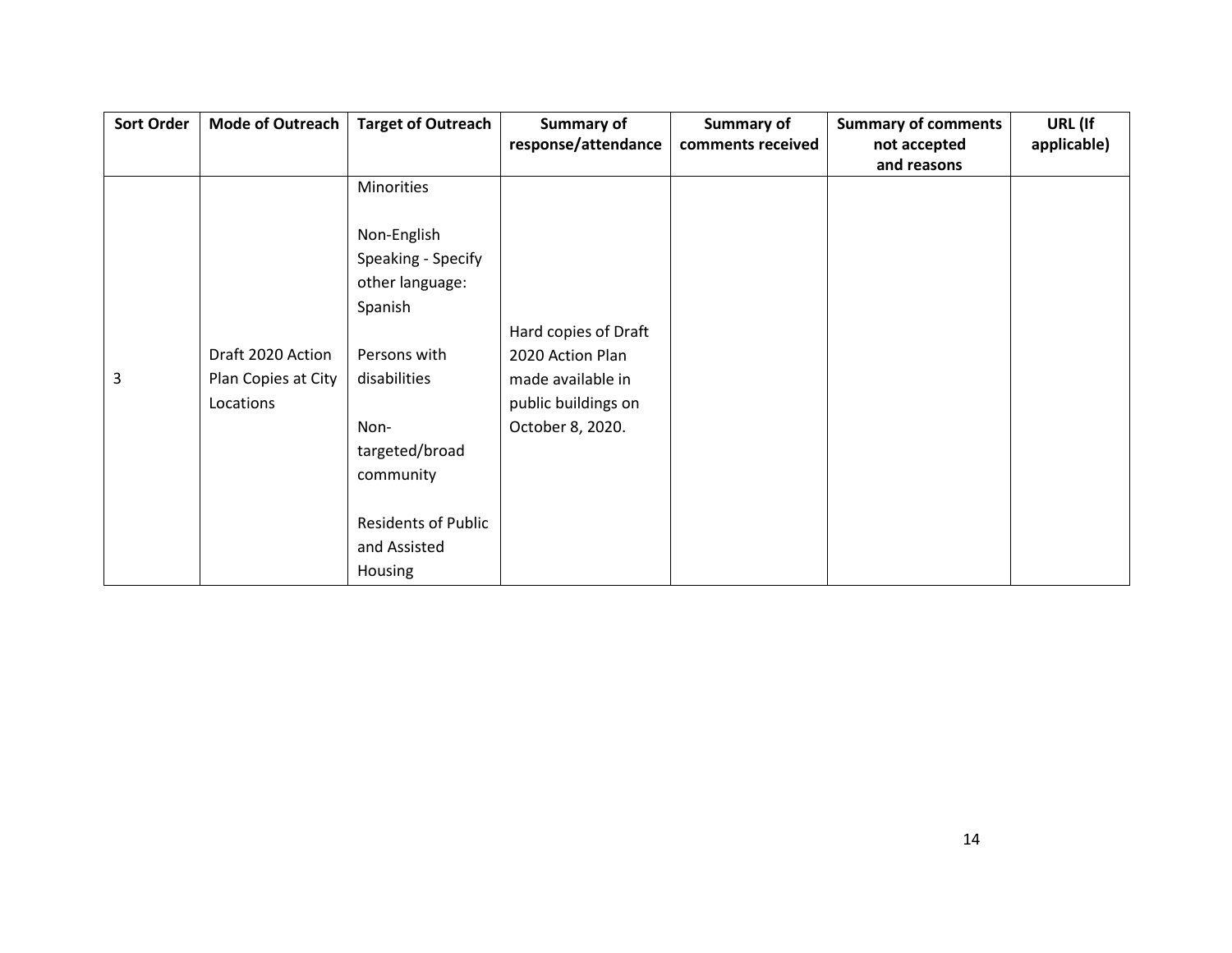| <b>Sort Order</b> | <b>Mode of Outreach</b>  | <b>Target of Outreach</b>  | Summary of            | Summary of        | <b>Summary of comments</b> | URL (If     |
|-------------------|--------------------------|----------------------------|-----------------------|-------------------|----------------------------|-------------|
|                   |                          |                            | response/attendance   | comments received | not accepted               | applicable) |
|                   |                          |                            |                       |                   | and reasons                |             |
|                   |                          | Minorities                 |                       |                   |                            |             |
|                   |                          |                            |                       |                   |                            |             |
|                   |                          | Non-English                |                       |                   |                            |             |
|                   |                          | Speaking - Specify         |                       |                   |                            |             |
|                   |                          | other language:            |                       |                   |                            |             |
|                   |                          | Spanish                    | Posting of public     |                   |                            |             |
|                   |                          |                            | review and hearing    |                   |                            |             |
|                   |                          | Persons with               | notice in English and |                   |                            |             |
| 4                 | <b>Internet Outreach</b> | disabilities               | Spanish on City       |                   |                            |             |
|                   |                          |                            | website. Notice was   |                   |                            |             |
|                   |                          | Non-                       | posted on October 8,  |                   |                            |             |
|                   |                          | targeted/broad             | 2020.                 |                   |                            |             |
|                   |                          | community                  |                       |                   |                            |             |
|                   |                          |                            |                       |                   |                            |             |
|                   |                          | <b>Residents of Public</b> |                       |                   |                            |             |
|                   |                          | and Assisted               |                       |                   |                            |             |
|                   |                          | Housing                    |                       |                   |                            |             |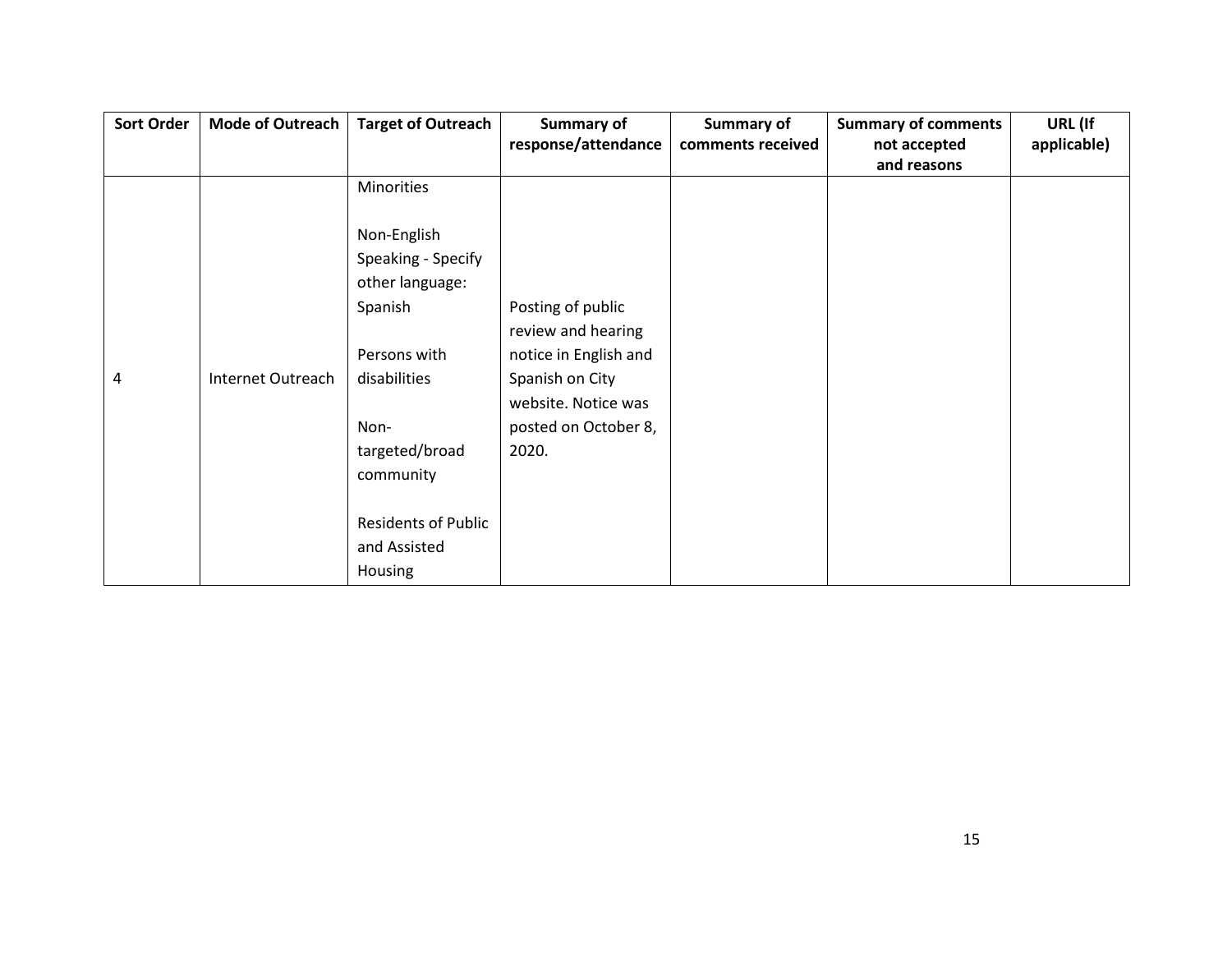| <b>Mode of Outreach</b> | <b>Target of Outreach</b>  | <b>Summary of</b>                                                  | Summary of                                   | <b>Summary of comments</b> | URL (If             |
|-------------------------|----------------------------|--------------------------------------------------------------------|----------------------------------------------|----------------------------|---------------------|
|                         |                            |                                                                    | comments received                            | not accepted               | applicable)         |
|                         |                            |                                                                    |                                              |                            |                     |
|                         |                            |                                                                    |                                              |                            |                     |
|                         |                            |                                                                    |                                              |                            |                     |
|                         |                            |                                                                    |                                              |                            |                     |
|                         |                            |                                                                    |                                              |                            |                     |
|                         |                            |                                                                    |                                              |                            |                     |
|                         | Spanish                    | Action Plan on City                                                |                                              |                            |                     |
|                         |                            | website on October                                                 |                                              |                            |                     |
|                         | Persons with               | 8, 2020. The public                                                |                                              |                            |                     |
| Internet Outreach       | disabilities               | review and comment                                                 |                                              |                            |                     |
|                         |                            | period                                                             |                                              |                            |                     |
|                         | Non-                       | announcement was                                                   |                                              |                            |                     |
|                         | targeted/broad             | emailed to local                                                   |                                              |                            |                     |
|                         | community                  | agencies on October                                                |                                              |                            |                     |
|                         |                            | 8, 2020.                                                           |                                              |                            |                     |
|                         | <b>Residents of Public</b> |                                                                    |                                              |                            |                     |
|                         | and Assisted               |                                                                    |                                              |                            |                     |
|                         | Housing                    |                                                                    |                                              |                            |                     |
|                         |                            | Newspaper ad in                                                    |                                              |                            |                     |
|                         | Persons with               | English for public                                                 |                                              |                            |                     |
|                         | disabilities               | review notice and                                                  |                                              |                            |                     |
|                         |                            | virtual public hearing                                             |                                              |                            |                     |
|                         | Non-                       | notice was placed in                                               |                                              |                            |                     |
|                         | targeted/broad             | the local Daily Times                                              |                                              |                            |                     |
|                         | community                  | newspaper. Ad was                                                  |                                              |                            |                     |
|                         |                            | published on January                                               |                                              |                            |                     |
|                         |                            | 17, 2021.                                                          |                                              |                            |                     |
|                         | Newspaper Ad               | Minorities<br>Non-English<br>Speaking - Specify<br>other language: | response/attendance<br>Posting of Draft 2020 | <b>None</b>                | and reasons<br>None |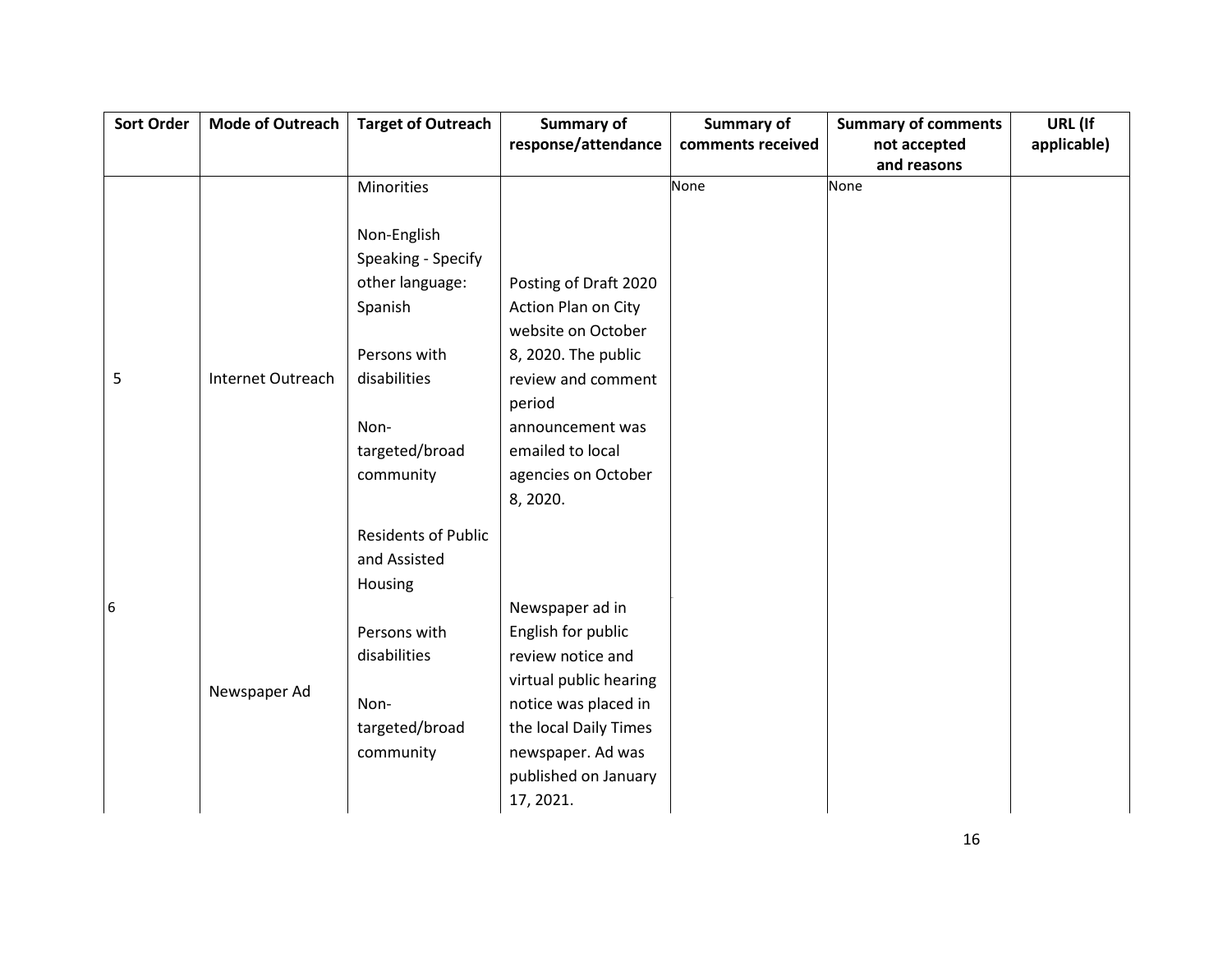| <b>Sort Order</b> | <b>Mode of Outreach</b>             | <b>Target of Outreach</b> | <b>Summary of</b>     | <b>Summary of</b> | <b>Summary of comments</b> | URL (If     |
|-------------------|-------------------------------------|---------------------------|-----------------------|-------------------|----------------------------|-------------|
|                   |                                     |                           | response/attendance   | comments received | not accepted               | applicable) |
|                   |                                     |                           |                       |                   | and reasons                |             |
| $\overline{7}$    | Public Notice at City               | Persons with              | Posting of public     |                   |                            |             |
|                   | <b>Locations for Public</b>         | disabilities              | review and hearing    |                   |                            |             |
|                   | Review/Comment<br>Period and Public |                           | notice in on City     |                   |                            |             |
|                   | <b>Hearing for</b>                  | Non-                      | website. Notice was   |                   |                            |             |
|                   | <b>Amended Annual</b>               | targeted/broad            | posted on January 19, |                   |                            |             |
|                   | <b>Action Plan</b>                  | community                 | 2021 and March 28,    |                   |                            |             |
|                   |                                     |                           | 2021                  |                   |                            |             |
| $\boldsymbol{8}$  |                                     |                           | Hard copies of Draft  |                   |                            |             |
|                   | Amended 2020                        | Persons with              | 2020 Action Plan      |                   |                            |             |
|                   | <b>Action Plan Copies</b>           | disabilities              | made available in     |                   |                            |             |
|                   | at City Locations                   | Non-                      | public buildings on   |                   |                            |             |
|                   |                                     | targeted/broad            | January 18, 2021      |                   |                            |             |
|                   |                                     | community                 | and March 29, 2021    |                   |                            |             |
|                   |                                     |                           |                       |                   |                            |             |
|                   |                                     |                           |                       |                   |                            |             |
|                   |                                     |                           | Newspaper ad in       |                   |                            |             |
|                   |                                     | Persons with              | English and Spanish   |                   |                            |             |
|                   |                                     | disabilities              | for public review     |                   |                            |             |
| 9                 | Newspaper Ad                        |                           | notice and virtual    |                   |                            |             |
|                   |                                     | Non-                      | public hearing        |                   |                            |             |
|                   |                                     | targeted/broad            | notice was placed in  |                   |                            |             |
|                   |                                     | community                 | the local Daily       |                   |                            |             |
|                   |                                     |                           |                       |                   |                            |             |
|                   |                                     |                           | Times newspaper.      |                   |                            |             |
|                   |                                     |                           | Ad was published      |                   |                            |             |
|                   |                                     |                           | on March 13, 2022.    |                   |                            |             |
|                   |                                     |                           |                       |                   |                            |             |
|                   |                                     |                           |                       |                   |                            |             |
|                   |                                     |                           |                       |                   |                            |             |
|                   |                                     |                           |                       |                   | 17                         |             |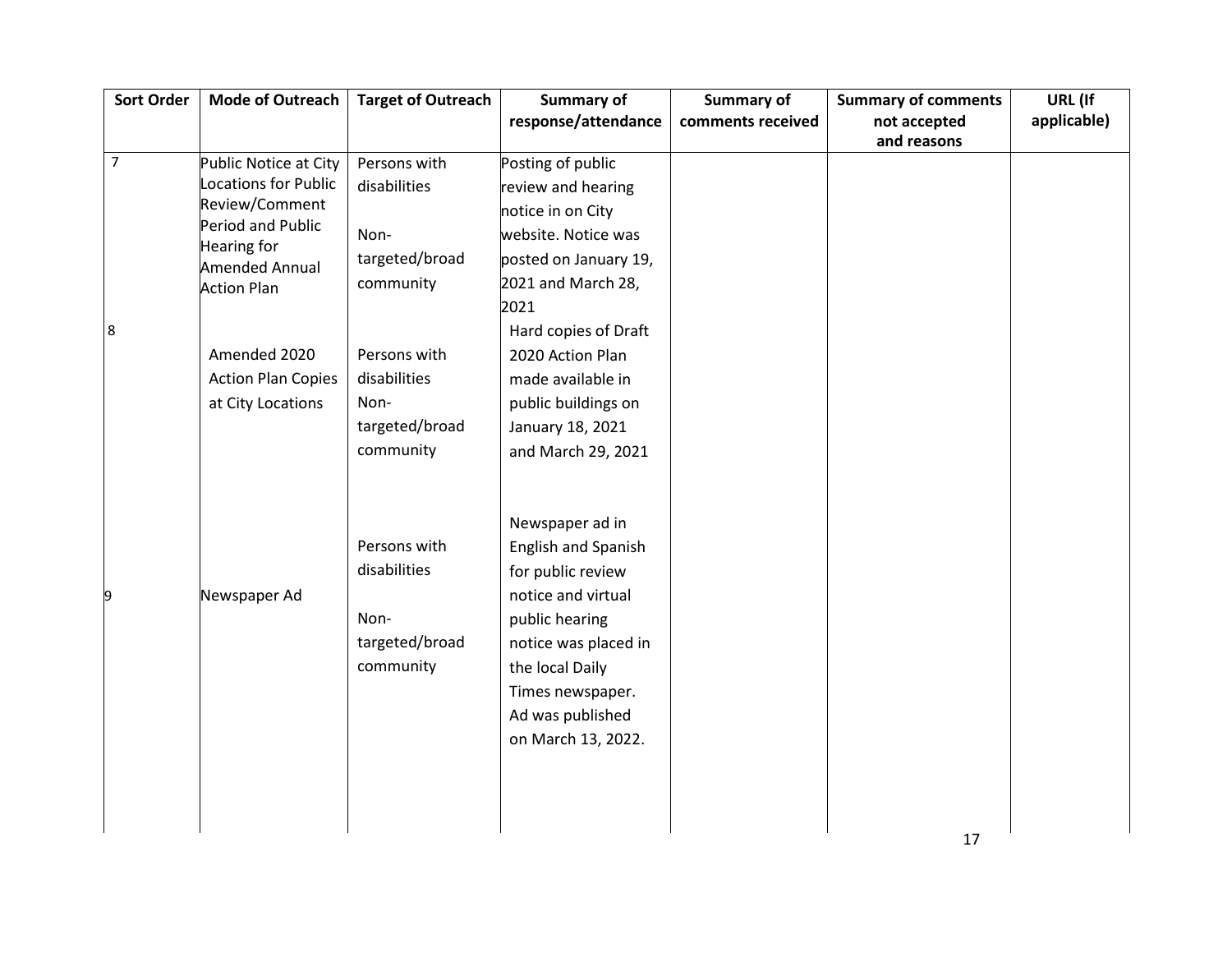| <b>Sort Order</b> | <b>Mode of Outreach</b>   | <b>Target of Outreach</b> | Summary of                  | <b>Summary of</b> | <b>Summary of comments</b>  | URL (If     |
|-------------------|---------------------------|---------------------------|-----------------------------|-------------------|-----------------------------|-------------|
|                   |                           |                           | response/attendance         | comments received | not accepted<br>and reasons | applicable) |
|                   | Public Notice at          | Persons with              |                             |                   |                             |             |
|                   | City Locations for        | disabilities              | Hard copies of Draft        |                   |                             |             |
|                   | Public                    |                           | 2020 Action Plan of         |                   |                             |             |
|                   | Review/Comment            | Non-                      | 2 <sup>nd</sup> Substantial |                   |                             |             |
|                   | Period and Public         | targeted/broad            | Amendment made              |                   |                             |             |
| 10                | Hearing for               | community                 | available in public         |                   |                             |             |
|                   | <b>Amended Annual</b>     |                           | buildings on March          |                   |                             |             |
|                   | <b>Action Plan</b>        |                           | 11, 2022 and April          |                   |                             |             |
|                   |                           |                           | 12, 2022                    |                   |                             |             |
|                   |                           | Persons with              |                             |                   |                             |             |
|                   | Amended 2020              | disabilities              |                             |                   |                             |             |
| 11                | <b>Action Plan Copies</b> | Non-                      | Hard copies of Draft        |                   |                             |             |
|                   | at City Locations         | targeted/broad            | 2020 Action Plan of         |                   |                             |             |
|                   |                           | community                 | 2 <sup>nd</sup> Substantial |                   |                             |             |
|                   |                           |                           | Amendment made              |                   |                             |             |
|                   |                           |                           | available in public         |                   |                             |             |
|                   |                           |                           | buildings on March          |                   |                             |             |
|                   |                           |                           | 11, 2022 and April          |                   |                             |             |
|                   |                           |                           | 12, 2022                    |                   |                             |             |
|                   |                           |                           |                             |                   |                             |             |

**Table 4 – Citizen Participation Outreach**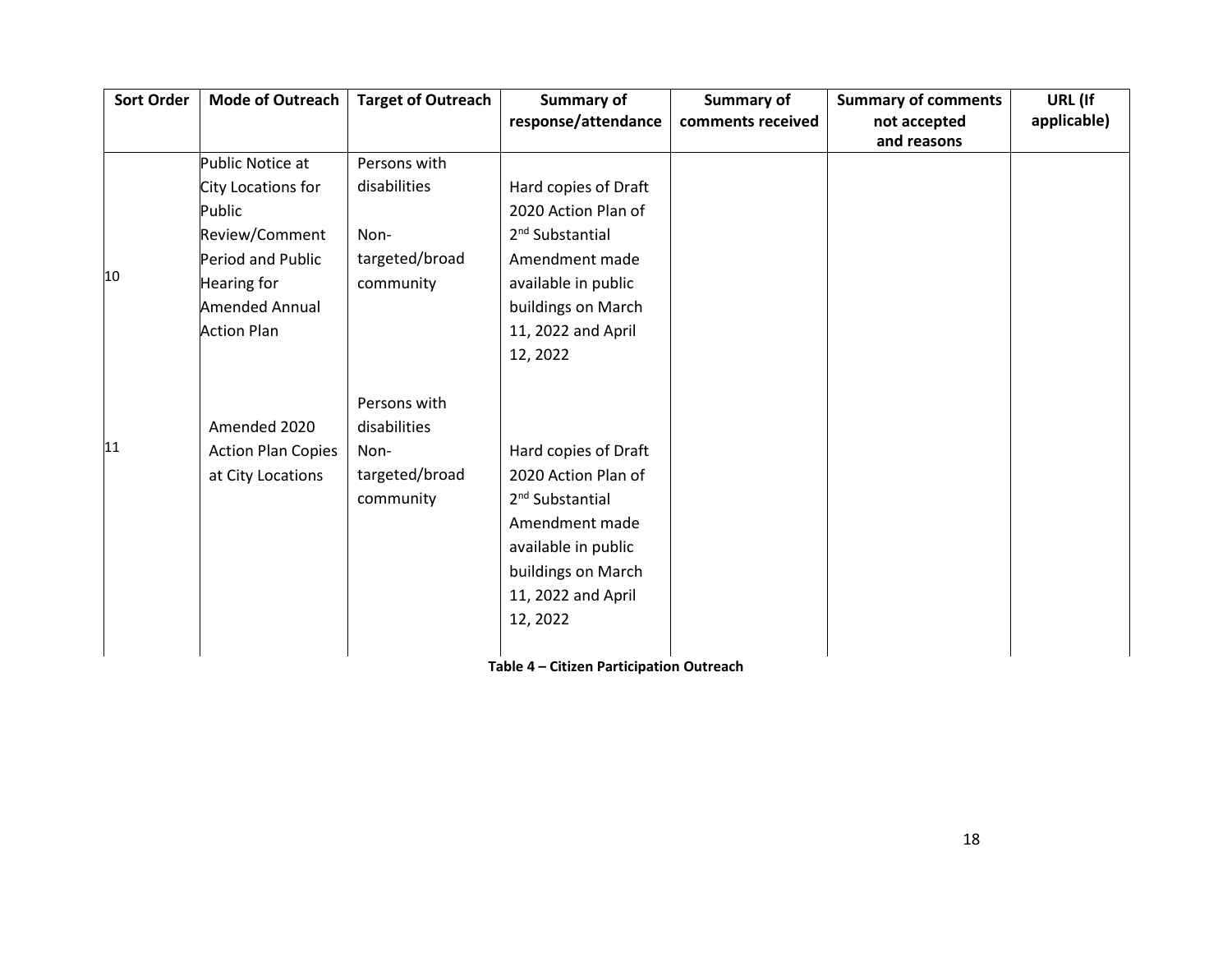# **Expected Resources**

#### **AP-15 Expected Resources – 91.220(c)(1,2)**

#### **Introduction**

The U.S. Department of Housing and Urban Development (HUD) has awarded the City of Farmington \$390,462 in regular CDBG 2020 funds. The 2020 program year is from October 1, 2020 to September 30, 2021; however, due to the ongoing COVID-19 pandemic, the City has exercised the flexibilities provided through the CARES Act, granting the City additional time to determine project allocation of \$229,696 in supplemental CDBG- CV funds (first round) for disease response. The City received notice of an allotment of additional CDBG-CV2 funds in the amount of \$415,037.

The City anticipates commencing program year operations in December 2020. Also, the City expects to reallocate \$72,110.44 in CDBG funds from previous years to this action plan.

Projects will benefit low- and moderate –income residents or special needs population and meet a priority need, goal, and national objective in the 2019-2023 Consolidated Plan.

 The City will reallocate \$23,935.29 from the reduced 2018 Bonnie Dallas Senior Center project to reimburse the 2020 Animas District ADA project for the funds retracted by HUD which were part of the \$72,110.44 allocated from previous years.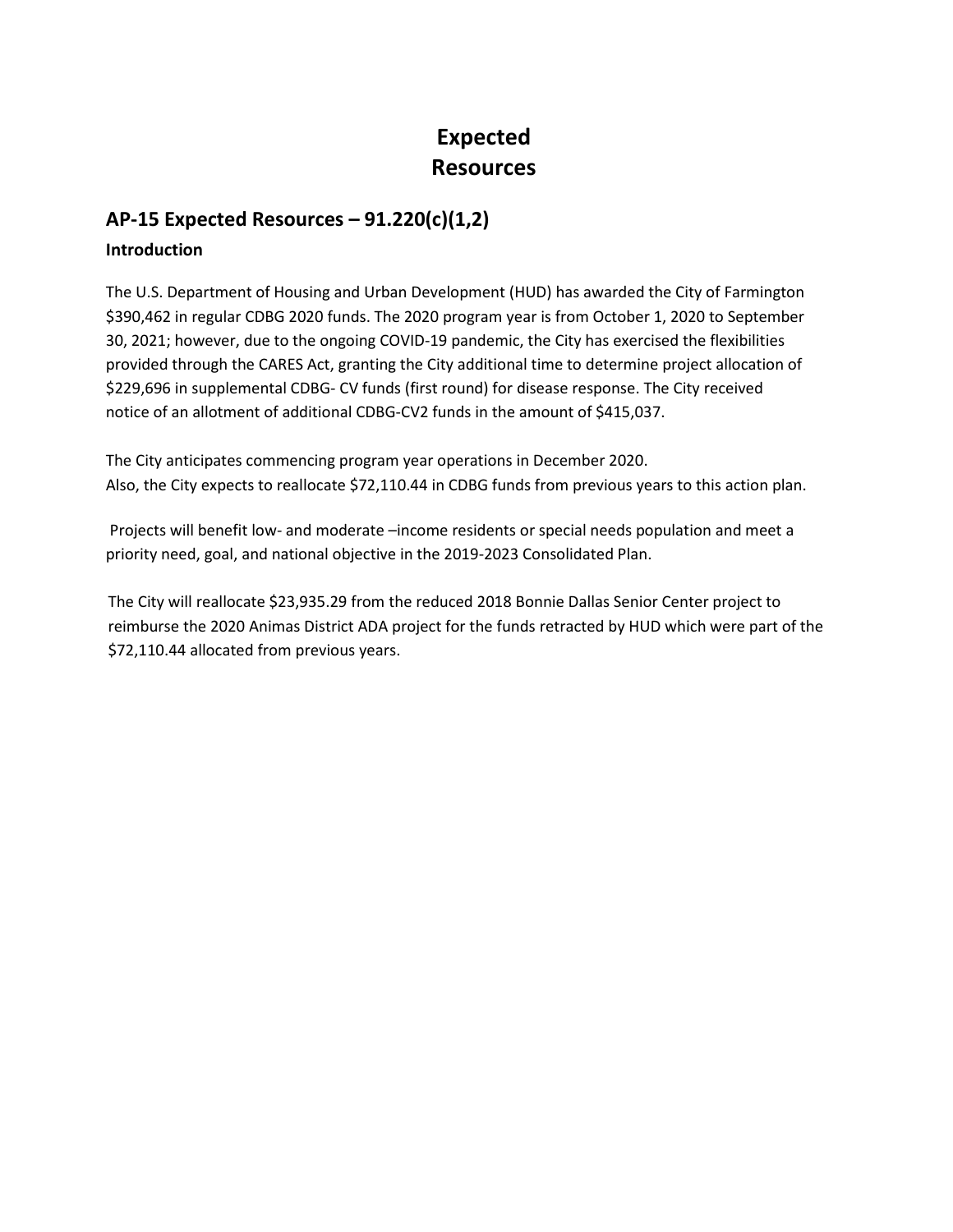#### **Anticipated Resources**

| Program     | Source of    | <b>Uses of Funds</b>   |                    |         | <b>Expected Amount Available Year 1</b> |         | <b>Expected</b>  | <b>Narrative Description</b>              |
|-------------|--------------|------------------------|--------------------|---------|-----------------------------------------|---------|------------------|-------------------------------------------|
|             | <b>Funds</b> |                        | Annual             | Program | <b>Prior Year</b>                       | Total:  | Amount           |                                           |
|             |              |                        | <b>Allocation:</b> | Income: | <b>Resources:</b>                       | S.      | Available        |                                           |
|             |              |                        |                    |         |                                         |         | <b>Remainder</b> |                                           |
|             |              |                        |                    |         |                                         |         | of ConPlan       |                                           |
| <b>CDBG</b> | public -     | Acquisition            |                    |         |                                         |         |                  | CDBG 2020 allocation was confirmed on     |
|             | federal      | Admin and              |                    |         |                                         |         |                  | February 18, 2020. Additionally, the City |
|             |              | Planning               |                    |         |                                         |         |                  | reallocates resources from previous       |
|             |              | Economic               |                    |         |                                         |         |                  | years to this action plan.                |
|             |              | Development            |                    |         |                                         |         |                  |                                           |
|             |              | Housing                |                    |         |                                         |         |                  |                                           |
|             |              | Public                 |                    |         |                                         |         |                  |                                           |
|             |              | Improvements           |                    |         |                                         |         |                  |                                           |
|             |              | <b>Public Services</b> | 390,462            | 0       | 72,110                                  | 462,572 | 0                |                                           |
| Other       | public -     | Pandemic               |                    |         |                                         |         |                  | CDBG-CV funds to be used to prevent,      |
|             | federal      | $response - CDBG$      |                    |         |                                         |         |                  | prepare for and respond to the            |
|             |              | <b>CV</b>              | 229,696            | 0       | 0                                       | 229,696 | 0                | coronavirus.                              |
| Other       | public -     | Pandemic               |                    |         |                                         |         |                  | CDBG-CV2 funds to be used to              |
|             | federal      | response - CDBG        |                    |         |                                         |         |                  | prevent, prepare for and respond to       |
|             |              | CV <sub>2</sub>        | 415,037            |         |                                         | 229,696 |                  | COVID 19.                                 |

**Table 5 - Expected Resources – Priority Table**

# **Explain how federal funds will leverage those additional resources (private, state and local funds), including a description of how matching requirements will be satisfied**

There is no specific requirement for leveraging with CDBG grant funds. Subrecipients have the potential to leverage other grant funds and private funds. However, the exact amounts will not be known until projects are awarded and contracts are finalized.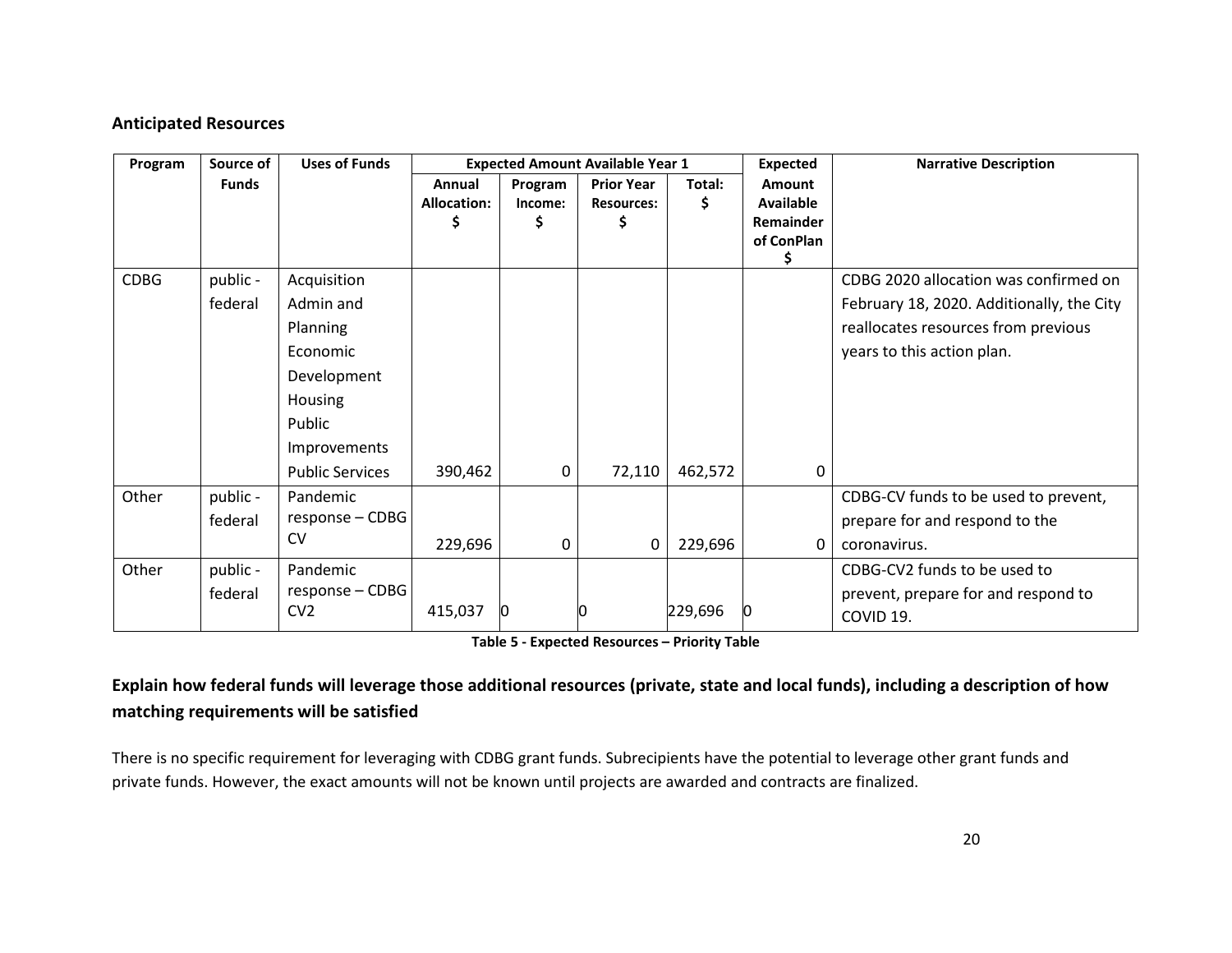# **If appropriate, describe publically owned land or property located within the jurisdiction that may be used to address the needs identified in the plan**

At this time, there are no plans to use publically owned land or property located within the City of Farmington.

#### **Discussion**

The City expects to receive \$390,462 in CDBG funding for the 2020 program year. Of this total, \$260,169.60 will be spent on capital projects, which accounts for 66.6 percent. Public services will be allotted 13.4 percent with \$52,200. Planning and Administration will account for 20 percent with \$78,092.40. This plan also reallocates \$72,110.44 in resources remaining from previous years to capital improvements. With this, the City expects to put funds remaining in the regular line of credit into action.

Moreover, the City is allocating \$229,696 in CARES Act funds to public services that help prevent, prepare for, and respond to COVID-19. Also, HUD has recently notified the City of a third-round allocation of CDBG-CV2 funds in the amount of \$415,037. A portion of these funds, \$225,000 have been identified to be used for the purchase of two new Alternative Response Vehicles. On April 13, 202, in a public hearing, the Farmington City Council allocated the balance of the CDBG-CV2 funds, \$190,037 to acquisition of private property for the storage of equipment and supplies to respond to the COVID-19 Pandemic.

The 2020 Action Plan is the second year of the 2019-2023 Consolidated Plan.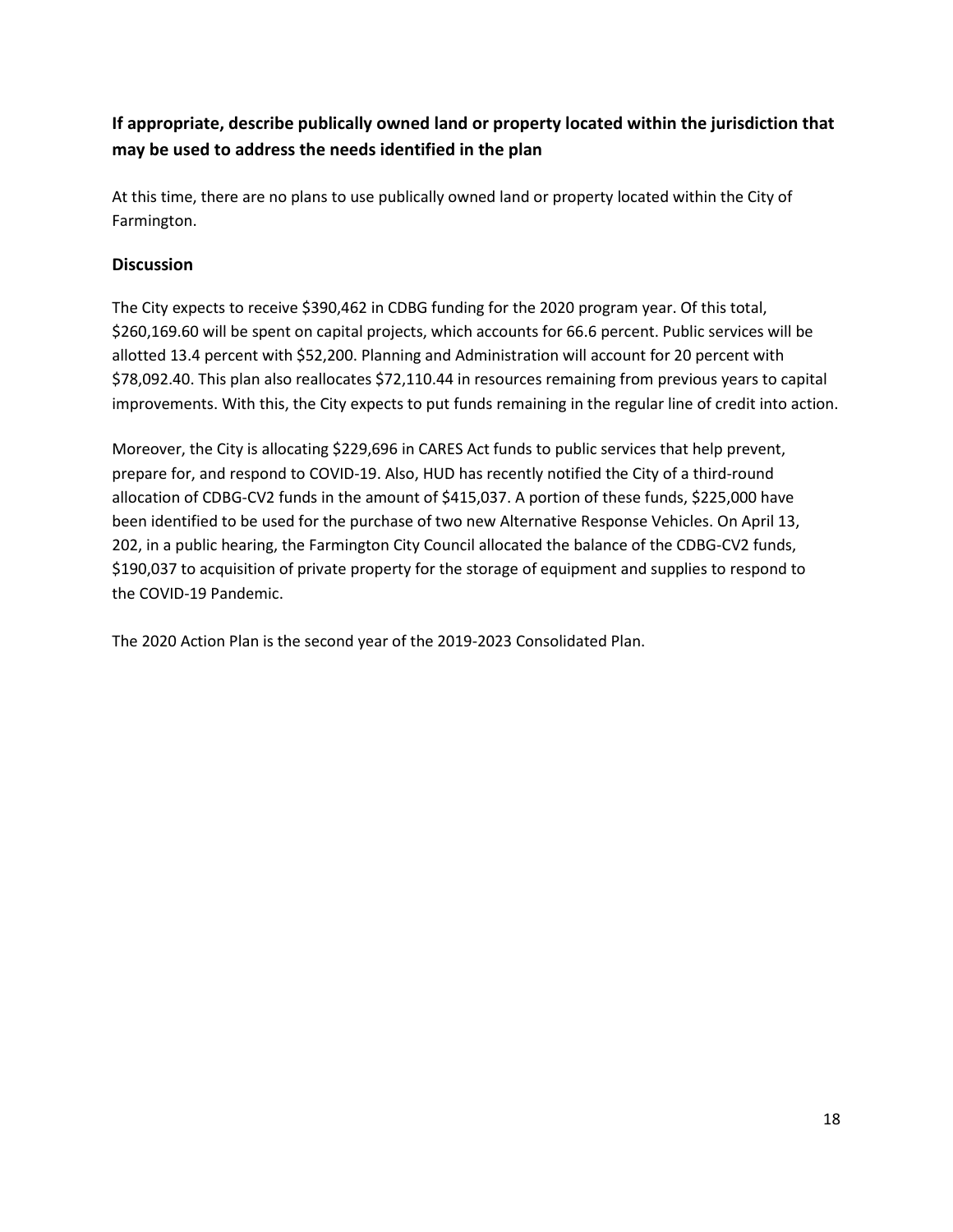# **Annual Goals and Objectives**

# **AP-20 Annual Goals and Objectives**

# **Goals Summary Information**

| Sort           | <b>Goal Name</b>       | <b>Start</b> | End  | Category             | <b>Geographic Area</b> | <b>Needs Addressed</b> | <b>Funding</b> | <b>Goal Outcome Indicator</b>     |
|----------------|------------------------|--------------|------|----------------------|------------------------|------------------------|----------------|-----------------------------------|
| Order          |                        | Year         | Year |                      |                        |                        |                |                                   |
| 1              | <b>Public Services</b> | 2020         | 2023 | Homeless             | Low Mod Targeted       | Homelessness           | CDBG CV3:      | <b>Public Service</b>             |
|                |                        |              |      | Non-Homeless         | Neighborhood           | <b>Special Needs</b>   | \$225,000      | Activities other than             |
|                |                        |              |      | <b>Special Needs</b> |                        | Populations            |                | Low/Moderate Income               |
|                |                        |              |      |                      |                        | Community              |                | Housing Benefit: 750 Persons      |
|                |                        |              |      |                      |                        | <b>Facilities</b>      |                | Assisted                          |
|                |                        |              |      |                      |                        | Low-to-Moderate        |                |                                   |
|                |                        |              |      |                      |                        | Income                 |                |                                   |
|                |                        |              |      |                      |                        | Households             |                |                                   |
| $\overline{2}$ | Infrastructure:        | 2019         | 2023 | Non-Homeless         | Low Mod Targeted       | <b>Special Needs</b>   | CDBG:          | Public Facility or Infrastructure |
|                | Water and              |              |      | <b>Special Needs</b> | Neighborhood           | Populations            | \$182,280      | Activities other than             |
|                | <b>Streets</b>         |              |      | Non-Housing          | City of Farmington's   | Community              |                | Low/Moderate Income               |
|                |                        |              |      | Community            | Metropolitan           | Facilities             |                | Housing Benefit: 488 Persons      |
|                |                        |              |      | Development          | Development Area       | Infrastructure         |                | Assisted                          |
|                |                        |              |      |                      |                        | Low-to-Moderate        |                |                                   |
|                |                        |              |      |                      |                        | Income                 |                |                                   |
|                |                        |              |      |                      |                        | Households             |                |                                   |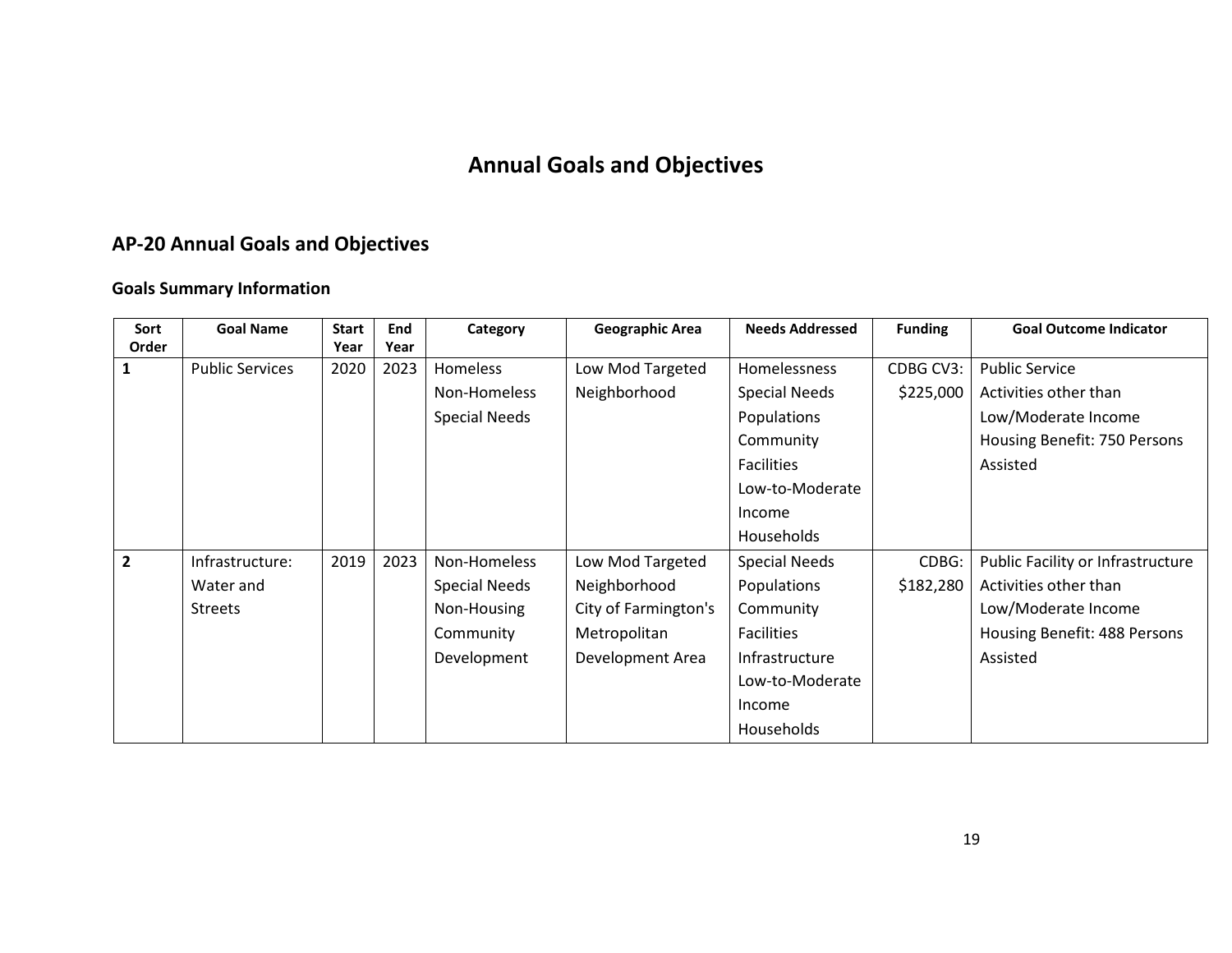|                               | <b>Start</b> | End  | Category             | <b>Geographic Area</b>               | <b>Needs Addressed</b>                           | <b>Funding</b>                     | <b>Goal Outcome Indicator</b>                              |
|-------------------------------|--------------|------|----------------------|--------------------------------------|--------------------------------------------------|------------------------------------|------------------------------------------------------------|
| <b>Public Services</b>        | 2019         | 2023 | Homeless             | Low Mod Targeted                     | Homelessness                                     | CDBG:                              | Public service activities other                            |
|                               |              |      |                      |                                      |                                                  |                                    | than Low/Moderate Income                                   |
|                               |              |      |                      |                                      | Populations                                      |                                    | Housing Benefit: 1324 Persons                              |
|                               |              |      |                      |                                      | Low-to-Moderate                                  | \$229,696                          | Assisted                                                   |
|                               |              |      |                      |                                      | Income                                           |                                    | Tenant-based rental assistance                             |
|                               |              |      |                      |                                      | Households                                       |                                    | / Rapid Rehousing: 210                                     |
|                               |              |      |                      |                                      |                                                  |                                    | <b>Households Assisted</b>                                 |
|                               |              |      |                      |                                      |                                                  |                                    | Homeless Person Overnight                                  |
|                               |              |      |                      |                                      |                                                  |                                    | Shelter: 310 Persons Assisted                              |
|                               |              |      |                      |                                      |                                                  |                                    | Homelessness Prevention: 70                                |
| Infrastructure:<br>Lions Pool | 2021         | 2023 | Non Homeless         | Low Mod Targeted<br>Neighborhood     | <b>Special Needs</b>                             | <b>CDBG</b><br>\$150.000           | Public Facility or Infrastructure                          |
|                               |              |      | <b>Special Needs</b> |                                      | Low-to-Moderate<br>Income                        |                                    | Activities other than                                      |
|                               |              |      |                      |                                      |                                                  |                                    | Low/Moderate Income<br>Housing Benefit: 100-150<br>Persons |
|                               |              |      |                      |                                      |                                                  |                                    |                                                            |
| <b>Public Services</b>        | 2021         | 2022 | <b>Special Needs</b> | City of Farmington                   | Emergency<br>response to<br>COVID-19<br>pandemic | \$190,037                          |                                                            |
|                               | Improvements | Year | Year                 | Non-Homeless<br><b>Special Needs</b> | Neighborhood                                     | <b>Special Needs</b><br>Households | \$52,200<br>CDBG-CV:                                       |

**Table 6 – Goals Summary**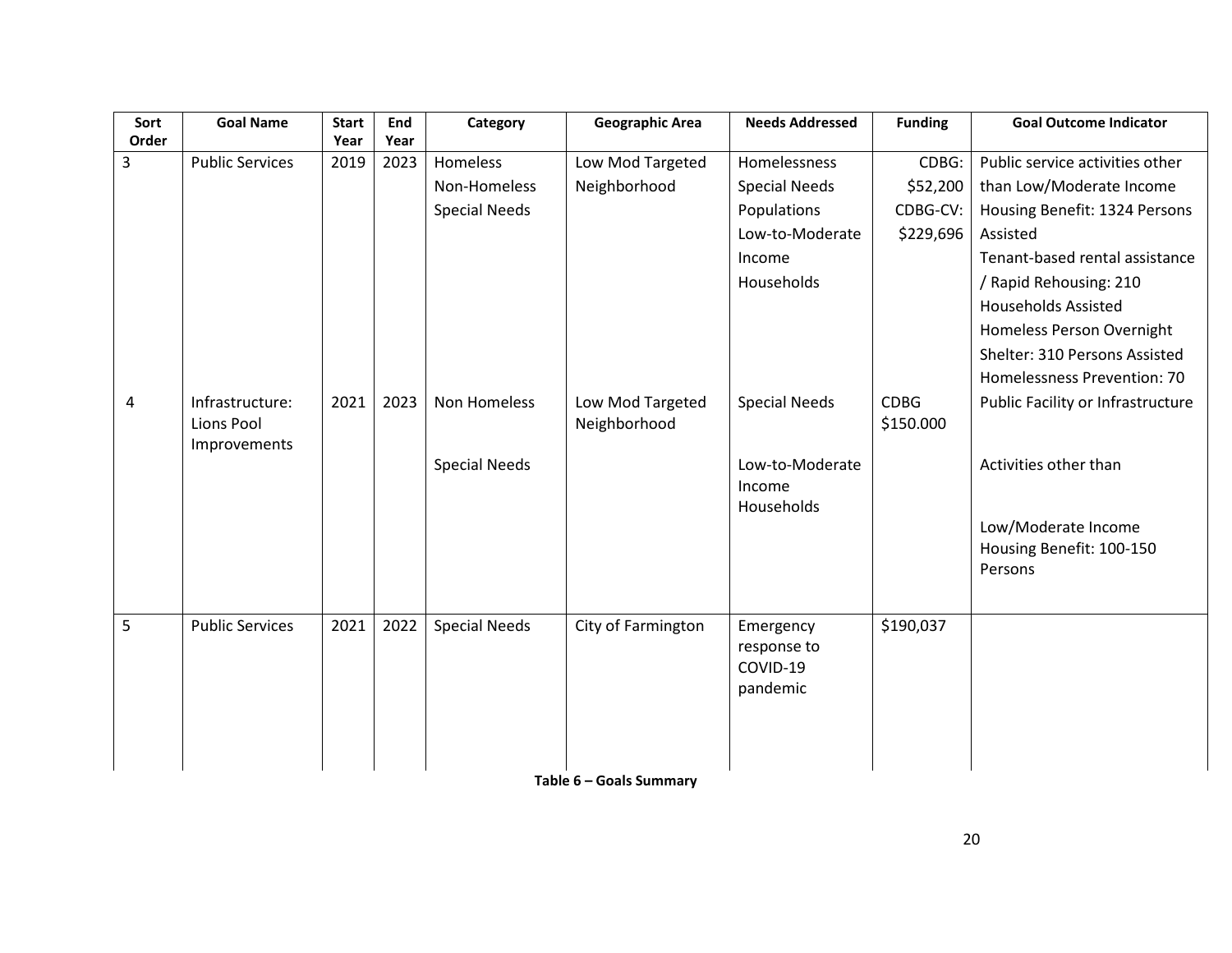#### **Goal Descriptions**

| $\mathbf{1}$   | <b>Goal Name</b>           | <b>Public Services</b>                                                                                                                                                                                                                |
|----------------|----------------------------|---------------------------------------------------------------------------------------------------------------------------------------------------------------------------------------------------------------------------------------|
|                | Goal<br><b>Description</b> | Purchase of two Fire Department Alternative Response Unit (ARU) vehicles for emergency response.                                                                                                                                      |
| $\overline{2}$ | <b>Goal Name</b>           | Infrastructure: Water and Streets                                                                                                                                                                                                     |
|                | Goal<br><b>Description</b> | Sidewalk connectivity and accessibility (ADA) improvements in the Metropolitan Redevelopment Area.                                                                                                                                    |
| 3              | <b>Goal Name</b>           | <b>Public Services</b>                                                                                                                                                                                                                |
|                | Goal<br><b>Description</b> | The 2020 Annual Action Plan will allow eligible citizens to benefit from public service projects through local<br>agencies/organizations. Overall, ten (10) public service projects will be implemented during the 2020 program year. |
|                |                            | Five (5) CDBG-funded projects:                                                                                                                                                                                                        |
|                |                            | 1. One-on-one mentoring for at-risk youth (\$15,000; 23 beneficiaries);                                                                                                                                                               |
|                |                            | 2. Food-filled backpacks for low-income children (\$5,200; 488 beneficiaries);                                                                                                                                                        |
|                |                            | 3. Transitional housing for homeless women recovering from substance abuse (\$7,000; 15 beneficiaries);                                                                                                                               |
|                |                            | 4. Health and welfare services for intellectually/developmentally disabled adults (\$10,000; 48 beneficiaries);                                                                                                                       |
|                |                            | 5. Counseling/therapy services for sexual assault victims (\$15,000; 15 beneficiaries).                                                                                                                                               |
|                |                            | Five (5) CDBG-CV-funded projects will help prepare, prevent, and respond to COVID-19:                                                                                                                                                 |
|                |                            | 1. Rapid rehousing assistance for homeless and at-risk individuals and families (\$40,000; 10 households).                                                                                                                            |
|                |                            | 2. Crisis intervention services for domestic violence victims/survivors (\$21,844; 750 beneficiaries).                                                                                                                                |
|                |                            | 3. Temporary shelter and case management services for homeless men, women and children (\$45,000; 310 beneficiaries).                                                                                                                 |
|                |                            | 4. Transitional housing and childcare services for domestic violence victims (\$20,000; 55 beneficiaries).                                                                                                                            |
|                |                            | 5. Emergency rental, mortgage and utility assistance for low- and moderate income households (\$102,852; 200 households).                                                                                                             |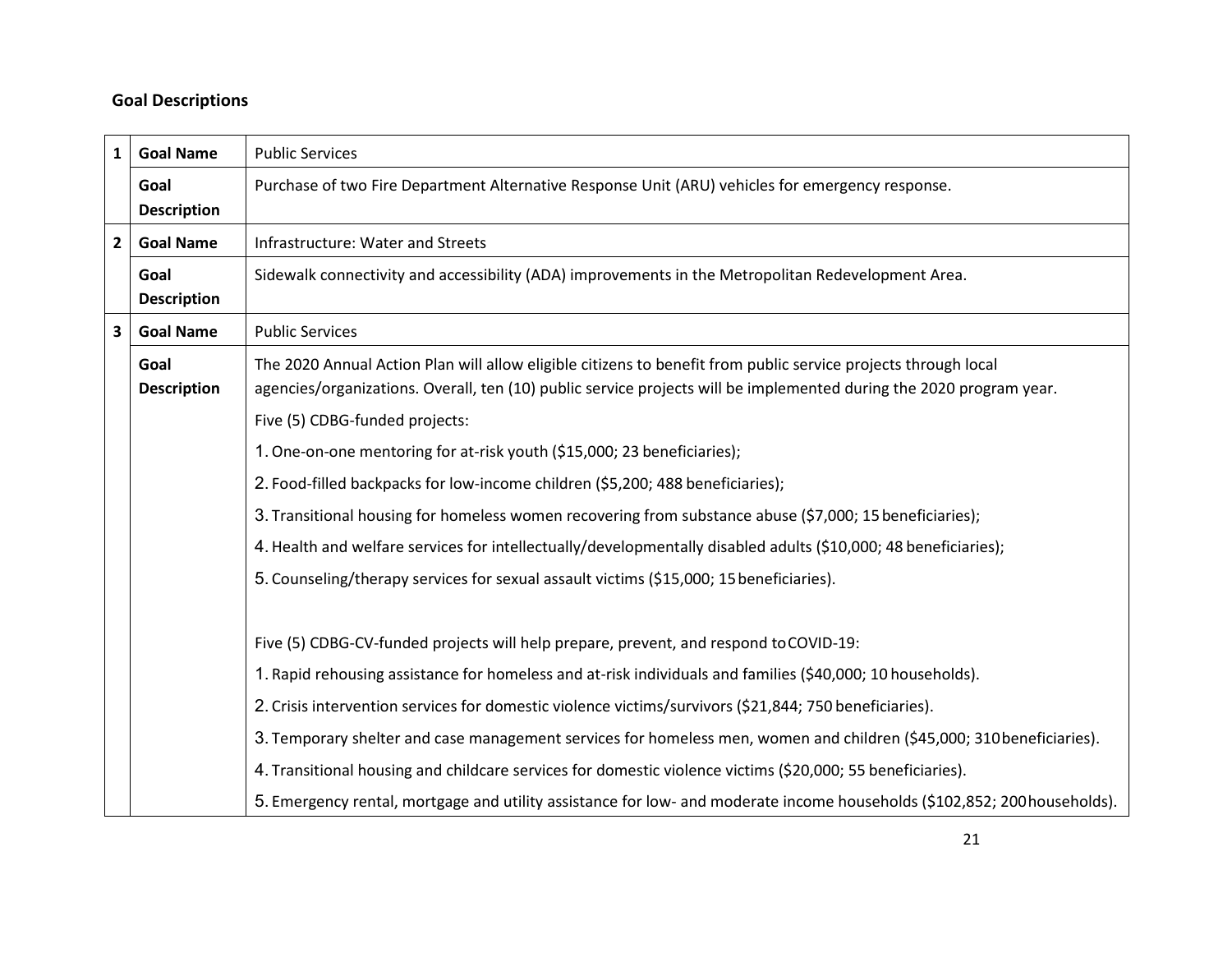| $\overline{4}$ | <b>Goal Name</b>                               | Infrastructure: Lions Pool Improvements                                                                                                                                                                                                                                                                                                                                                                                  |
|----------------|------------------------------------------------|--------------------------------------------------------------------------------------------------------------------------------------------------------------------------------------------------------------------------------------------------------------------------------------------------------------------------------------------------------------------------------------------------------------------------|
|                | Goal<br><b>Descripti</b><br><b>on</b>          | A conditions assessment of this facility was completed in 2020.<br>First phase of improvements will allow Lions Pool to meet the New Mexico Environmental Department health<br>standards including re-plastering the pool and replacing the tile. Phase 1 also includes replacing the pool deck<br>coating.<br>Lions Pool is located in a low-to-moderate neighborhood and provides adult aquatic programing year round. |
| 5              | <b>Goal Name</b><br>Goal<br><b>Description</b> | Acquisition of private property to store equipment and vehicles directly necessary to carry-out a public service by responding<br>to the COVID-19 pandemic.                                                                                                                                                                                                                                                              |
|                |                                                | The necessity of providing rapid and safe medical services to the Farmington community during the COVID 19 pandemic has<br>created the need for additional storage of equipment and materials such as the Alternative Response Units and Personal<br>Protection Equipment and cleaning supplies that has surpassed the current capacity at all fire stations.                                                            |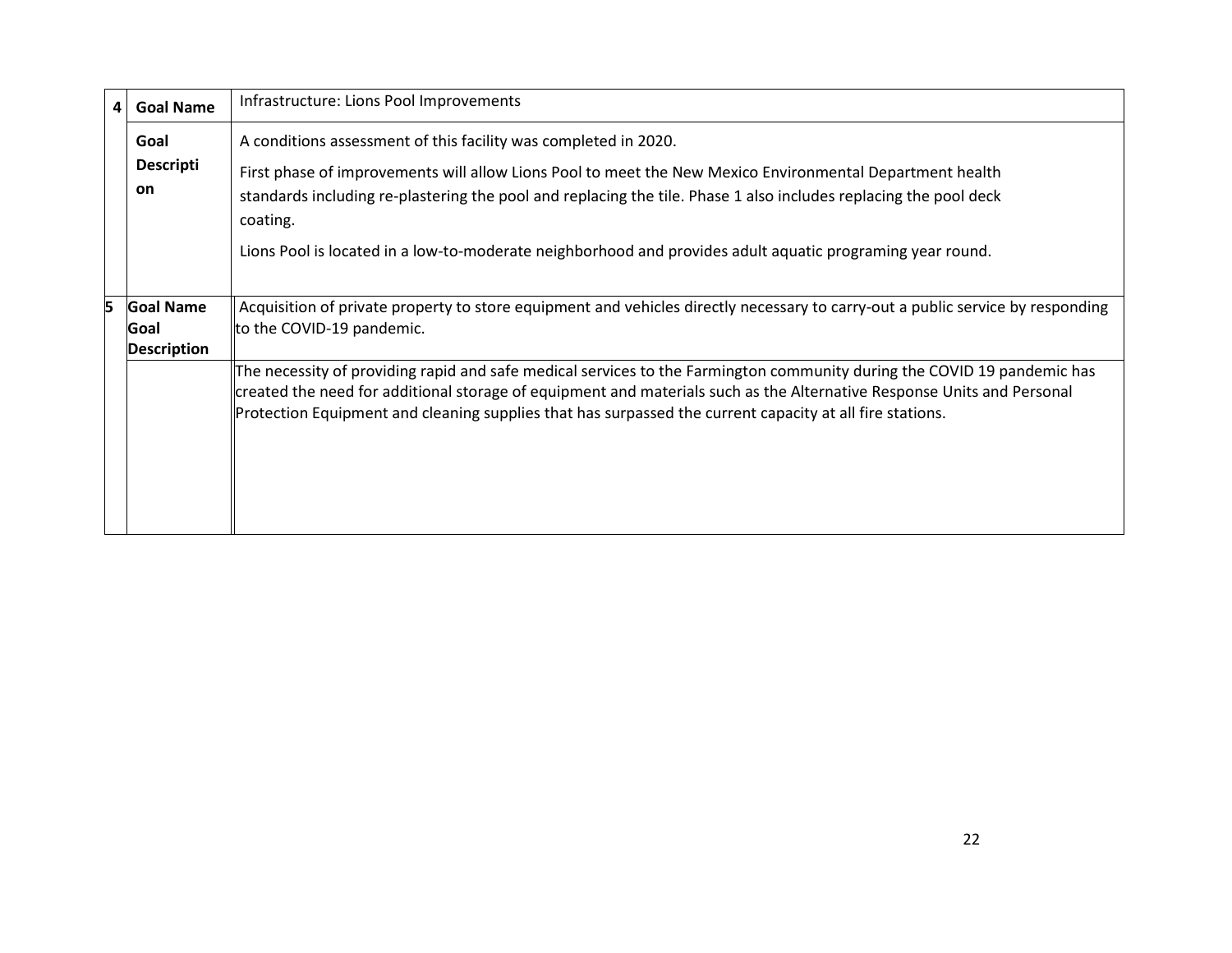# **Projects**

# **AP-35 Projects – 91.220(d)**

#### **Introduction**

The 2020 Annual Action Plan will include two (3) capital projects, ten (10) public service projects, and planning and administration of the program.

#### Capital Projects

Two (2) capital projects were selected by the City Council on September 15, 2020:

1. ADA Sidewalk Improvements in the Metropolitan Redevelopment Area (Community Works); and

2. Safety upgrades and repair to Lions Pool (Parks & Recreation and Community Affairs).

The City Council allocated \$260,169.60 in CDBG 2020 funds and reallocated \$72,110.44 in CDBG funds remaining from 2014, 2016 and 2017 to these two projects for a total capital allocation of \$332,280.04.

With the Amended Annual Action Plan City Council allocated \$150,000 for safety improvements to Lions Pool.

Utilizing CDBG funds, the Community Works and Parks & Recreation will implement critically needed improvements and emergency response services.

#### Public Service Projects

Ten (10) proposals for public services projects were submitted for consideration of CDBG and CDBG-CV funds. On September 8, 2020, the City Council selected CDBG projects (#1-5), and on September 15, 2020, CDBG-CV public service activities to help respond to the pandemic were chosen by Council (#6- 10):

1. Big Brothers Big Sisters: one-on-one mentoring for at-risk youth(\$15,000);

2. ECHO, Inc.: food-filled backpacks for low-income children (\$5,200);

3. Masada House: transitional housing for homeless women recovering from substance abuse(\$7,000);

4. Presbyterian Medical Services: health and welfare services for intellectually/developmentallydisabled adults (\$10,000);

5. Sexual Assault Services of Northwest New Mexico: counseling/therapy services for sexual assault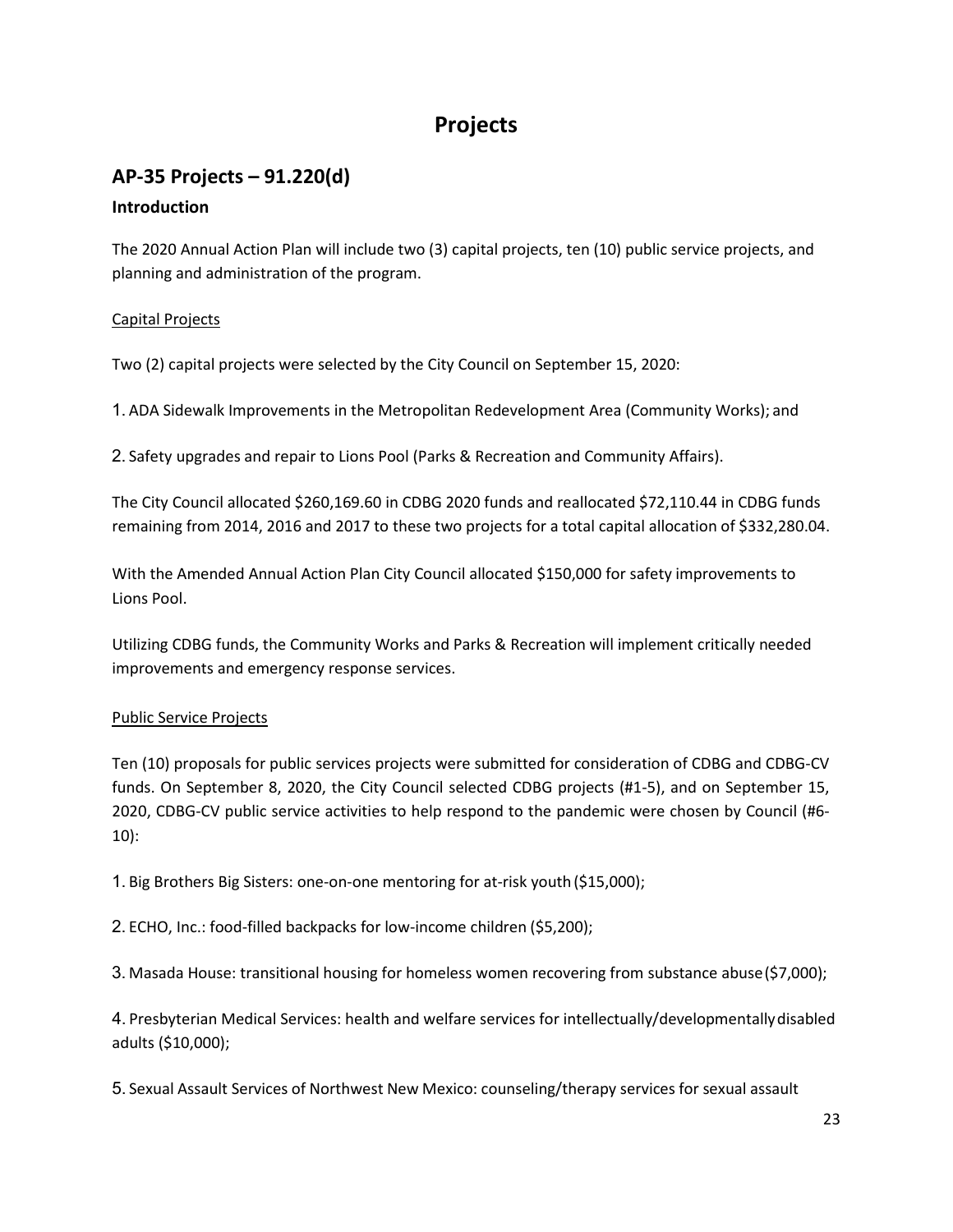victims (\$15,000);

6. San Juan County Partnership: rapid rehousing and rental assistance for homeless and at-risk individuals and families (\$40,000).

7. Family Crisis Center: crisis intervention services for domestic violence victims/survivors(\$21,844).

8. People Assisting the Homeless: temporary shelter and case management services for homelessmen, women and children (\$45,000).

9.Navajo United Methodist Center: transitional housing and childcare services for domesticviolence victims (\$20,000).

10.ECHO, Inc.: emergency rental, mortgage and utility assistance for low- and moderate income households (\$102,852).

Public service projects were selected through a Request for Proposal (RFP) process in accordance with New Mexico State Procurement Code. The proposals were reviewed by staff to ensure they met a HUD national objective and a Consolidated Plan priority need, and to confirm that applicable projects would provide response to the coronavirus pandemic. Agencies were given the opportunity to present their proposals to the City Council. The Council subsequently made the final public service selection for this program year.

In addition, the City will be allocating \$225,000 of the \$415,037 CDBG-CV-2 funds to purchase two Alternative Response Unit Vehicles. Additionally, the City will be allocate the balance of these funds, \$190,037, towards acquiring private property to store essential equipment, supplies and materials to combat the COVID 19 pandemic.

#### Planning and Administration

Planning and administration funds will be utilized by the City to administer CDBG activities. In addition, the administration of the CDBG program will ensure compliance with statutory and regulatory requirements.

#### **Projects Table 7 - Project Information**

| # | <b>Project Name</b>                                                |
|---|--------------------------------------------------------------------|
| 1 | Alternative Response Unit (ARU) Vehicle (CDBG CV2) (175)           |
| 2 | MRA ADA Sidewalk Improvements (174)                                |
| 3 | Public Services & CDBG-CV Public Service (164-173)                 |
| 4 | Lions Pool Improvements (163)                                      |
| 5 | Property Acquisition for storage of pandemic supplies (CDBG-CV2) ( |
| 6 | Planning and Administration (176)                                  |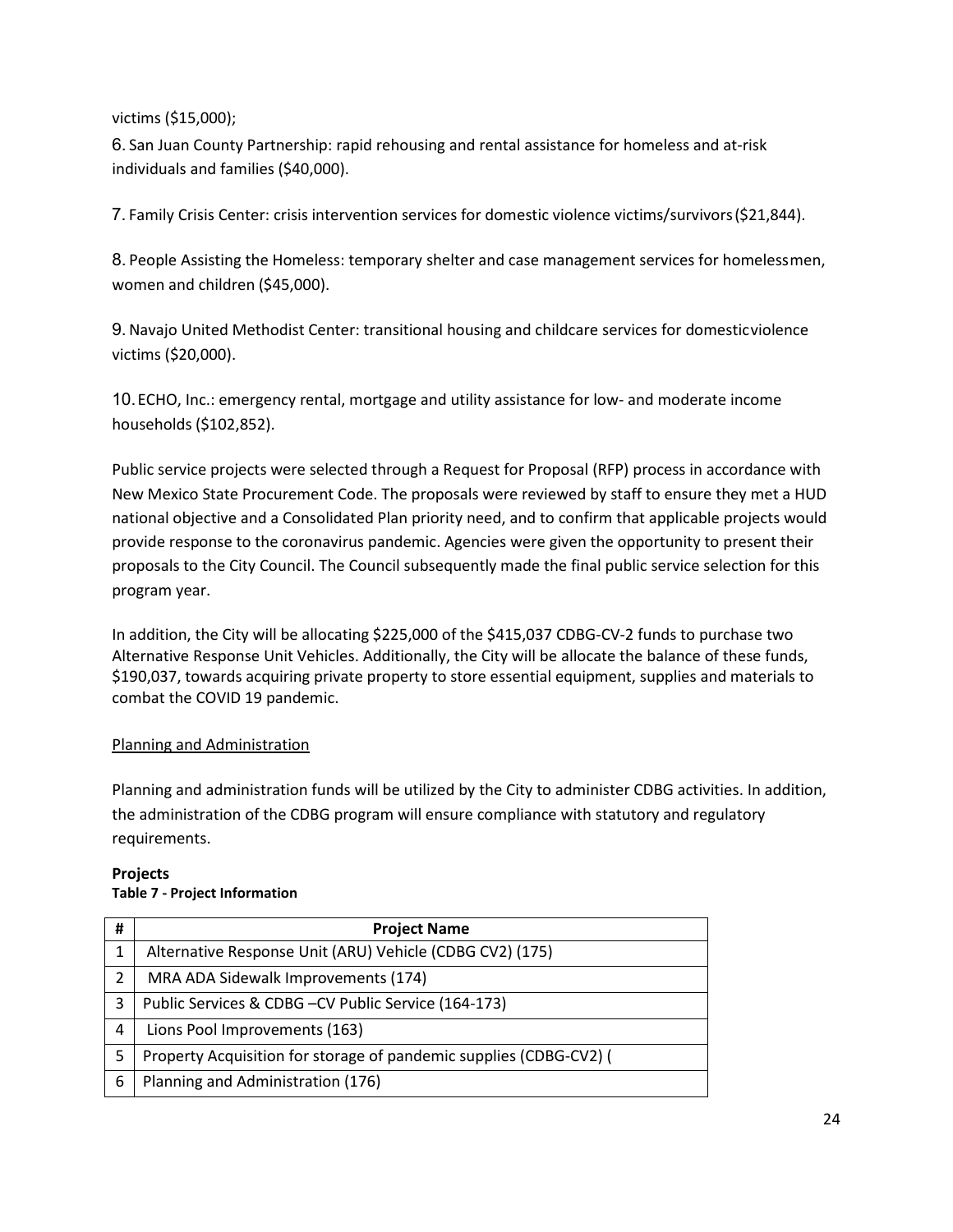#### **Describe the reasons for allocation priorities and any obstacles to addressing underserved needs**

CDBG funds and associated activities must address a priority need, goal, and objective established in the 2019-2023 Consolidated Plan. A number of factors are taken into consideration in determining how funds are allocated. Funding levels are highly dependent upon the critical needs in the community, the number of RFP applications received, and the types of projects submitted through the RFP application process. This year, the City also took into consideration the increase in need caused by the ongoing pandemic and allocated supplemental CDBG-CV funds to projects that help prevent, prepare, and respond to the effects of COVID-19. Staff met with the City Council during scheduled meetings on September 8, 2020, and September 15, 2020, to determine the program year's projects.

The City Council makes the final determination on projects including the funding allocations. The final determination for project selections and award occur during consideration of the Action Plan after a noticed public hearing. This year's public hearing was held on October 13, 2020.

The overarching obstacles that exist in meeting the City's underserved needs are the limited amounts of funding available, including CDBG funds allowed to be utilized for both capital projects and public service projects and the economic downturn that still persists in the region.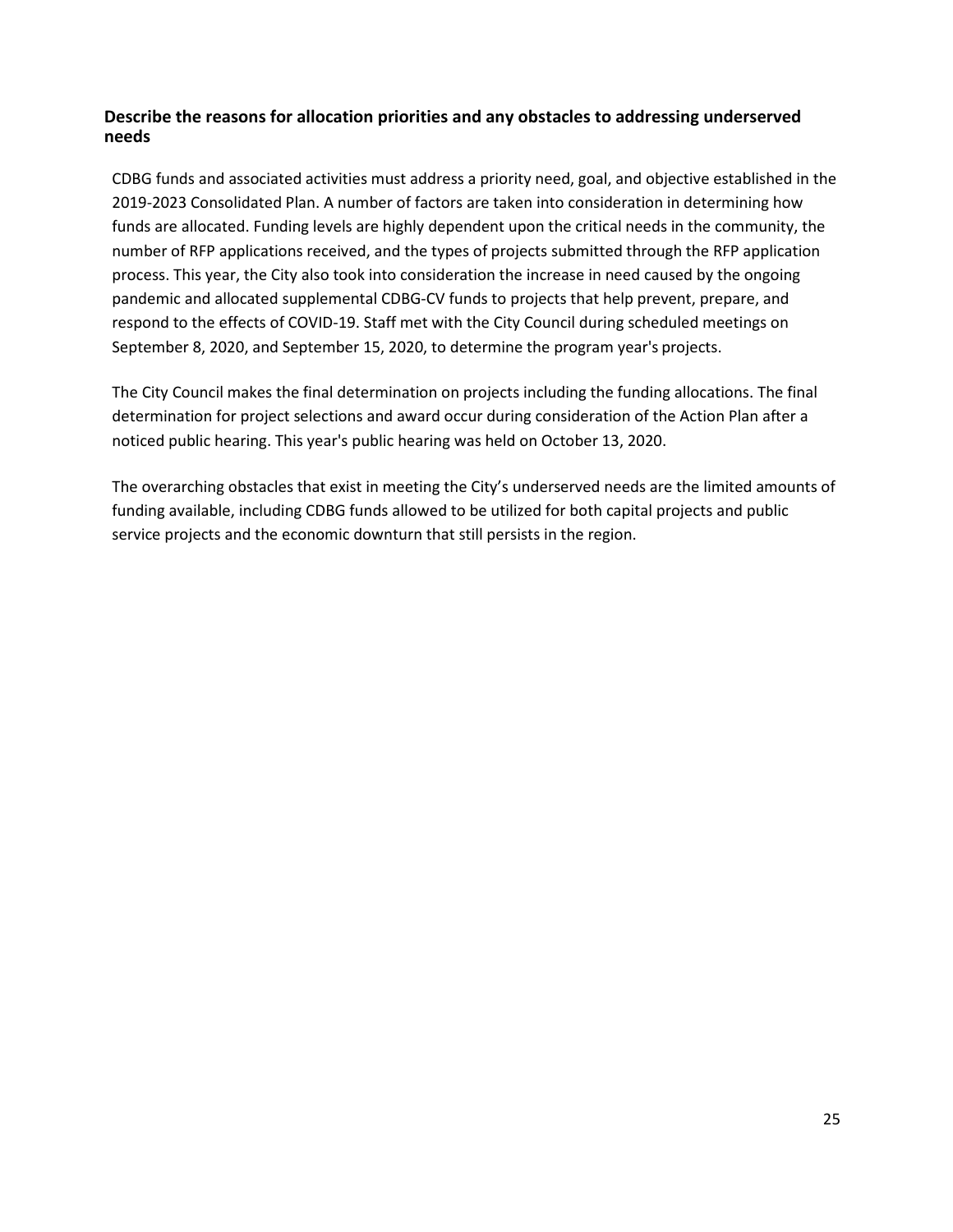# **AP-38 Project Summary**

| $\mathbf{1}$   | <b>Project Name</b>                                                                                     | MRA ADA Sidewalk Improvements                                                                                                                                                                                                                                                          |
|----------------|---------------------------------------------------------------------------------------------------------|----------------------------------------------------------------------------------------------------------------------------------------------------------------------------------------------------------------------------------------------------------------------------------------|
|                | <b>Target Area</b>                                                                                      | Low Mod Targeted Neighborhood<br>City of Farmington's Metropolitan Development Area                                                                                                                                                                                                    |
|                | <b>Goals Supported</b>                                                                                  | <b>Public Facilities</b><br>Infrastructure: Water and Streets                                                                                                                                                                                                                          |
|                | <b>Needs Addressed</b>                                                                                  | <b>Special Needs Populations</b><br><b>Community Facilities</b><br>Infrastructure<br>Low-to-Moderate Income Households                                                                                                                                                                 |
|                | <b>Funding</b>                                                                                          | CDBG: \$182,280                                                                                                                                                                                                                                                                        |
|                | <b>Description</b>                                                                                      | The Community Works Department will implement ADA sidewalk and<br>ramp improvements within the Metropolitan Redevelopment Area (MRA).                                                                                                                                                  |
|                | <b>Target Date</b>                                                                                      | 9/30/2021                                                                                                                                                                                                                                                                              |
|                | <b>Estimate the number</b><br>and type of families<br>that will benefit from<br>the proposed activities | The proposed activity will benefit 363 physically and 125 visually impaired<br>individuals, for a total of 488 beneficiaries (American Community Survey<br>2011-2015).                                                                                                                 |
|                | <b>Location Description</b>                                                                             | The proposed project will take place in the City's Metropolitan<br>Redevelopment Area, specifically in the Historic Downtown and Animas<br>Districts. Improvements are expected to cover the area north of Elm,<br>south of Main, east of Lorena, and west of Commercial.              |
|                | <b>Planned Activities</b>                                                                               | The main purpose of this activity is to remove barriers to accessibility and<br>promote pedestrian connectivity in the MRA. For this project, ramps will<br>be retrofitted/rehabilitated and new sidewalks will be installed to<br>complete connections and comply with ADA standards. |
| $\overline{2}$ | <b>Project Name</b>                                                                                     | Two Alternative Response Unit (ARU) Vehicle                                                                                                                                                                                                                                            |
|                | <b>Target Area</b>                                                                                      | Low Mod Targeted Neighborhood                                                                                                                                                                                                                                                          |
|                | <b>Goals Supported</b>                                                                                  | <b>Public Services</b>                                                                                                                                                                                                                                                                 |
|                | <b>Needs Addressed</b>                                                                                  | Homelessness<br><b>Special Needs Populations</b><br>Low-to-Moderate Income Households                                                                                                                                                                                                  |
|                | <b>Funding</b>                                                                                          | CDBG-CV-2: \$225,000                                                                                                                                                                                                                                                                   |

#### **Project Summary Information**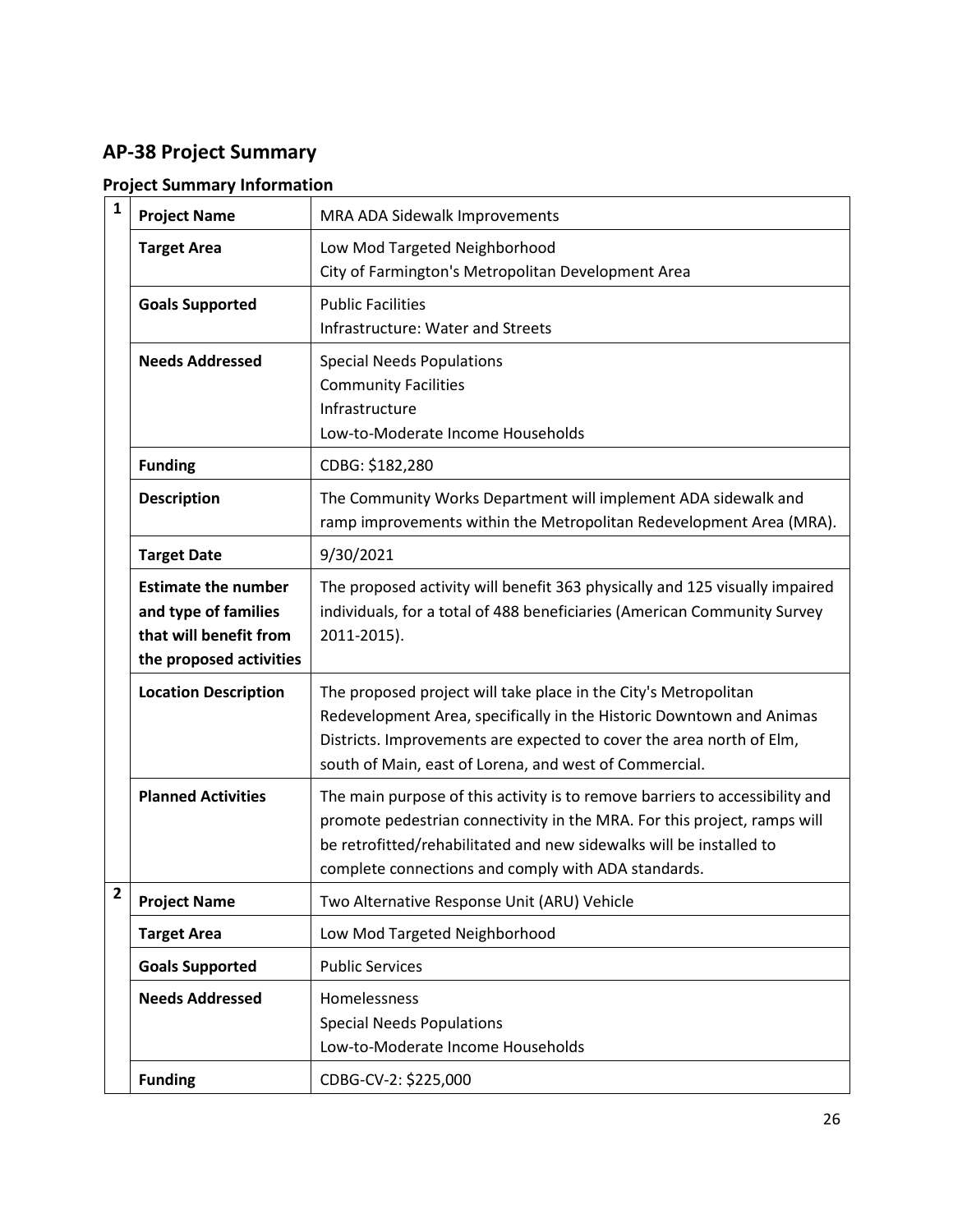|   | <b>Description</b>                                                                                      | Purchase of two Alternative Response Unit (ARU) vehicles for<br>Fire Department emergency response.                                                                                                                                                                                                                                                                                                                                                                                                                                                                                 |
|---|---------------------------------------------------------------------------------------------------------|-------------------------------------------------------------------------------------------------------------------------------------------------------------------------------------------------------------------------------------------------------------------------------------------------------------------------------------------------------------------------------------------------------------------------------------------------------------------------------------------------------------------------------------------------------------------------------------|
|   | <b>Target Date</b>                                                                                      | 3/1/2021                                                                                                                                                                                                                                                                                                                                                                                                                                                                                                                                                                            |
|   | <b>Estimate the number</b><br>and type of families<br>that will benefit from<br>the proposed activities | The Fire Department estimates that a total of 750 unduplicated low- to<br>moderate-income individuals will benefit from emergency response with<br>the ARU vehicle.                                                                                                                                                                                                                                                                                                                                                                                                                 |
|   | <b>Location Description</b>                                                                             | The Fire Department expects to use the ARU vehicle anywhere there is an<br>emergency within the City limits, but mostly in low- to moderate-income<br>neighborhoods.                                                                                                                                                                                                                                                                                                                                                                                                                |
|   | <b>Planned Activities</b>                                                                               | The Fire Department will purchase an Alternative Response Unit vehicle to<br>transport individuals with emergency and medical needs to treatment<br>facilities. The vehicle will also be adapted to serve handicapped people.                                                                                                                                                                                                                                                                                                                                                       |
| 3 | <b>Project Name</b>                                                                                     | <b>Public Services</b>                                                                                                                                                                                                                                                                                                                                                                                                                                                                                                                                                              |
|   | <b>Target Area</b>                                                                                      |                                                                                                                                                                                                                                                                                                                                                                                                                                                                                                                                                                                     |
|   | <b>Goals Supported</b>                                                                                  | <b>Public Services</b>                                                                                                                                                                                                                                                                                                                                                                                                                                                                                                                                                              |
|   | <b>Needs Addressed</b>                                                                                  | Homelessness<br><b>Special Needs Populations</b><br>Low-to-Moderate Income Households                                                                                                                                                                                                                                                                                                                                                                                                                                                                                               |
|   | <b>Funding</b>                                                                                          | CDBG: \$52,200                                                                                                                                                                                                                                                                                                                                                                                                                                                                                                                                                                      |
|   | <b>Description</b>                                                                                      | The City will provide support to agencies operating programs that benefit<br>low- and moderate-income persons. The public services will address a<br>priority need outlined in the 2019-2023 Consolidated Plan, as well as a<br>HUD national objective. Moreover, the public service activities will<br>concentrate on the following: mentoring for at-risk youth, food-filled<br>backpacks for low-income children, transitional housing for substance<br>abuse recovery, health and welfare services for disabled persons, and<br>counseling services for sexual assault victims. |
|   | <b>Target Date</b>                                                                                      | 9/30/2021                                                                                                                                                                                                                                                                                                                                                                                                                                                                                                                                                                           |
|   | <b>Estimate the number</b><br>and type of families<br>that will benefit from<br>the proposed activities | It is estimated that a total of 589 low- and moderate-income persons will<br>benefit from the proposed projects.                                                                                                                                                                                                                                                                                                                                                                                                                                                                    |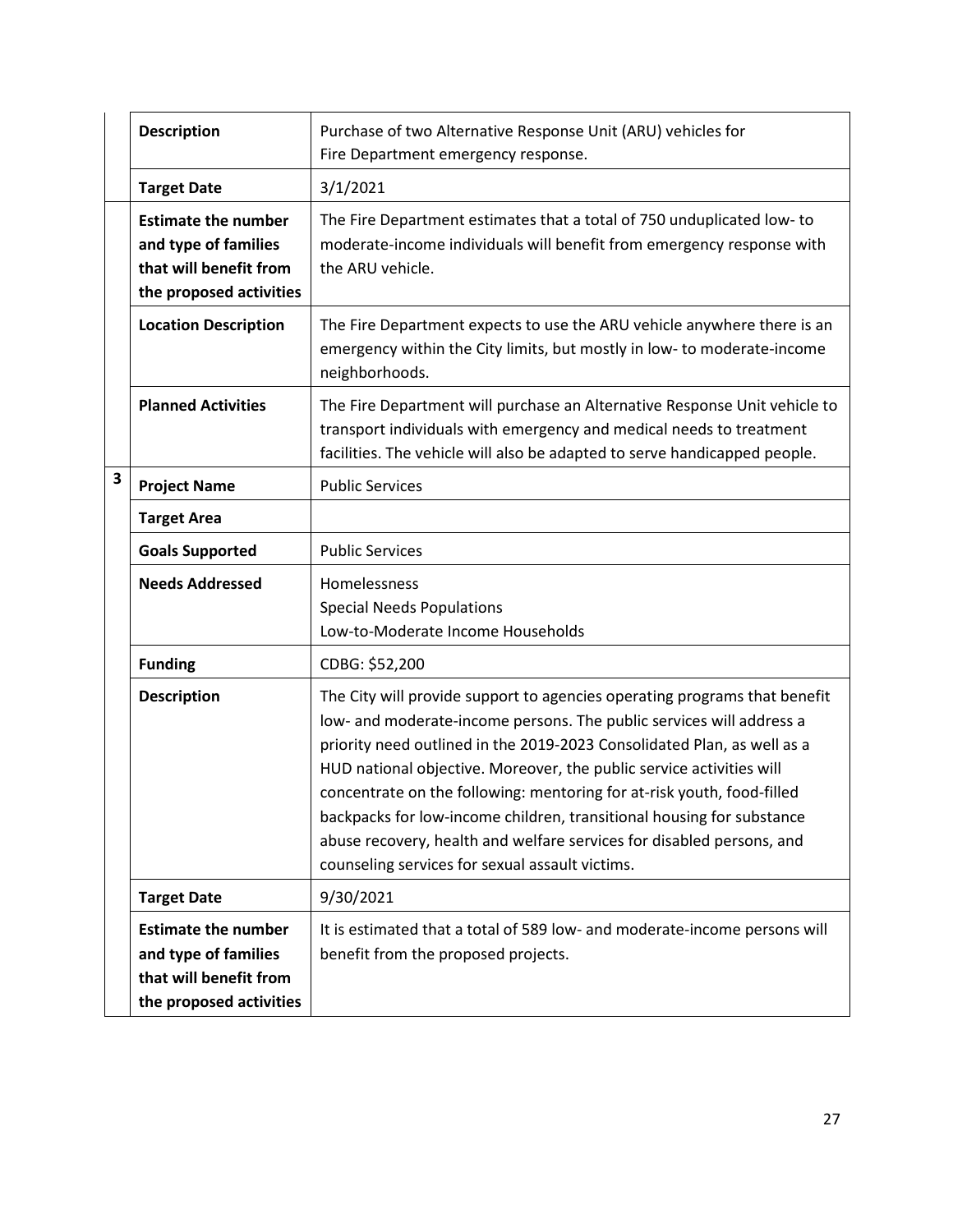|   | <b>Location Description</b>                                                                             | The activities will take place in the City of Farmington, in shelters, offices,<br>clinics, and transitional housing. Big Brothers Big Sisters: 308 N Locke Ave,<br>Farmington, NM 87401; Masada House: 610 N Dustin Ave, Farmington,<br>NM 87401; Sexual Assault Services: 622 W Maple St #5631, Farmington,<br>NM 87401; ECHO, Inc.: 1921 E Murray Dr, Farmington, NM 87401;<br>Presbyterian Medical Services: 620 Dekalb Rd, Farmington, NM 87401.                                                                                                                                                                                                                                                                                                            |
|---|---------------------------------------------------------------------------------------------------------|------------------------------------------------------------------------------------------------------------------------------------------------------------------------------------------------------------------------------------------------------------------------------------------------------------------------------------------------------------------------------------------------------------------------------------------------------------------------------------------------------------------------------------------------------------------------------------------------------------------------------------------------------------------------------------------------------------------------------------------------------------------|
|   | <b>Planned Activities</b>                                                                               | The City will provide support to agencies operating programs that benefit<br>low- and moderate-income persons. The public services will address a<br>priority need outlined in the 2019-2023 Consolidated Plan, as well as a<br>HUD national objective. Moreover, the public service activities will<br>concentrate on the following: mentoring for at-risk youth, food-filled<br>backpacks for children, transitional housing for substance abuse recovery,<br>health and welfare services for disabled persons, and counseling services<br>for sexual assault victims.                                                                                                                                                                                         |
| 4 | <b>Project Name</b>                                                                                     | <b>CV - Public Services</b>                                                                                                                                                                                                                                                                                                                                                                                                                                                                                                                                                                                                                                                                                                                                      |
|   | <b>Target Area</b>                                                                                      | Low Mod Targeted Neighborhood                                                                                                                                                                                                                                                                                                                                                                                                                                                                                                                                                                                                                                                                                                                                    |
|   | <b>Goals Supported</b>                                                                                  | <b>Public Services</b>                                                                                                                                                                                                                                                                                                                                                                                                                                                                                                                                                                                                                                                                                                                                           |
|   | <b>Needs Addressed</b>                                                                                  | Homelessness<br><b>Special Needs Populations</b><br>Low-to-Moderate Income Households                                                                                                                                                                                                                                                                                                                                                                                                                                                                                                                                                                                                                                                                            |
|   | <b>Funding</b>                                                                                          | CDBG-CV: \$229,696                                                                                                                                                                                                                                                                                                                                                                                                                                                                                                                                                                                                                                                                                                                                               |
|   | <b>Description</b>                                                                                      | The City will provide support to agencies operating programs that benefit<br>low- and moderate-income persons while helping prevent, prepare, and<br>respond to the COVID-19 pandemic. The public services will address a<br>priority need outlined in the 2019-2023 Consolidated Plan, as well as a<br>HUD national objective. Moreover, the public service activities will<br>concentrate on the following: rapid rehousing and rental assistance to<br>prevent homelessness, domestic violence crisis intervention services,<br>temporary homeless shelter and case management services, domestic<br>violence transitional housing and childcare, and emergency housing<br>assistance (rent, mortgage, utilities) for low- and moderate-income<br>households. |
|   | <b>Target Date</b>                                                                                      | 9/30/2021                                                                                                                                                                                                                                                                                                                                                                                                                                                                                                                                                                                                                                                                                                                                                        |
|   | <b>Estimate the number</b><br>and type of families<br>that will benefit from<br>the proposed activities | It is estimated that 1,115 low- and moderate-income people and 210 low-<br>and moderate-income households will benefit from the proposed<br>activities.                                                                                                                                                                                                                                                                                                                                                                                                                                                                                                                                                                                                          |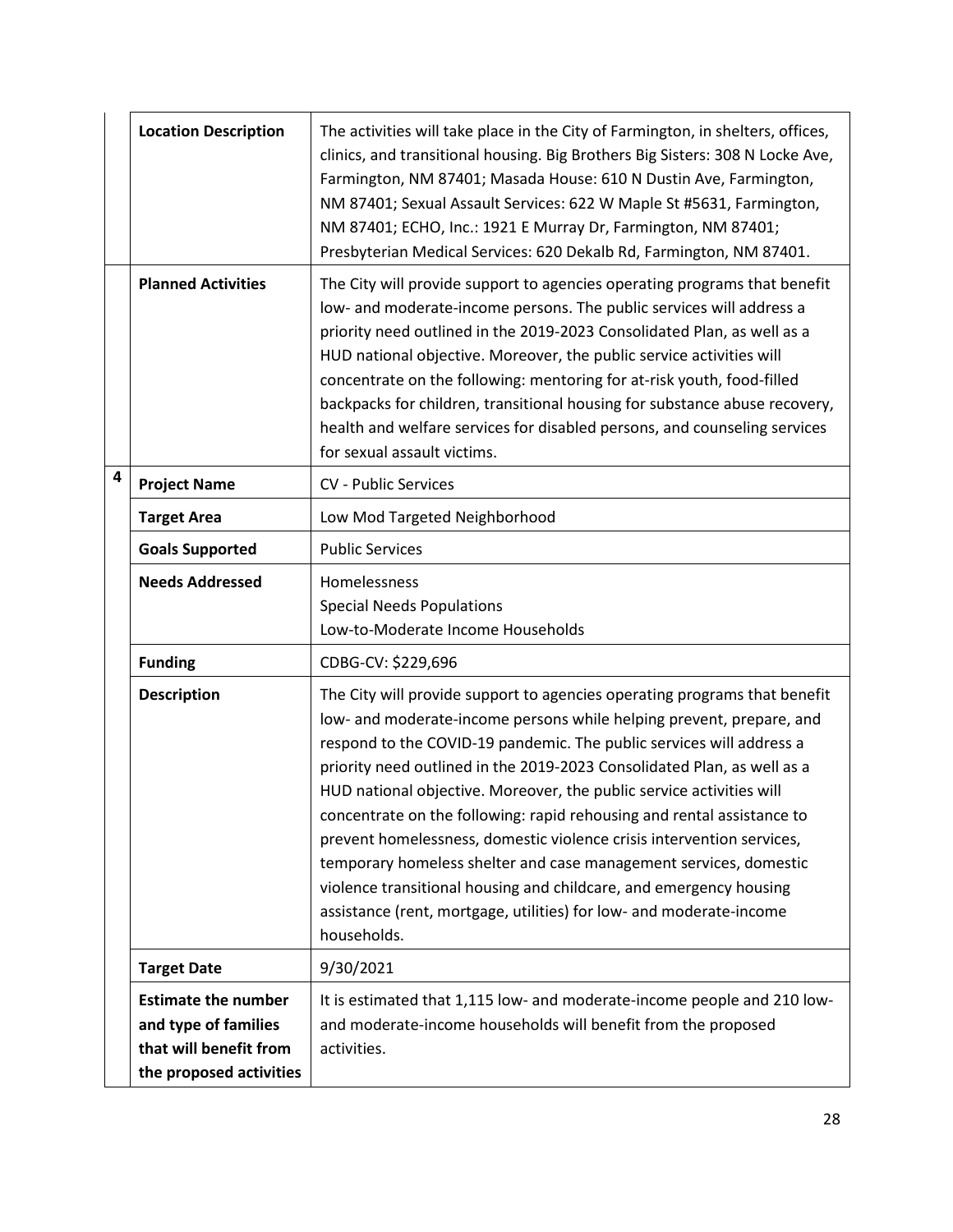|   | <b>Location Description</b>                                                                             | The activities will take place in the City of Farmington in shelters, offices,<br>households, and transitional housing.                                                                                                                                                                                                                                                                                                                                                                                                                                                                                                                                                                                                                                          |
|---|---------------------------------------------------------------------------------------------------------|------------------------------------------------------------------------------------------------------------------------------------------------------------------------------------------------------------------------------------------------------------------------------------------------------------------------------------------------------------------------------------------------------------------------------------------------------------------------------------------------------------------------------------------------------------------------------------------------------------------------------------------------------------------------------------------------------------------------------------------------------------------|
|   | <b>Planned Activities</b>                                                                               | The City will provide support to agencies operating programs that benefit<br>low- and moderate-income persons while helping prevent, prepare, and<br>respond to the COVID-19 pandemic. The public services will address a<br>priority need outlined in the 2019-2023 Consolidated Plan, as well as a<br>HUD national objective. Moreover, the public service activities will<br>concentrate on the following: rapid rehousing and rental assistance to<br>prevent homelessness, domestic violence crisis intervention services,<br>temporary homeless shelter and case management services, domestic<br>violence transitional housing and childcare, and emergency housing<br>assistance (rent, mortgage, utilities) for low- and moderate-income<br>households. |
| 5 | <b>Project Name</b>                                                                                     | Lions Pool Improvements                                                                                                                                                                                                                                                                                                                                                                                                                                                                                                                                                                                                                                                                                                                                          |
|   | <b>Target Area</b>                                                                                      | Low Mod Targeted Neighborhood<br>Special Needs population - Seniors and Disabled                                                                                                                                                                                                                                                                                                                                                                                                                                                                                                                                                                                                                                                                                 |
|   | <b>Goals Supported</b>                                                                                  | <b>Public Facilities</b><br>Infrastructure: Lions Pool                                                                                                                                                                                                                                                                                                                                                                                                                                                                                                                                                                                                                                                                                                           |
|   | <b>Needs Addressed</b>                                                                                  | <b>Special Needs Populations</b><br><b>Community Facilities</b><br>Infrastructure<br>Low-to-Moderate Income Households                                                                                                                                                                                                                                                                                                                                                                                                                                                                                                                                                                                                                                           |
|   | <b>Funding</b>                                                                                          | CDBG: \$150,000                                                                                                                                                                                                                                                                                                                                                                                                                                                                                                                                                                                                                                                                                                                                                  |
|   | <b>Description</b>                                                                                      | The Parks & Recreation and Community Affairs Department will<br>implement health and safety requirements to comply with New Mexico<br><b>Environmental Department</b>                                                                                                                                                                                                                                                                                                                                                                                                                                                                                                                                                                                            |
|   | Target Date                                                                                             | 7/1/2021                                                                                                                                                                                                                                                                                                                                                                                                                                                                                                                                                                                                                                                                                                                                                         |
|   | <b>Estimate the number</b><br>and type of families<br>that will benefit from<br>the proposed activities | It is estimated that 100 to 150 low to moderate-income households will<br>benefit from the proposed activity.                                                                                                                                                                                                                                                                                                                                                                                                                                                                                                                                                                                                                                                    |
|   | <b>Location Description</b>                                                                             | The proposed project will take place at the Lions Pool facility at 405 N.<br>Wall Street in Farmington                                                                                                                                                                                                                                                                                                                                                                                                                                                                                                                                                                                                                                                           |
|   | <b>Planned Activities</b>                                                                               | The main purpose of this activity is to complete required health<br>and safety improvements including re-plastering the pool,<br>replacing the tile and replacing the pool deck coating.                                                                                                                                                                                                                                                                                                                                                                                                                                                                                                                                                                         |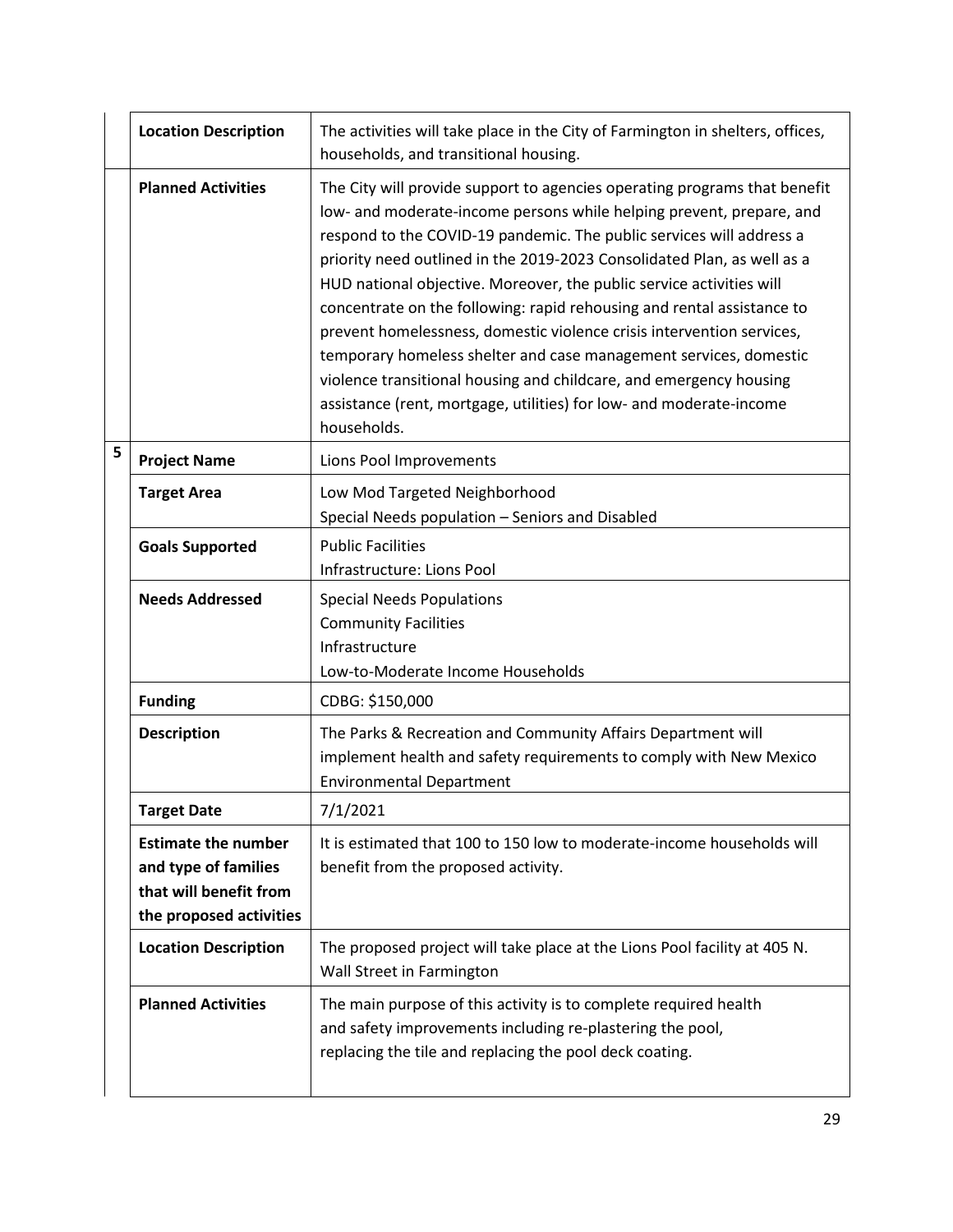| 6                       | <b>Project Name</b>                                                                                     | Acquisition of Private Property to store COVID 19 related<br>equipment and materials                                                                                     |
|-------------------------|---------------------------------------------------------------------------------------------------------|--------------------------------------------------------------------------------------------------------------------------------------------------------------------------|
|                         | <b>Target Area</b>                                                                                      | Special Needs population - Seniors, Disabled, Medical Emergency                                                                                                          |
|                         | <b>Goals Supported</b>                                                                                  | CDBG-CV2 - support local pandemic response                                                                                                                               |
|                         | <b>Needs Addressed</b>                                                                                  | <b>Special Needs Populations</b><br><b>Community Facilities</b><br>Infrastructure<br>Low-to-Moderate Income Households                                                   |
|                         | <b>Funding</b>                                                                                          | CDBG CV2: \$190,037                                                                                                                                                      |
|                         | <b>Description</b>                                                                                      | The City of Farmington Fire Department needs additional storage<br>space for COVID-19 response equipment and materials                                                   |
|                         | <b>Target Date</b>                                                                                      | 10/1/2021                                                                                                                                                                |
|                         | <b>Estimate the number</b><br>and type of families<br>that will benefit from<br>the proposed activities | All of the Farmington community benefits form the COVID safe<br>practices of the Fire Department                                                                         |
|                         | <b>Location Description</b>                                                                             | Not determined at this time                                                                                                                                              |
|                         | <b>Planned Activities</b>                                                                               | The main purpose of this activity is to obtain storage space for<br>COVID-19 related equipment and supplies required for the<br>pandemic response by the Fire Department |
| $\overline{\mathbf{z}}$ | <b>Project Name</b>                                                                                     | Planning and Administration                                                                                                                                              |
|                         | <b>Target Area</b>                                                                                      |                                                                                                                                                                          |
|                         | <b>Goals Supported</b>                                                                                  |                                                                                                                                                                          |
|                         | <b>Needs Addressed</b>                                                                                  |                                                                                                                                                                          |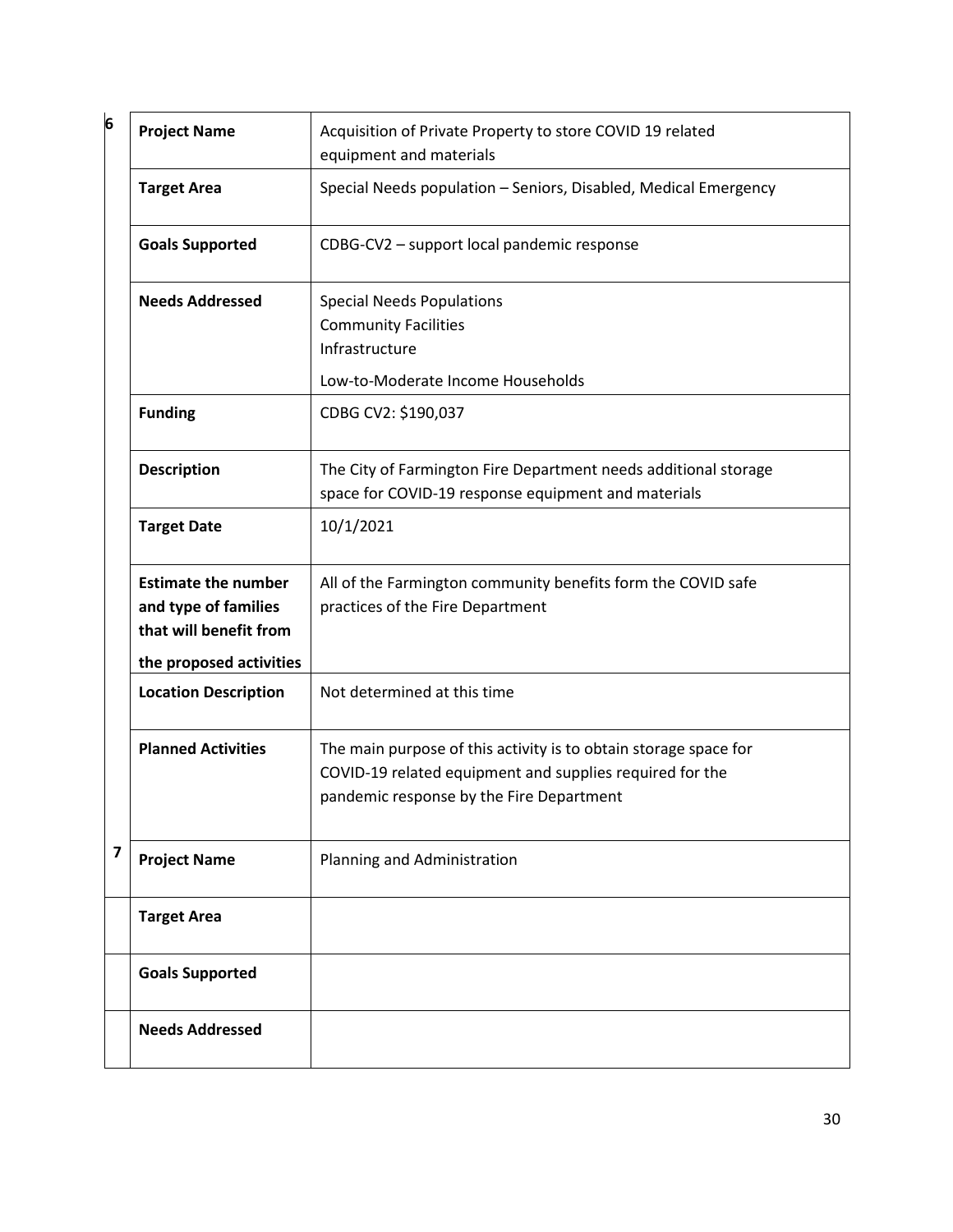| <b>Funding</b>                                                                                          | CDBG: \$78,092                                                                                                                                       |
|---------------------------------------------------------------------------------------------------------|------------------------------------------------------------------------------------------------------------------------------------------------------|
| <b>Description</b>                                                                                      | Planning and Administration activities that support the implementation of<br>the 2020 program year (e.g. project activities, monitoring, reporting). |
| <b>Target Date</b>                                                                                      | 9/30/2021                                                                                                                                            |
| <b>Estimate the number</b><br>and type of families<br>that will benefit from<br>the proposed activities |                                                                                                                                                      |
| <b>Location Description</b>                                                                             | Community Works Department (CDBG Division), 805 Municipal Dr,<br>Farmington, NM 87401.                                                               |
| <b>Planned Activities</b>                                                                               | General management, oversight and coordination, public information,<br>subrecipient assistance, reporting.                                           |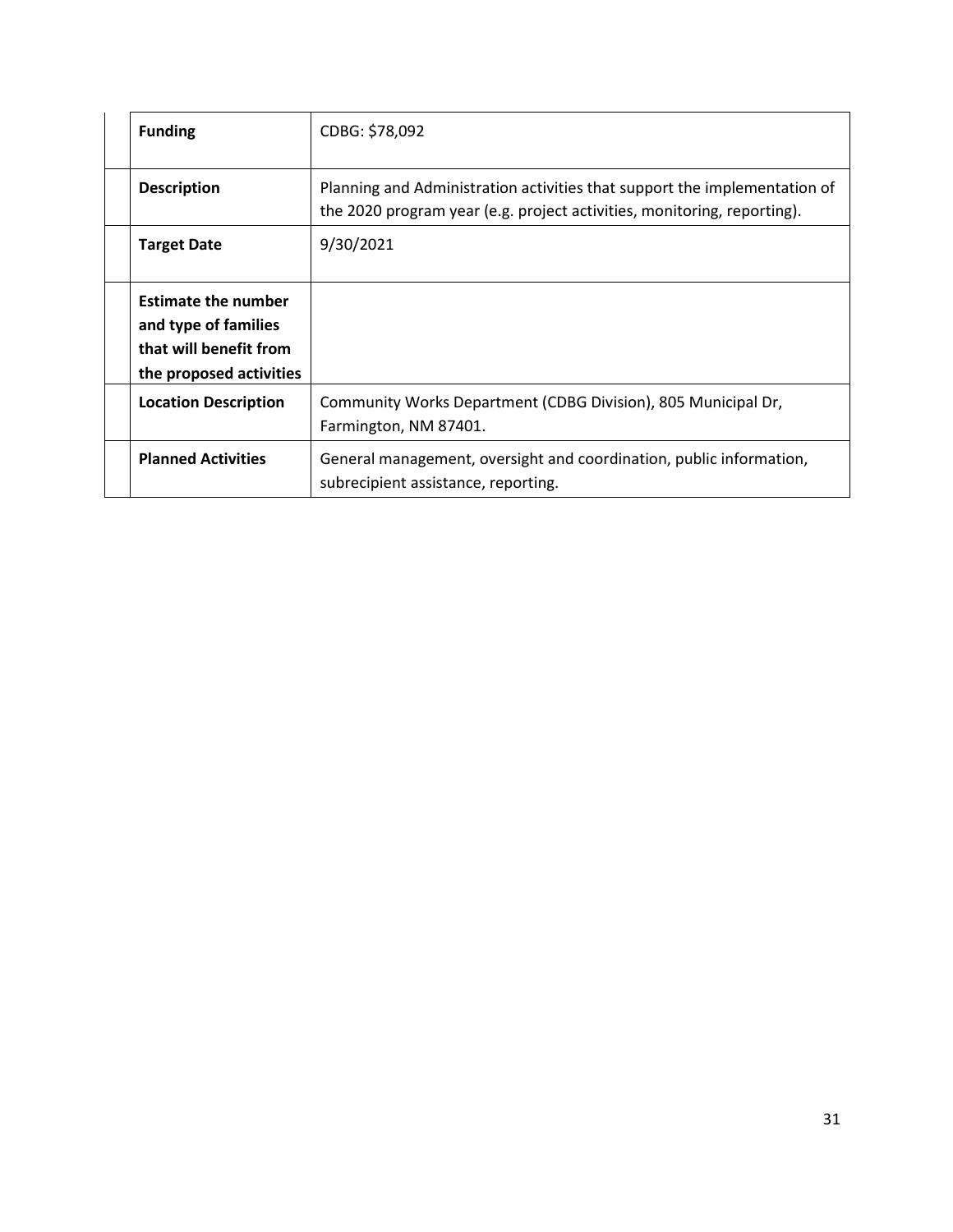# **AP-50 Geographic Distribution – 91.220(f)**

# **Description of the geographic areas of the entitlement (including areas of low-income and minority concentration) where assistance will be directed**

All CDBG and CDBG-CV funding will be used within the boundaries of the City of Farmington. Public improvements involve two activities: 1) ADA sidewalk rehabilitation in the Metropolitan Redevelopment Area, within the low-mod Downtown and Animas Districts, and 2) the purchase of an ARU vehicle to provide City-wide emergency assistance, mostly in low- and moderate-income neighborhoods. It is estimated that 60% out of 66.6% of CDBG funds for public improvement activities will be utilized in LMI neighborhoods.

For the 2020 program year, public service projects are allotted 13.4% of CDBG and 100% of CDBG-CV funds. These activities are clientele-based, as opposed to location-based. The exact percentage of funds distributed geographically will not be known until the projects are completed.

#### **Geographic Distribution**

| <b>Target Area</b>                                 | <b>Percentage of Funds</b> |
|----------------------------------------------------|----------------------------|
| Low Mod Targeted Neighborhood                      | 60                         |
| City of Farmington's Metropolitan Development Area |                            |

**Table 8 - Geographic Distribution**

#### **Rationale for the priorities for allocating investments geographically**

The low- and moderate-income area map, created by the CDBG Division with American Community Survey data, assisted staff in recommending projects to the City Council for capital allocation to the areas of most need.

#### **Discussion**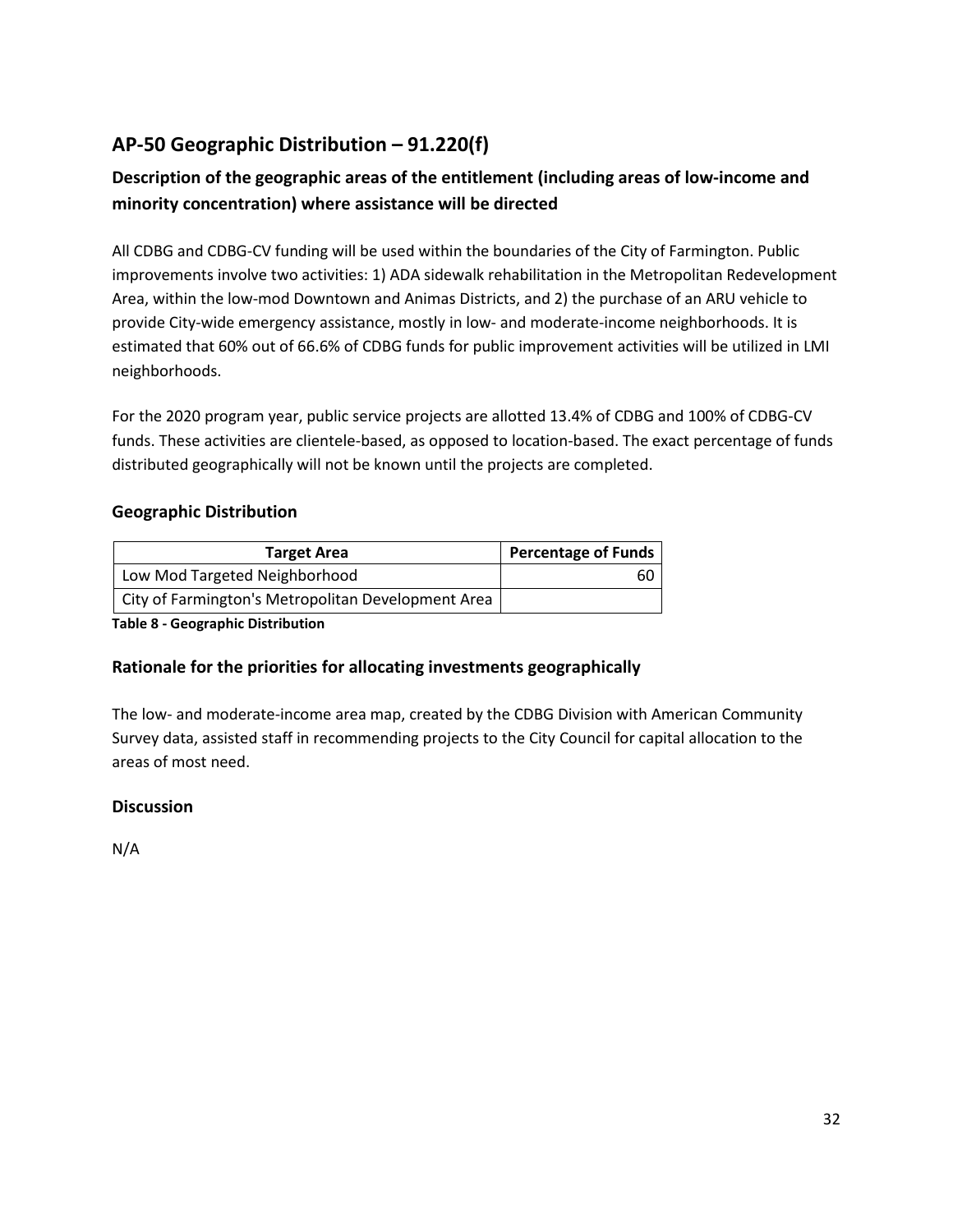# **Affordable Housing**

## **AP-55 Affordable Housing – 91.220(g)**

#### **Introduction**

Although there are sufficient numbers of households with unmet housing needs, the City does not currently anticipate utilizing CDBG funds for rehab or new housing construction.

The City has utilized CDBG funding in the past to partially fund an affordable housing project, which required carrying over CDBG funding for 2-3 years. Regular annual CDBG funding is not sufficient to support such projects.

This year, however, CDBG-CV (Round 1) funds will provide the opportunity to assist an estimated 210 households with housing emergency payments to cover rent, mortgage and utilities.

| One Year Goals for the Number of Households to be Supported           |  |  |
|-----------------------------------------------------------------------|--|--|
| Homeless                                                              |  |  |
| Non-Homeless                                                          |  |  |
| Special-Needs                                                         |  |  |
| Total                                                                 |  |  |
| Table Q. One Vear Goals for Affordable Housing by Sunnert Pequirement |  |  |

**Table 9 - One Year Goals for Affordable Housing by Support Requirement**

| One Year Goals for the Number of Households Supported Through |     |  |
|---------------------------------------------------------------|-----|--|
| <b>Rental Assistance</b>                                      | 210 |  |
| The Production of New Units                                   |     |  |
| Rehab of Existing Units                                       |     |  |
| <b>Acquisition of Existing Units</b>                          |     |  |
| Total                                                         | 210 |  |
|                                                               |     |  |

**Table 10 - One Year Goals for Affordable Housing by Support Type**

#### **Discussion**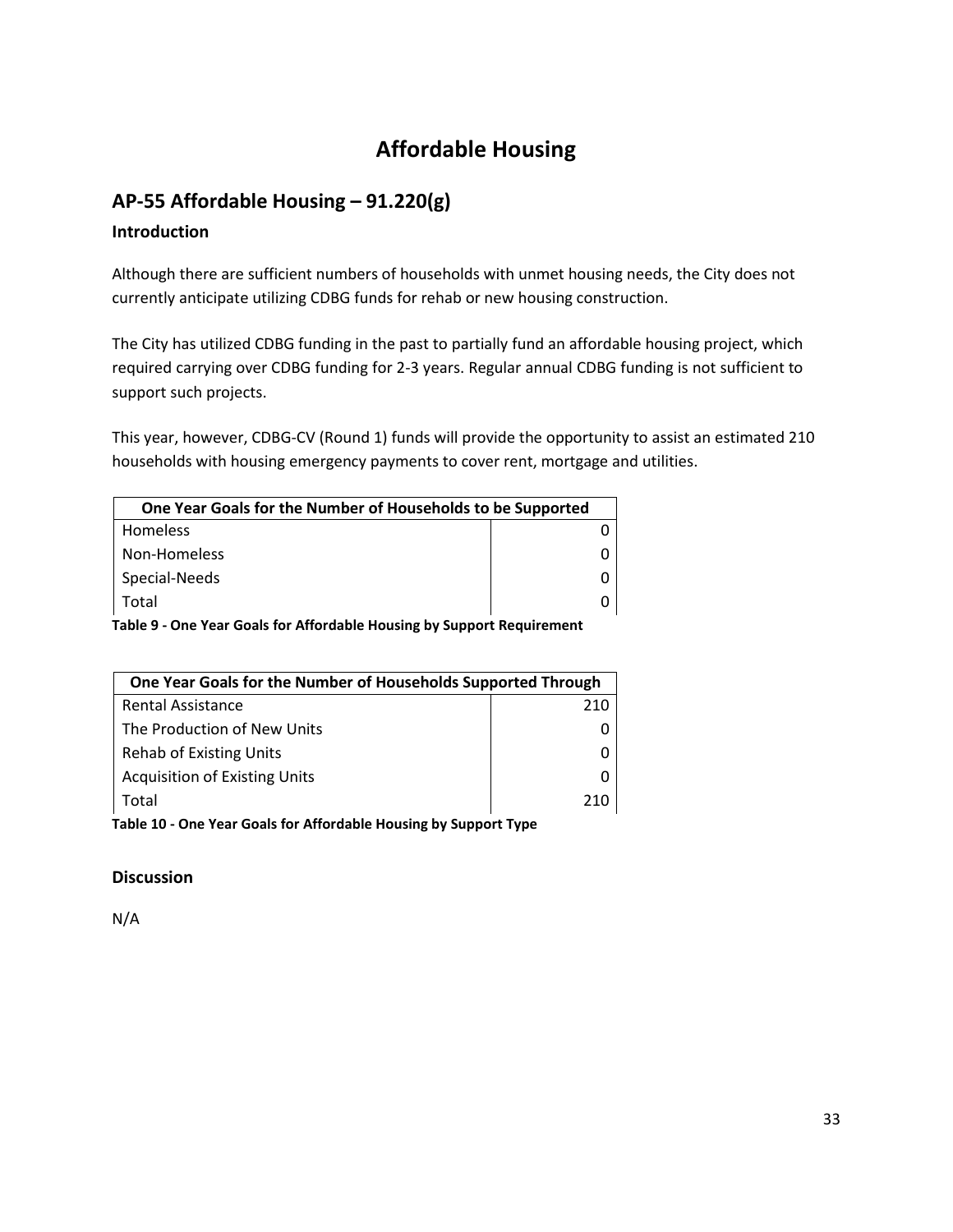# **AP-60 Public Housing** *–* **91.220(h)**

#### **Introduction**

There is no public housing in Farmington or San Juan County. The limited amount of the typical annual CDBG grant and the wide variety of needs identified does not allow the CDBG grant to create a public housing project.

#### **Actions planned during the next year to address the needs to public housing**

N/A

**Actions to encourage public housing residents to become more involved in management and participate in homeownership**

N/A

**If the PHA is designated as troubled, describe the manner in which financial assistance will be provided or other assistance**

N/A

#### **Discussion**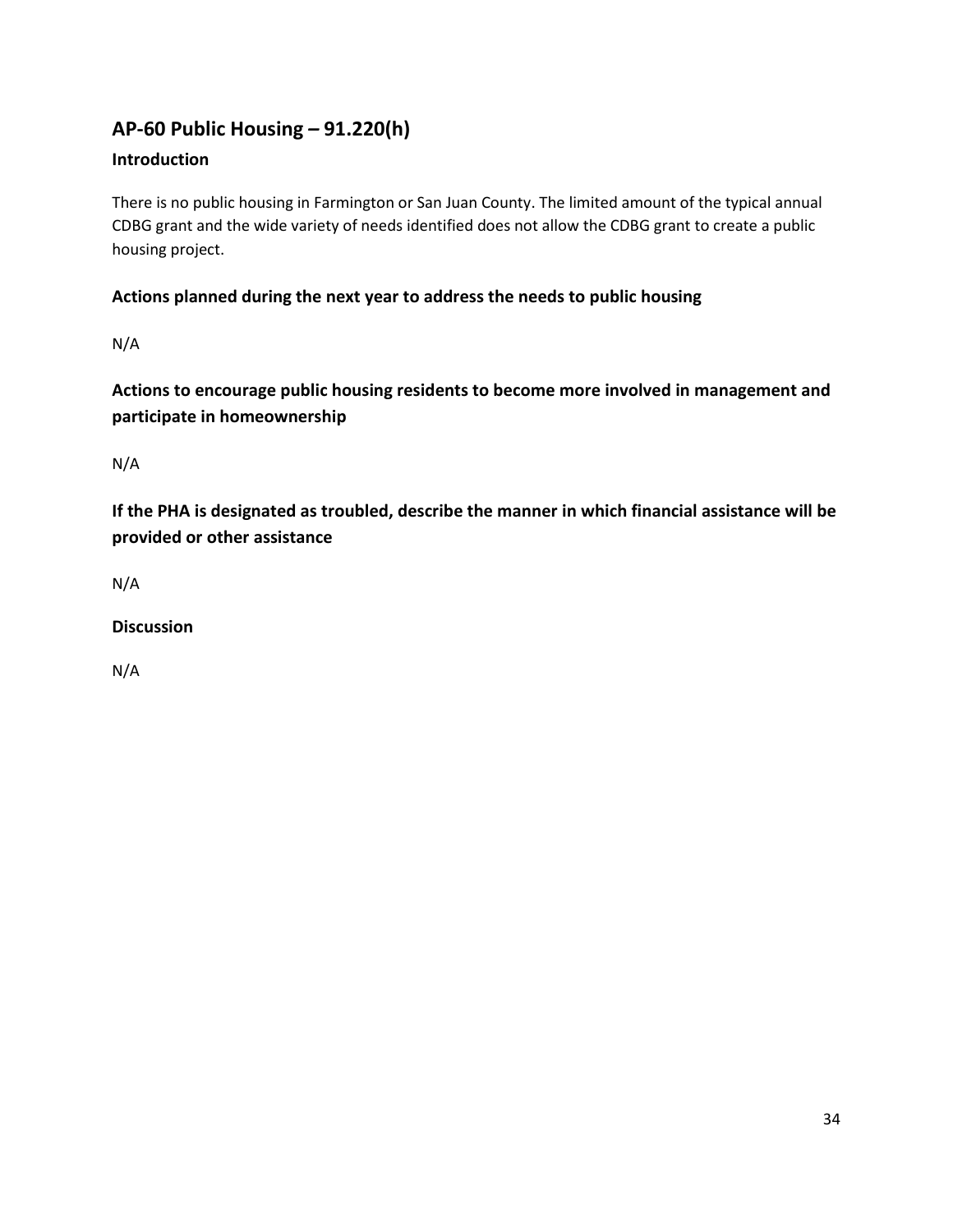# **AP-65 Homeless and Other Special Needs Activities – 91.220(i)**

#### **Introduction**

The 2020 Annual Action Plan will reach the needs of homeless people through a variety of public service activities. Projects will also be designed to meet the needs of special populations through programs that can be accessed by community members. Moreover, as a result of the pandemic, the City is addressing homelessness and homelessness prevention, and implementing other special needs activities by allocating CDBG-CV funds, which represents four times the regular annual allocation to projects of this type.

#### **Describe the jurisdictions one-year goals and actions for reducing and ending homelessness including**

#### **Reaching out to homeless persons (especially unsheltered persons) and assessing their individual needs**

Five (5) public service projects in the year's Action Plan will provide direct services to the homeless, particularly the chronically homeless individuals and families, families with children, veterans and their families, and unaccompanied youth.

Masada House, San Juan County Partnership, People Assisting the Homeless, Navajo United Methodist Center, and ECHO will provide the following, respectively: a transitional living facility for homeless women recovering from substance abuse; rental and rapid rehousing assistance for preventing and addressing homelessness; a homeless shelter with case management services; transitional housing for women, men and children who have been displaced due to domestic violence, as well as childcare services for victims/survivors; and housing emergency payments to prevent and address homelessness, which will include rental, mortgage and utility assistance.

Additionally, three (3) projects will provide special needs services to community members who may be at risk of homelessness.

Sexual Assault Services of NW New Mexico, Family Crisis Center and ECHO will respectively engage in the following activities: counseling/therapy for sexual assault victims; crisis intervention services for domestic violence survivors; and food-filled backpacks for children in low-income households.

#### **Addressing the emergency shelter and transitional housing needs of homeless persons**

Both the homeless shelter and the transitional home projects include case management, counseling, and education components. The majority of social services agencies in the community work collaboratively to reach out to homeless persons and provide individual assessments.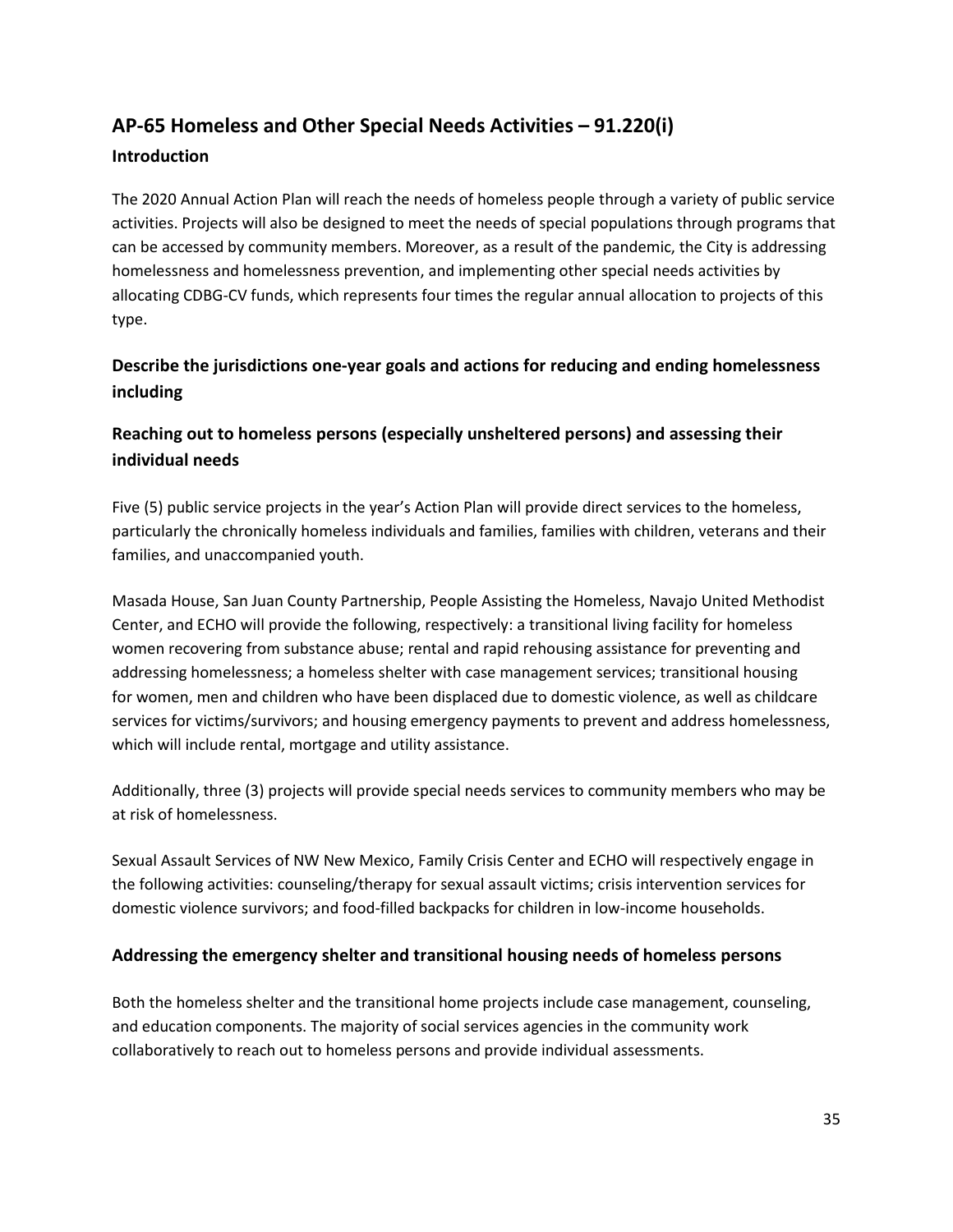**Helping homeless persons (especially chronically homeless individuals and families, families with children, veterans and their families, and unaccompanied youth) make the transition to permanent housing and independent living, including shortening the period of time that individuals and families experience homelessness, facilitating access for homeless individuals and families to affordable housing units, and preventing individuals and families who were recently homeless from becoming homeless again**

Helping homeless persons, especially chronically homeless individuals and families, families with children, veterans and their family, and unaccompanied youth, through CDBG and CDBG-CV funded programs is a top priority. Subrecipient programs provide needed services, guidance and support to address current homelessness and prevent homeless conditions in the future. Their services include weekly group/individual meetings that are scheduled to provide education on housing, budgeting, nutrition, employment, and health care. Residents can take advantage of learning basic computer literacy, learning how to save money, learning skills for living independently, and use of a daycare while job searching.

**Helping low-income individuals and families avoid becoming homeless, especially extremely low-income individuals and families and those who are: being discharged from publicly funded institutions and systems of care (such as health care facilities, mental health facilities, foster care and other youth facilities, and corrections programs and institutions); or, receiving assistance from public or private agencies that address housing, health, social services, employment, education, or youth needs.**

The City will continue to support local agencies that provide emergency and transitional housing under the Action Plan.

During the 2020 program year, Masada House plans to provide a transitional home to 15 women who have suffered from substance abuse. San Juan County Partnership Housing Program will use funds to provide rental assistance to prevent homelessness and homeless rapid rehousing for 10 households. People Assisting the Homeless (PATH) will provide needed wrap around shelter services for 310 individuals, with guidance and supportive services to empower them to regain productive, selfsupportive lifestyles. Navajo United Methodist Center's domestic violence shelter will use funds to provide transitional housing for 55 individuals that have been displaced from domestic violence circumstances. ECHO will provide emergency relief to 200 households, in the form of rental, mortgage and utility payments.

#### **Discussion**

The need to provide housing and supportive service needs for persons who are not homeless but have other special needs such as elderly, frail elderly, persons with disabilities (mental, physical, developmental, person with alcohol or other drug addictions), at-risk youth, persons with HIV/AIDS and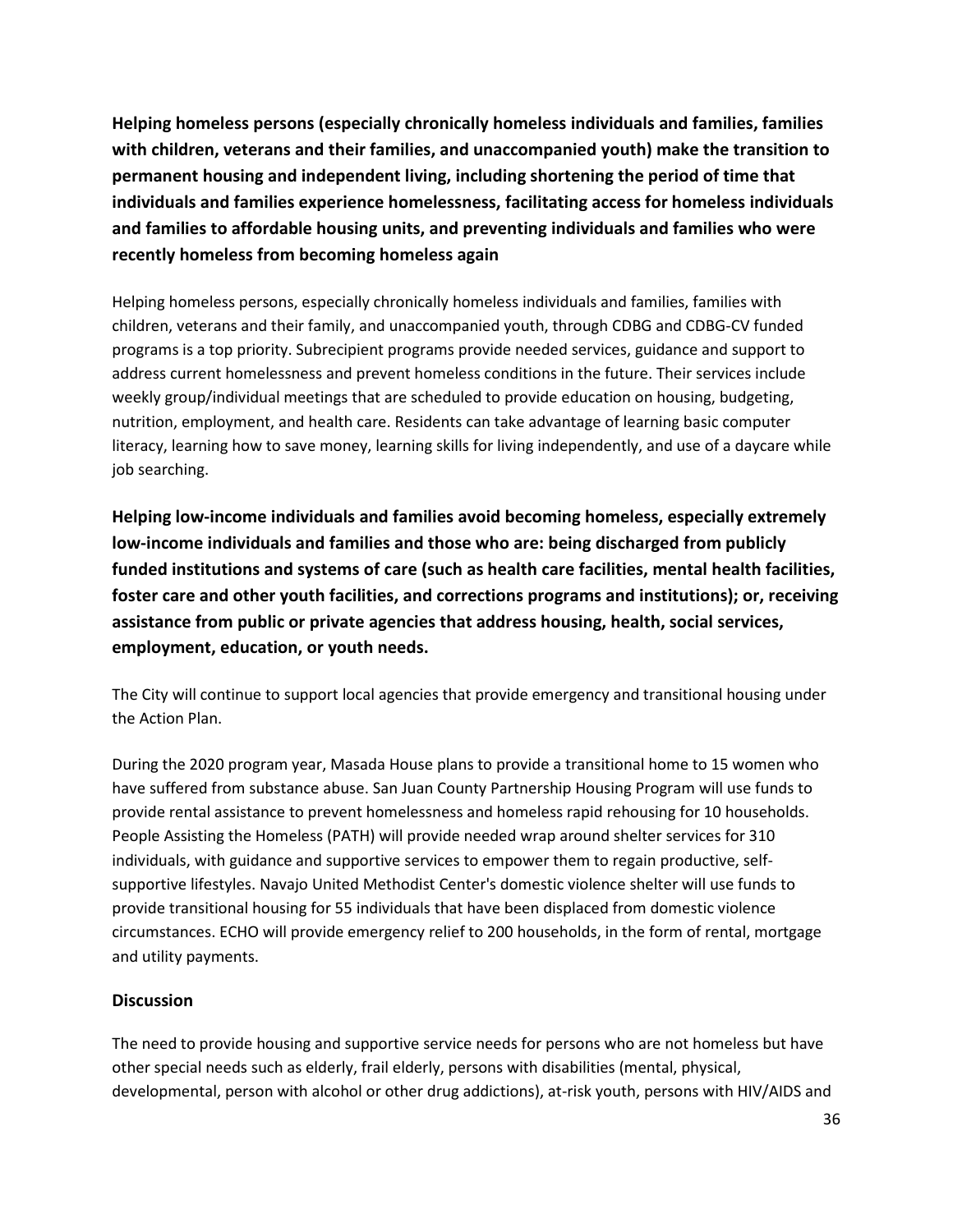their families are considered special populations that are listed on the Consolidated Plan's priority needs list for the City. Each of these special populations would greatly benefit from CDBG funds for supportive services. Staff will continue to inform local agencies and organization affiliated with helping the special needs populations to apply for CDBG funds in upcoming years.

This year, Presbyterian Medical Services will provide health and welfare services for 48 intellectually/developmentally disabled adults. Additionally, Sexual Assault Services of NW New Mexico, Family Crisis Center and ECHO will respectively engage in the following activities: counseling/therapy for 15 sexual assault victims; crisis intervention services for 750 domestic violence survivors; and food-filled backpacks for 488 children in low-income households.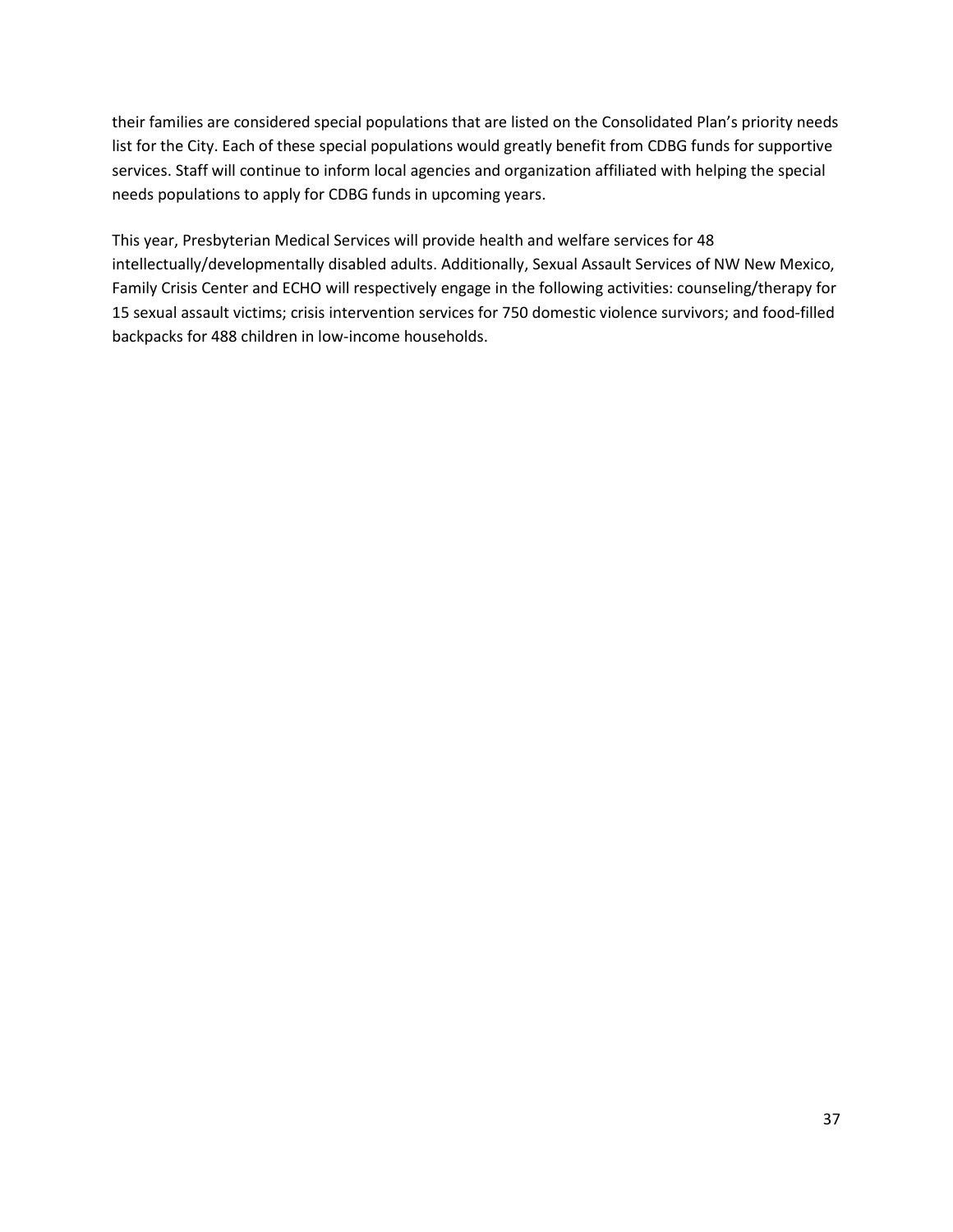# **AP-75 Barriers to affordable housing – 91.220(j)**

#### **Introduction:**

The City of Farmington continues to identify and address barriers to affordable housing in order to increase the availability of affordable housing units.

# **Actions it planned to remove or ameliorate the negative effects of public policies that serve as barriers to affordable housing such as land use controls, tax policies affecting land, zoning ordinances, building codes, fees and charges, growth limitations, and policies affecting the return on residential investment**

The City of Farmington has taken the following actions to ameliorate the barriers to affordable housing:

- Adopted its first Affordable Housing Strategic Plan on May 24, 2011. This document built upon the City of Farmington's Housing Affordability 2010 Update and Housing Needs Assessment in the 2009-2014 Consolidated Plan.
- Adopted the Affordable Housing Ordinance No. 2012-1261 on November 27, 2012.
- The current Unified Development Code (UDC), which regulates all public and private development within the City, currently allows placement of manufactured homes in all residentially zoned districts. Rental apartments are allowed on single-family lots with a Special Use Permit.
- **The 2020 update to the UDC includes allowing apartments to have separate utility meters.**

#### **Discussion:**

Recommendations in the 2021 Farmington Comprehensive Plan regarding Housing include:

- Develop and adopt a housing policy incorporating inclusionary guidelines for residential development projects.
- $\mathbb D$  Continue the development of strategies for infill and redevelopment activities, such as flexibility in development regulations, exemption of development fees, and allocation of grants, particularly for affordable housing.
- $\mathbb D$  Develop a retrofit program to help increase the number of energy-efficient, age-in-place homes.

To build on these initial steps, the City needs to quantify the issue of homelessness and affordable housing availability. Public Service agencies that serve the Farmington area do not currently pool their information. There is not a clear picture of the number of homeless in the area or their demographic makeup. There is no clear snapshot available of housing stock and pricing.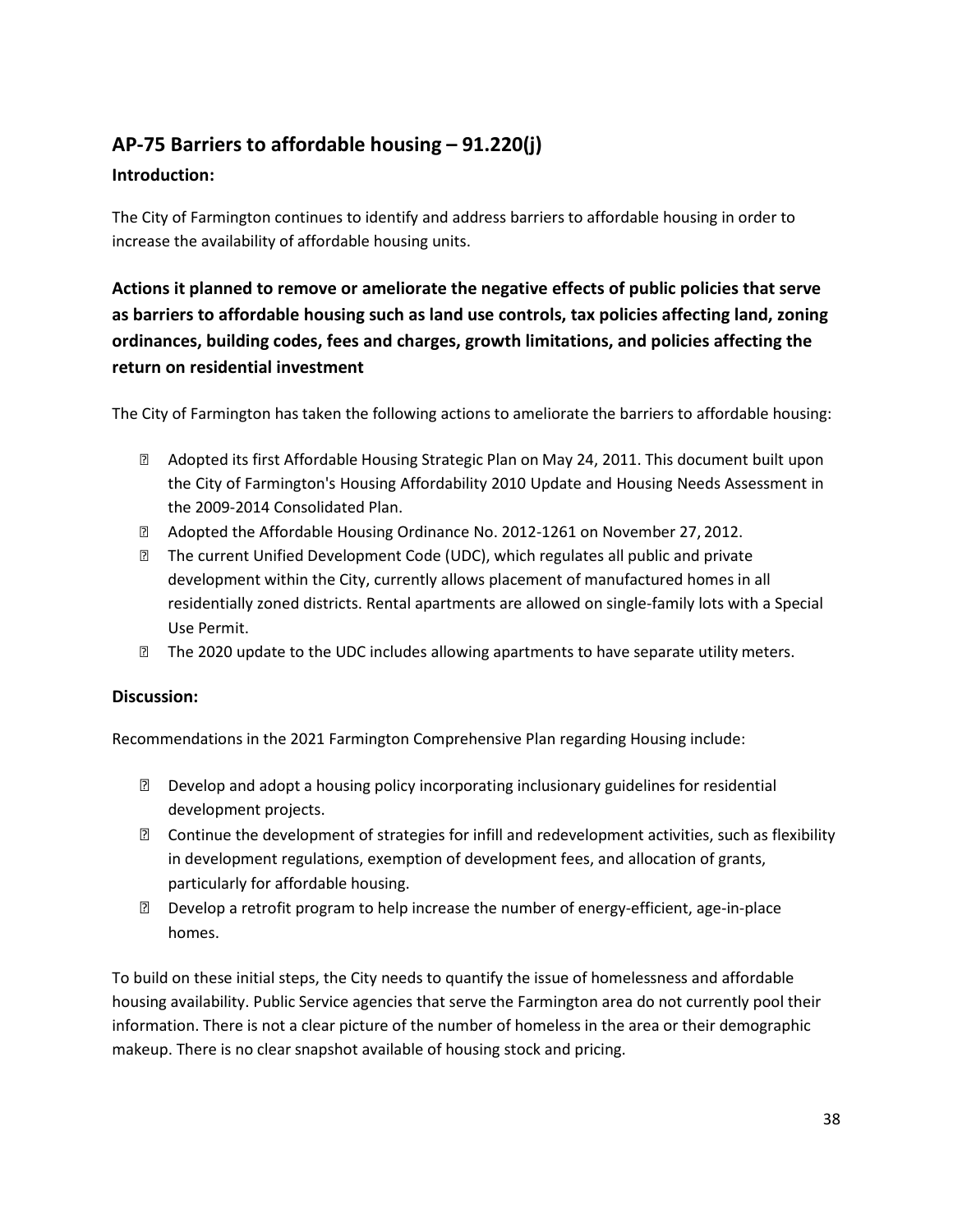It is unknown how the COVID-19 pandemic has impacted homeless numbers. Rise in unemployment and partial or permanent closure of many local businesses is expected to directly impact homelessness.

In order to create an effective action plan to address barriers to affordable housing additional data must be collected. The most current data regarding housing needs and costs is from the 2011 San Juan County Affordable Housing Plan and a 2012 Housing Affordability Update.

The City will be identifying funds to conduct a new study that includes a count of homeless persons and a survey of the current real estate market.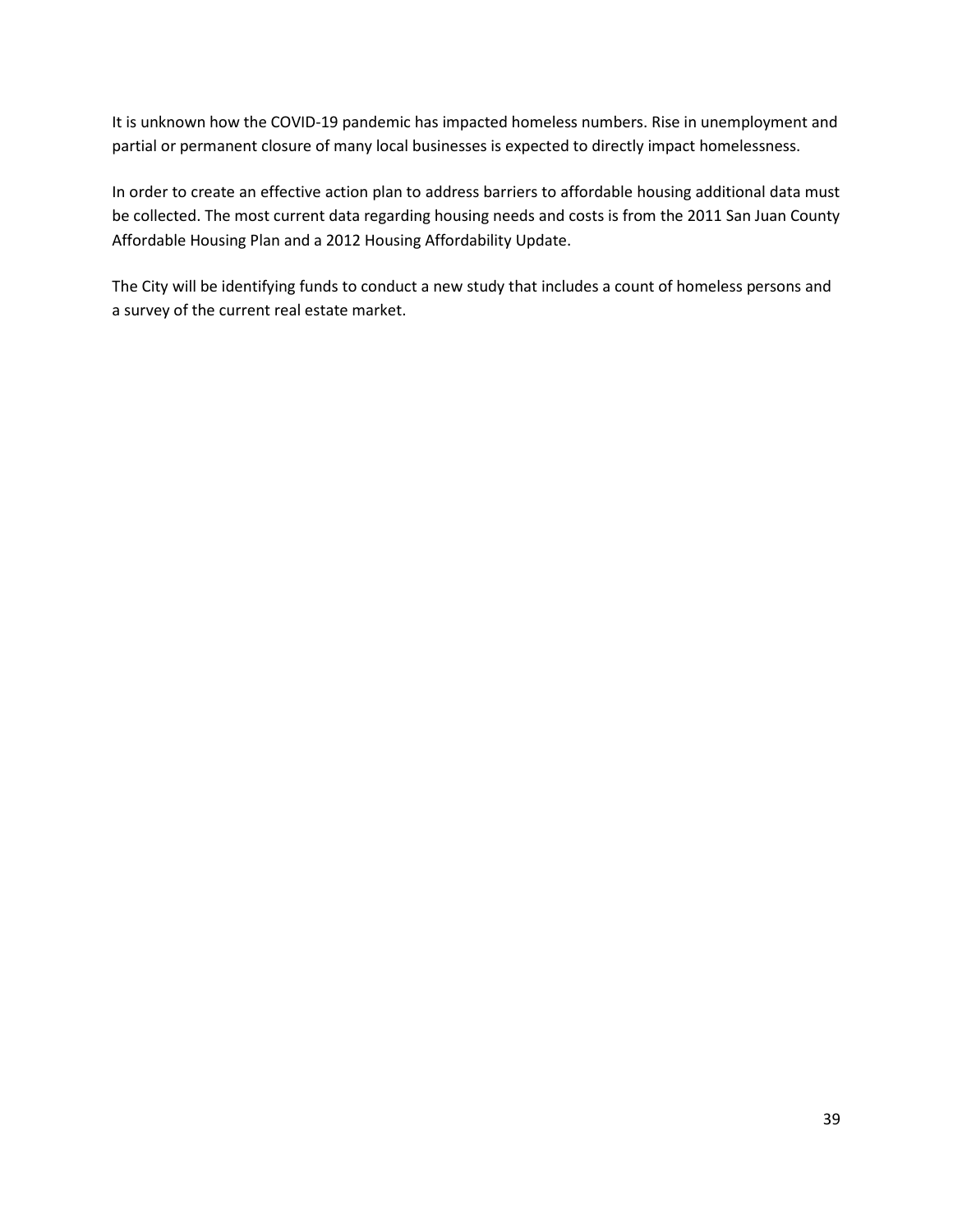# **AP-85 Other Actions – 91.220(k)**

#### **Introduction:**

For the 2020 program year, the primary categories of needs to be addressed are public facilities and public services to eligible community members.

#### **Actions planned to address obstacles to meeting underserved needs**

There is an underserved need across most categories, including the homeless, special needs populations, and low-income residents. Obstacles to meeting these needs include lack of funding to meet all need. This Action Plan strategically places an emphasis on projects that will have the most impact for high needs populations. This means that an emphasis is placed on projects that utilize a high degree of coordination with other agencies, meet the highest needs, and can have a measureable impact on the persons served.

#### **Actions planned to foster and maintain affordable housing**

The Housing Needs Assessment complies with 91.205 (b) by looking in depth at affordable housing. The assessment provides projections for the number and type of families in need of housing assistance for extremely low-income, low-income, moderate-income, and middle-income families, for renters and owners, for elderly persons, for single persons, for large families, and for persons with disabilities. The assessment details the affordability, or cost burden, for a variety of housing types.

A key recommendation of the Housing Needs Assessment is to specifically address the needs of the families in greatest need, as defined by HUD.

Greatest Need - HUD defines those in the greatest need for affordable housing as "families and individuals whose incomes fall 50 percent below an area's median income, who either pay 50 percent or more of their monthly income for rent, or who live in substandard housing." Substandard housing is defined as housing without complete kitchen or plumbing facilities or families who live in overcrowded conditions. Overcrowding is defined as more than one person per room in a household.

The Farmington MSA has a significant number of households that are considered greatest need families. According to the American Community Survey (2011-2015), 37.7% of families and individuals in occupied rental units pay 35% or more of their gross household income. Any affordable housing project conducted in the Farmington MSA should directly affect the families in greatest need.

Obviously, the limited annual CDBG Formula Grant that the City of Farmington receives does not allow any significant impact on the number of households in greatest needs; however, the information in the Housing Needs Assessment does provide a rational justification for any housing affordability project, rental or purchase.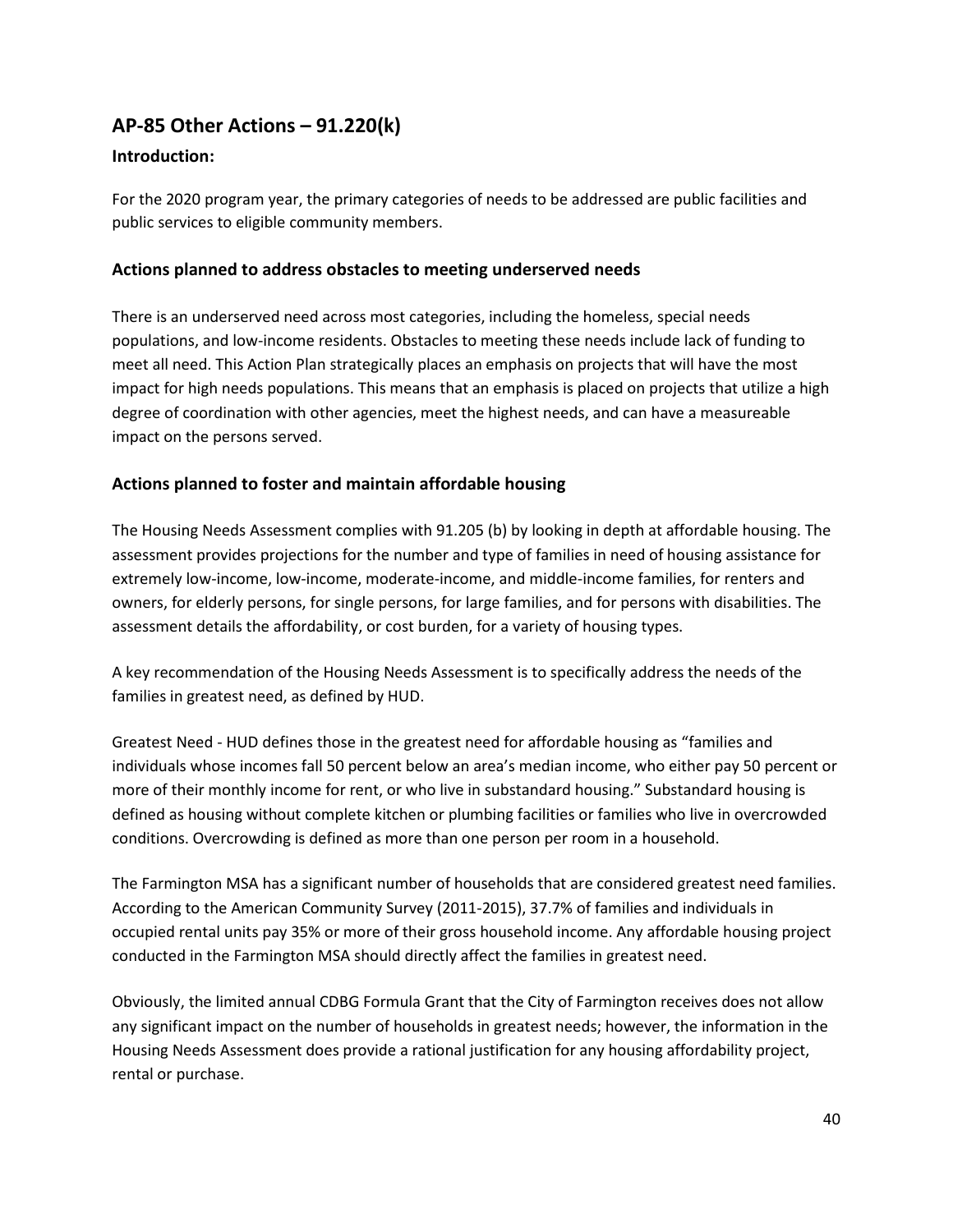The Consolidated Plan regulations require specific objectives that describe proposed accomplishments the jurisdiction hopes to achieve and must specify the number of extremely low-income, low-income, and moderate-income families to whom the jurisdiction will provide. Given the variety of potential projects and limited annual grant resources, the need to find or develop a partner to create a housing project, it is difficult to identify realistic affordable housing goals for the 2020 Action Plan. However, as mentioned in the previous section, 2020 updates to the Unified Development Code are a step in the right direction to increase the housing stock by allowing apartments to have separate utilities, and the Comprehensive Plan, for adoption in 2021, will provide further recommendations on housing strategies.

#### **Actions planned to reduce lead-based paint hazards**

There are no Action Plan projects related to lead-based paint. The City does not intend to fund renovations. However, the City will continue to ensure that capital projects funded by CDBG, which involve rehabilitations, require the mitigation of lead-based paint appropriately by including regulations in applicable contracts with subrecipients.

Under this plan, the City will be providing emergency rental assistance to LMI households. Although assistant is not expected to exceed 100 days, which would trigger lead-based paint requirements, staff will coordinate with subrecipients to comply with HUD's lead-based regulations if need be.

#### **Actions planned to reduce the number of poverty-level families**

The Action Plan will reduce the number of poverty-level families through the implementation of funding to the public service projects. These projects will provide support for individuals and families to become self-sufficient, access new opportunities and exit out of poverty.

#### **Actions planned to develop institutional structure**

Funding the planning and administration of CDBG funds will allow the City to monitor and guide the implementation of goals. The guidance will ensure the City can meet its obligations as outlined by HUD.

The City of Farmington's Mayor and City Council serves as the legislative, policy-making and administrative body governing the City. The Mayor and City Council performs legislative and quasijudicial functions, which include adopting ordinance and resolutions for the safety, health, and wellbeing of the community.

The Mayor and City Council appoints a City Manager to carry out the policy directions of the City Council and to supervise and coordinate the work of department staff. With the exception of the City Attorney and City Clerk, the City Manager has line authority over all City departments. The Community Development Department, which administers the CDBG program, is one of these departments.

Actions planned to continue to develop institutional structure include: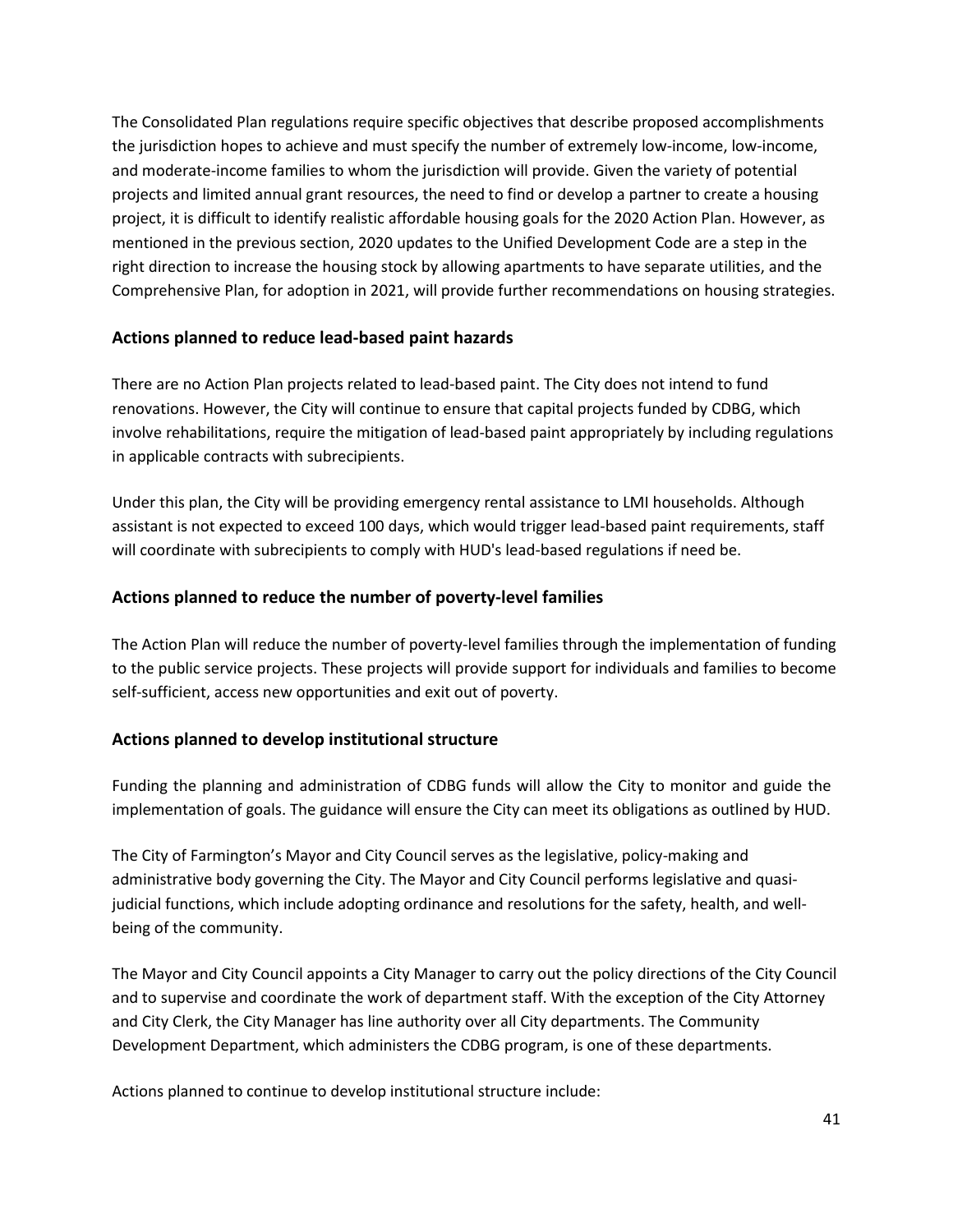- $\mathbb D$  Provide data and other information through the appropriate channels to ensure that leaders are aware of issues and can make decisions accordingly.
- Implement the 2019-2023 Consolidated Plan and the 2020 Annual Action Plan for the CDBG program.
- Update the Mayor and City Council regarding the CDBG program, request approvals and provide project information as needed.
- **Include other local jurisdictions in the CDBG process.**
- Continue engaging subrecipients and eligible organization in the annual application process, provide updates on funded projects, new rules and regulations from HUD, as well as fair housing information.
- Continue providing training and technical assistance to subrecipients.
- Continue to encourage collaboration amongst agencies and organizations.
- Encourage, facilitate and foster relationships throughout San Juan County to strengthen the service available to the public.

#### **Actions planned to enhance coordination between public and private housing and social service agencies**

Coordination among all providers is essential in improving the conditions and addressing service gaps for the City's citizens. Actions planned to enhance coordination between public and private housing and social service agencies include:

- Award CDBG funds to eligible projects.
- **Encourage agencies to work together to apply for CDBG funds to leverage resources to the** fullest extent.
- Continue working with agencies to address issues of poverty and homelessness.
- **Z** Continue to attend and be involved in meetings, events and training opportunities for housing and social service agencies.
- **Z** Continue to conduct outreach at public events on fair housing.

#### **Discussion:**